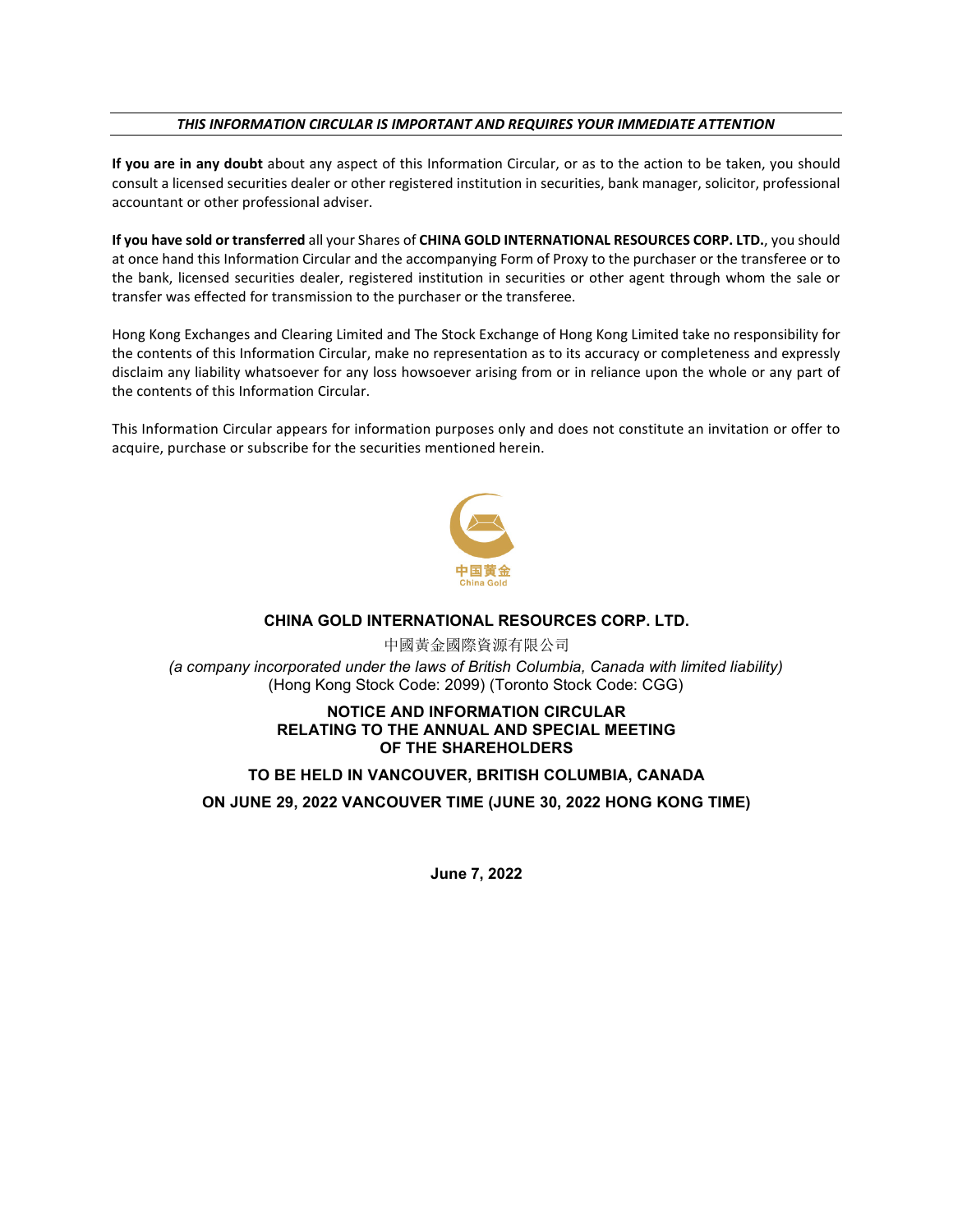# **TABLE OF CONTENTS**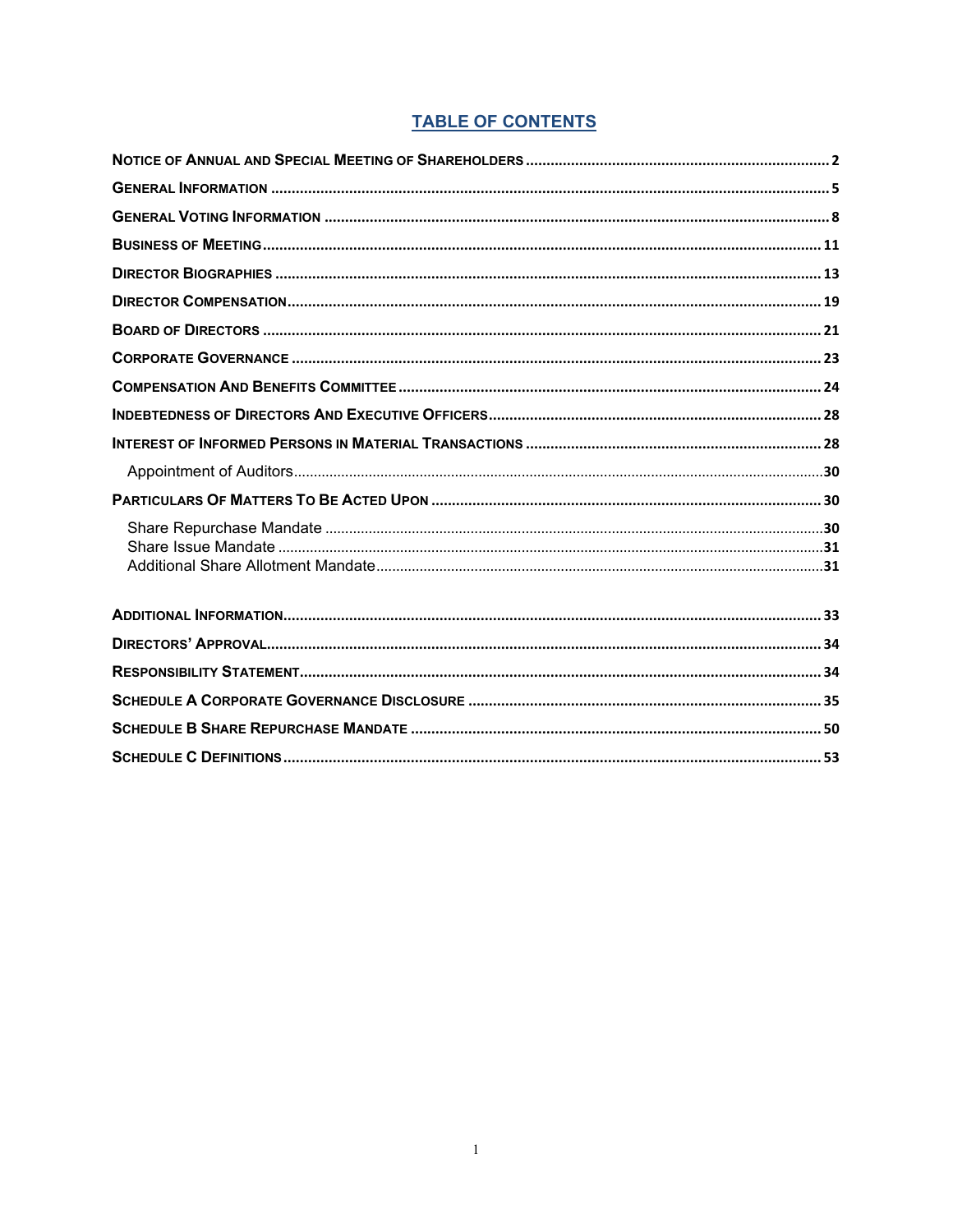

## **CHINA GOLD INTERNATIONAL RESOURCES CORP. LTD.**

*(a company incorporated under the laws of British Columbia, Canada with limited liability)* **(TSX Symbol: CGG) (HKEX Stock Code: 2099) One Bentall Centre Suite 660, 505 Burrard Street, Box 27 Vancouver, British Columbia V7X 1M4 Telephone: 604-609-0598** 

## **NOTICE OF ANNUAL AND SPECIAL MEETING OF SHAREHOLDERS**

<span id="page-2-0"></span>**NOTICE IS HEREBY GIVEN** that the annual and special meeting (the "**Meeting**") of the Shareholders will be held at the Vancouver offices of the Company located at Suite 660, 505 Burrard Street, Vancouver, British Columbia on June **29**, 2022 commencing at **10:00 am** (Vancouver time), for the purposes. Unless otherwise defined, capitalized terms used in this notice shall have the same meanings as those defined in the information circular of the Company dated June 7, 2022 accompanying this notice (the "**Information Circular**").

- 1. to receive the Company's audited consolidated financial statements for the financial year ended December 31, 2021, together with the report of the Board and the auditors' report thereon;
- 2. to appoint auditors of the Company for the ensuing year and to authorize the Board to fix the auditors' remuneration;
- 3. to set the number of directors to be elected at the Meeting at nine (9);
- 4. to elect directors for the ensuing year;
- 5. to grant to the Board a general mandate to allot, issue and otherwise deal with unissued shares not exceeding 20% of the aggregate number of issued shares of the Company as at the date of the passing of this resolution and the said approval shall be limited accordingly;
- 6. to grant to the Board a general mandate to repurchase shares not exceeding 10% of the aggregate number of issued shares of the Company as at the date of the passing of this resolution and the said approval shall be limited accordingly;
- 7. to extend the share allotment mandate by the addition thereto of the shares repurchased by the Company;
- 8. to transact such other business as may properly come before the Meeting or any adjournments thereof.

The Board has fixed May 25, 2022 Vancouver time (being May **26**, 2022 Hong Kong time) as the record date for determining the Shareholders entitled to receive notice of and to vote at the Meeting and at any adjournments thereof.

Instructions to access the Information Circular and a form of proxy solicited by management of the Company for the Meeting (the "**Form of Proxy**") accompany this notice. The Information Circular contains details of the matters to be considered at the Meeting. Information regarding the appointment of auditors and the election of directors may be found in the Information Circular under the headings "Appointment of Auditors", "Election of Directors", respectively.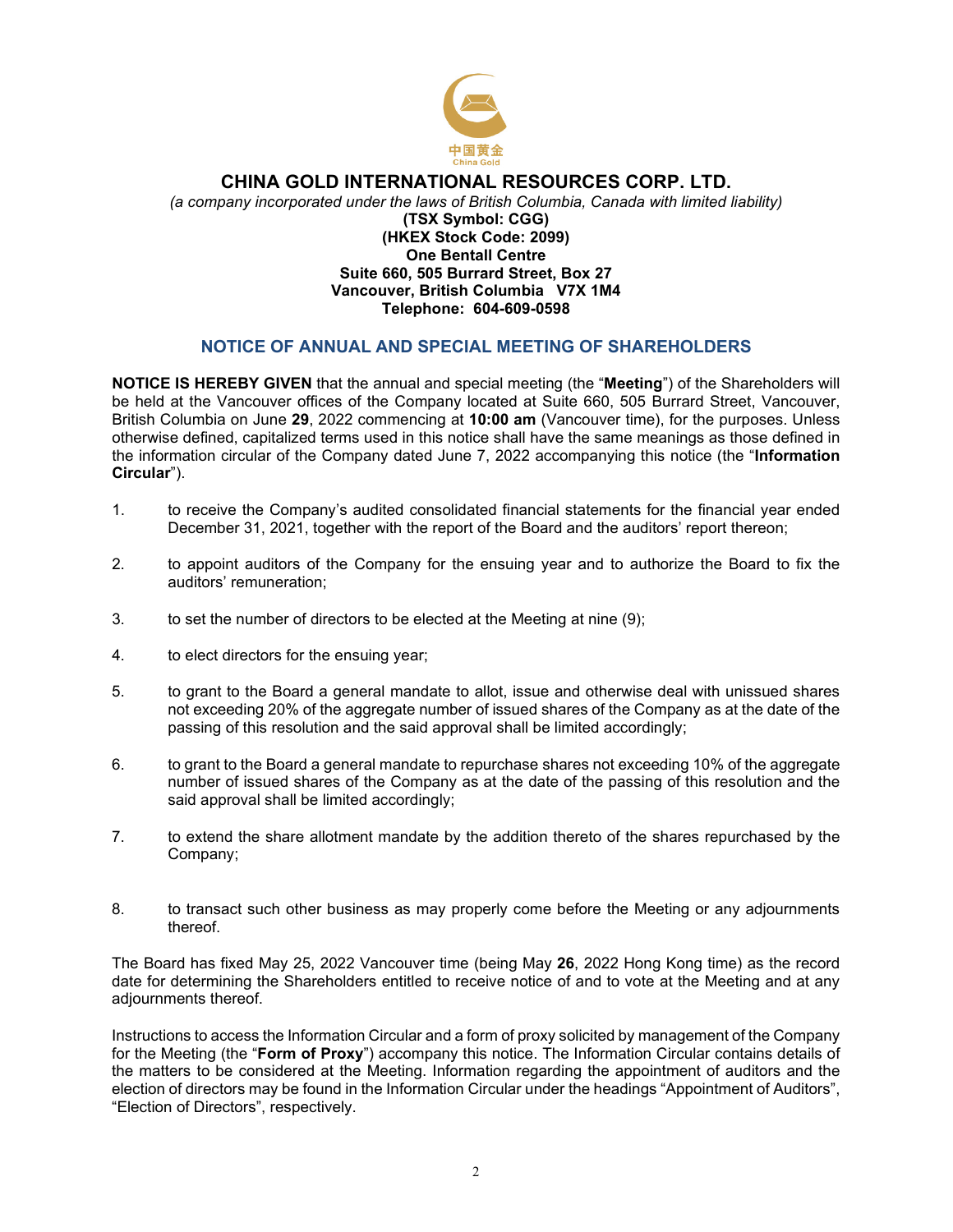## **Form of Corporate Communications**

The Company makes available English and Chinese versions of its corporate communications on the Company's website at [www.chinagoldintl.com](http://www.chinagoldintl.com/) and the HKEX news website of The Stock Exchange of Hong Kong Limited at [www.hkexnews.hk.](http://www.hkexnews.hk/) A holder of the Company's shares may also elect from time to time to receive corporate communications in printed form, and in English language or in Chinese language or in both English and Chinese language, by reasonable notice in writing to the Company c/o the Hong Kong Share Registrar or by email to [chinagold.ecom@computershare.com.hk.](mailto:chinagold.ecom@computershare.com.hk)

## **Website Where Meeting Materials are Posted**

Electronic copies of the Information Circular, proxy related materials, the annual audited consolidated financial statements of the Company for the year ended December 31, 2021 and management's discussion and analysis of the Company's results of operations and financial condition for the year ended December 31, 2021 may be found on the Company's SEDAR profile at www.sedar.com, and on the HKEX news website at [www.hkexnews.hk](http://www.hkexnews.hk/) and the Company's website at [www.chinagoldintl.com.](http://www.chinagoldintl.com/) In relation to the Meeting, the notice package for all shareholders will include the Form of Proxy, this notice of the annual general meeting of Shareholders and a supplemental return card (collectively, the "**Meeting Materials**"). We will mail a paper copy of the Meeting Materials to any shareholder who previously requested a paper copy. If you received the notice only and would like a paper copy of the Meeting Materials, please send us a request as set out below.

## **How to Obtain Paper Copies of the Meeting Materials**

Shareholders with questions about the Notice-and-Access Provisions may call our transfer agent, TSX Trust Company (the "**Transfer Agent**") toll-free at 1-800-387-0825 or our co-agent, Computershare Hong Kong Investor Services Limited, at (852) 2862 8688 during their respective business hours from 9:00 a.m. to 6:00 p.m., Monday to Friday, excluding public holidays (in Canada or Hong Kong China, as the case may be). The Meeting Materials can be viewed online on the Company's website at www.chinagoldintl.com. Please note that if you request a paper copy of the Meeting Materials, you will not receive a new Form of Proxy or voting instruction form, so you should retain these forms sent to you in order to vote. Shareholders may also obtain paper copies, free of charge on request. Please submit your request by:

| $\mathbb{Z}$ | +1 604-609-0598 (not a toll-free number)                                                                                              |
|--------------|---------------------------------------------------------------------------------------------------------------------------------------|
| <u>maan</u>  | info@chinagoldintl.com                                                                                                                |
|              | China Gold International Resources Corp. Ltd.<br>Suite 660, One Bentall Centre<br>505 Burrard Street<br>Vancouver, BC Canada, V7X 1M4 |

You can also obtain copies of any document required to be filed by us in Canada and Hong Kong China, as well as additional information about us, by:

- > accessing our public filings on SEDAR at *www.sedar.com* and on the HKEX news website at *[www.hkexnews.hk](http://www.hkexnews.hk/)*; or
- > going to our Investors page at *www.chinagoldintl.com*.

A request for paper copies which are required in advance of the Meeting should be sent so that the request is received by the Company or the Transfer Agent, as applicable, by 3:00 p.m. (Vancouver time) on or before June **27**, 2022 in order to allow sufficient time for Shareholders to receive the paper copies and to return their Form of Proxy or voting instruction form to intermediaries not later than 48 hours (excluding Saturdays, Sundays and statutory holidays in Vancouver, British Columbia, Canada prior to the time set for the Meeting or any adjournments or postponements thereof.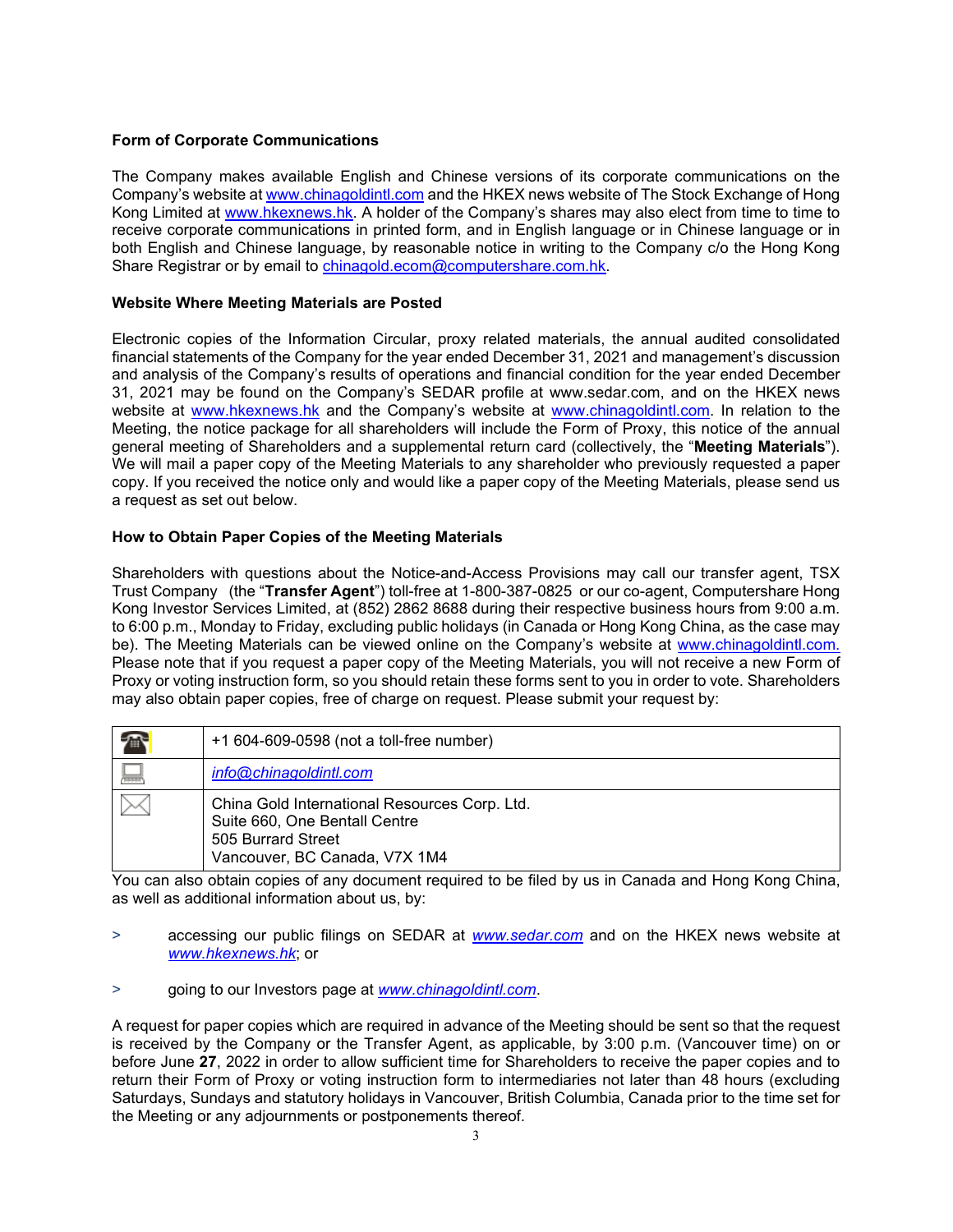## **Voting**

A Form of Proxy is enclosed herewith. Registered Shareholders who are unable to attend the Meeting in person are requested to complete, date, sign and return the enclosed Form of Proxy to TSX Trust Company (for Canada) or Computershare Hong Kong Investor Services Limited (for Hong Kong) in accordance with the instructions set out on the Form of Proxy and in the Information Circular. If you are voting your shares by proxy, TSX Trust Company or Computershare Hong Kong Investor Services Limited must receive your completed Form of Proxy not less than 48 hours (excluding Saturday, Sunday and statutory holidays before the Meeting or any adjournment thereof at which the proxy is to be used.

Non-registered Shareholders receiving these materials through their broker or other intermediary should complete and return the voting instruction form provided to them by their broker or other intermediary in accordance with the instructions provided therein.

## **SHAREHOLDERS ARE REMINDED TO REVIEW THE MEETING MATERIALS CAREFULLY BEFORE EXERCISING THEIR RIGHT TO VOTE.**

**DATED** at Vancouver, British Columbia, this **7th** day of June, 2022.

### **BY ORDER OF THE BOARD OF DIRECTORS OF CHINA GOLD INTERNATIONAL RESOURCES CORP. LTD.**

(signed) "*Jerry Xie*" Jerry Xie Executive Vice President and Corporate Secretary

*As of the date of this notice, the executive Directors of the Company are Mr. Jiang, Liangyou, Mr. Guan, Shiliang, Mr. Zhang, Weibin and Ms. Tian, Na, the non-executive Director of the Company is Mr. Tong, Junhu and the independent non-executive Directors of the Company are Mr. He, Yingbin Ian, Mr. Shao, Wei, Mr. Shi, Bielin and Ms. Han, Ruixia.*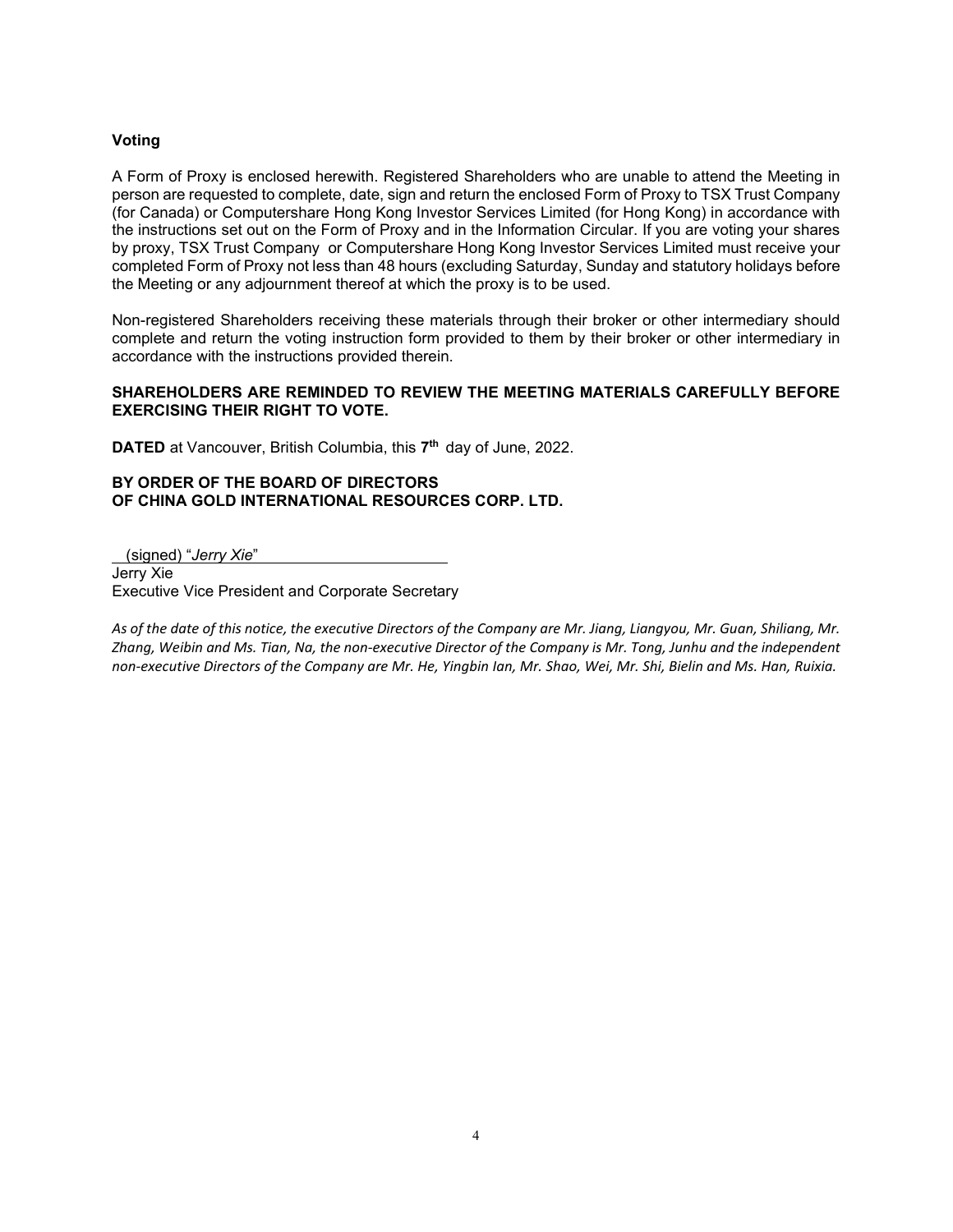This information circular (the "**Information Circular**") is furnished to the holders ("**Shareholders**") of common shares ("**Shares**") of China Gold International Resources Corp. Ltd. (the "**Company**") (TSX:CGG) (HKEX:2099) by the Company's management in connection with the solicitation of proxies to be voted at the annual and special meeting of shareholders (the "**Meeting**") to be held at **10:00 am** (Vancouver time) on June **29**, 2022, at the Vancouver offices of the Company located at Suite 660, 505 Burrard Street, Vancouver, British Columbia, for the purposes set forth in the notice of Meeting that accompanies this Information Circular. Unless otherwise stated, this Information Circular contains information as at the Latest Practicable Date. Certain capitalized terms used in this Information Circular have the meanings given to them in "Schedule C – Definitions". All dollar figures are in Canadian dollars and references to "US\$" are to United States dollars, except as otherwise noted.

*Hong Kong Exchanges and Clearing Limited and The Stock Exchange of Hong Kong Limited take no responsibility for the contents of this Information Circular, make no representation as to its accuracy or completeness and expressly disclaim any liability whatsoever for any loss howsoever arising from or in reliance upon the whole or any part of the contents of this document.* 



## **CHINA GOLD INTERNATIONAL RESOURCES CORP. LTD.**

*(a company incorporated under the laws of British Columbia, Canada with limited liability)* (TSX Symbol: CGG) (HKEX Stock Code: 2099)

### **Registered office/ Headquarters:**

**One Bentall Centre Suite 660, 505 Burrard Street, Box 27 Vancouver, British Columbia V7X 1M4 Telephone: 604-609-0598** 

### **Principal Place of Business in Hong Kong: 40/F, Dah Sing Financial Centre, 248 Queen's Road East, Wanchai, Hong Kong**

#### **INFORMATION CIRCULAR**

## <span id="page-5-0"></span>**GENERAL INFORMATION**

### **China Gold International Resources Corp. Ltd.**

We use "we", "us", "our" and the "Company" to refer to China Gold International Resources Corp. Ltd. in this document.

#### **Date of Information**

Information is as of June 7, 2022, unless we note otherwise.

#### **Shares Outstanding**

Our Shares are traded on the Toronto Stock Exchange ("**TSX**") under the symbol CGG and on the Hong Kong Stock Exchange under the stock code 2099. There were **396,413,753** Shares outstanding at the close of business on May **27**, 2022.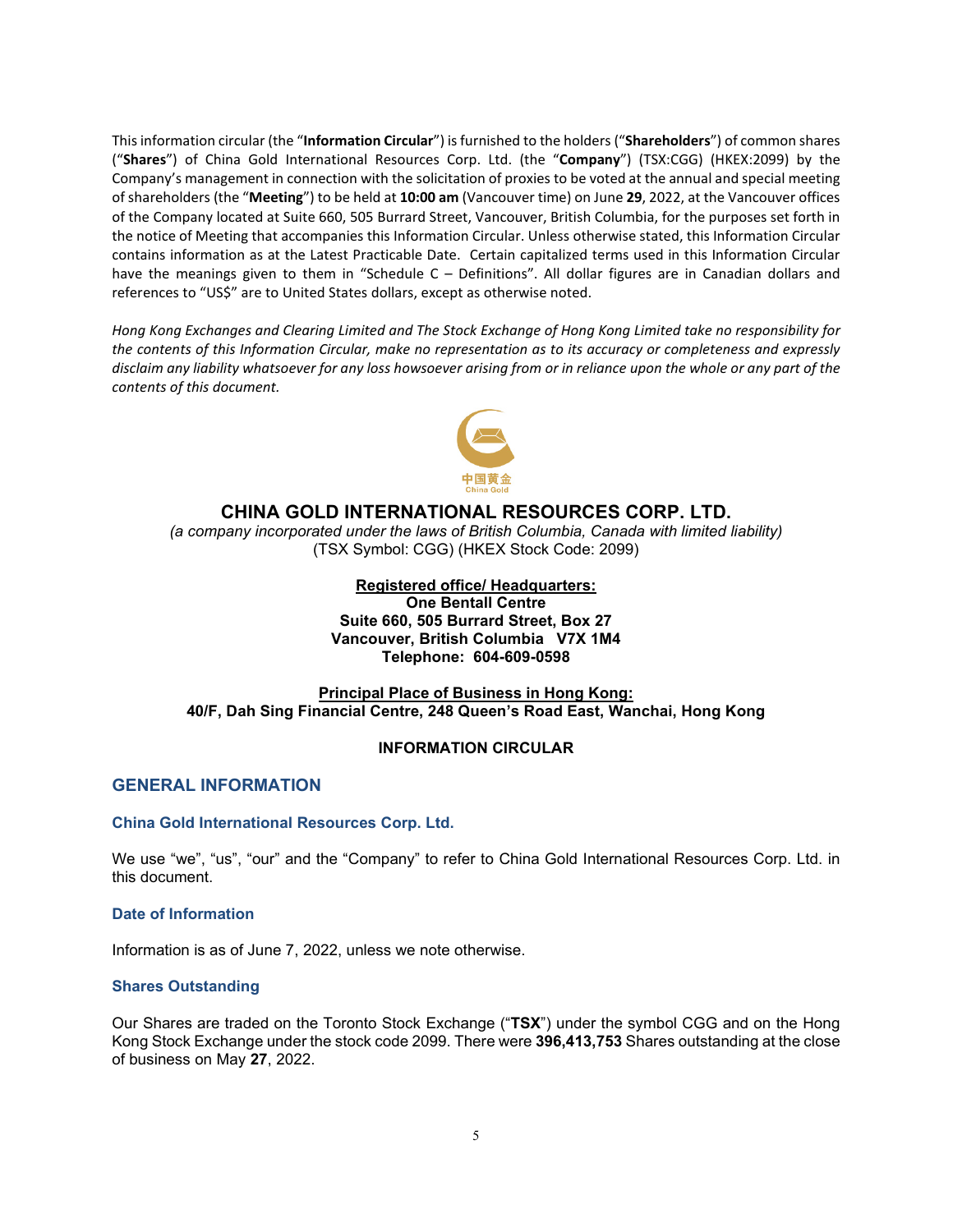### **Owners of 10% or More of Our Shares**

To the knowledge of the Directors and senior officers of the Company, CNG (as defined in Schedule C), through its wholly owned subsidiary, CNGGHK, owns **158,588,330** Shares, representing approximately **40.01**% of the outstanding voting shares of the Company. To the knowledge of the Directors and senior officers of the Company, no other person or company beneficially owns, or controls or directs, directly or indirectly, shares carrying 10% or more of the voting rights of the Company.

#### **Interest of Certain Persons or Companies in Matters to be Acted Upon**

Except as otherwise disclosed below, no informed person of the Company, or anyone associated or affiliated with any of them, has or had a direct or indirect material interest in the Continuing Connected Transaction and the Major transaction since the beginning of the Company's most recently completed financial year or in any proposed transaction which has materially affected or would materially affect the Company, or any of its subsidiaries or affiliates.

An "informed person" means:

- a Director or executive officer of the Company;
- a Director or executive officer of a person or company that is itself an informed person or subsidiary of the Company;
- any person or company who beneficially owns, or controls or directs, directly or indirectly, voting securities of the Company or a combination of both carrying more than 10% of the voting rights attached to all outstanding voting securities of the Company, other than voting securities held by an underwriter as such in the course of a distribution; and
- the Company if it has acquired any of its securities, for so long as it holds any of its securities.

#### Substantial Shareholders Interest

Other than as disclosed below, the Directors and the Chief Executive Officer of the Company are not aware of any other person who, as of the Latest Practicable Date, had an interest or short position in the Shares, convertible securities, warrants, options or derivatives of the Company, the underlying Shares of the Company which would fall to be disclosed to the Company under the provisions of Divisions 2 and 3 of Part XV of the SFO or who will be interested, directly or indirectly, in 10% or more of the nominal value of any class of share capital carrying rights to vote in all circumstances at general meetings of the Company:

| Name               | Nature of<br>interest | Number of<br>Shares held | Approximate<br>percentage of<br>outstanding<br><b>Shares</b> |
|--------------------|-----------------------|--------------------------|--------------------------------------------------------------|
| CNG <sup>(1)</sup> | Indirect              | 158,588,330 (1)          | 40.01%                                                       |
| <b>CNGGHK</b>      | Registered<br>Owner   | 158,588,330              | 40.01%                                                       |

Note:

<sup>(1)</sup> China National Gold directly and wholly owns CNGGHK therefore the interest attributable to CNG represents its indirect interest in the Shares through its equity interest in CNGGHK.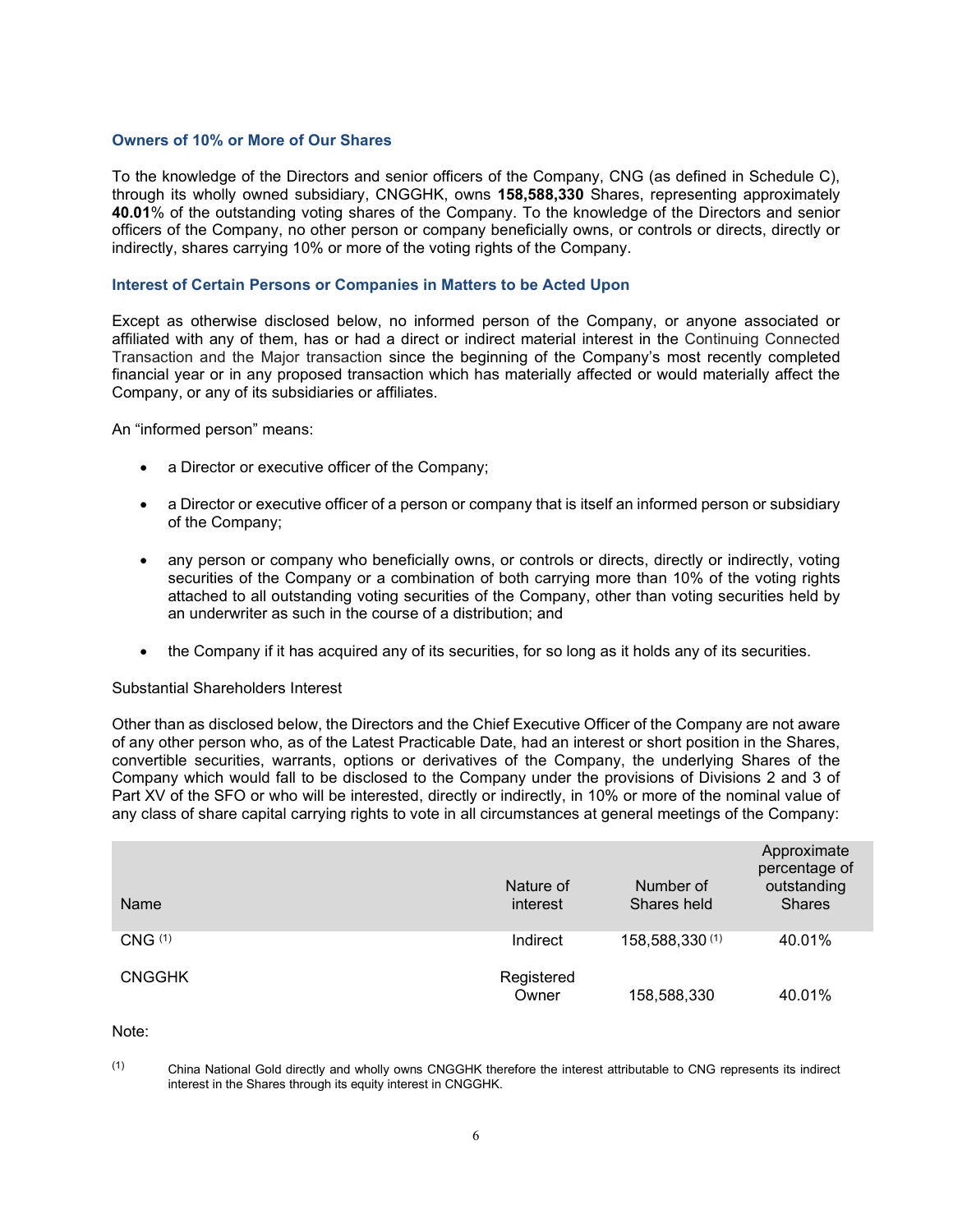### Director's Interest

As at the Latest Practicable Date, the interest and short position of the Directors, and the executive officers of the Company in the Shares, underlying Shares or debentures of the Company or any of its associated corporation (with the meaning of Part XV of the SFO), which (i) were required to be notified to the Company and the Hong Kong Stock Exchange pursuant to Division 7 and 8 of Part XV of the SFO (including interests or short position where they are taken or deemed to have under such provisions of the SFO); or (ii) were required pursuant to section 352 of the SFO, to be entered into the register referred to therein; or (iii) were required, pursuant to the Model Code for Securities Transaction by Directors of Listed Issuers as set out in Appendix 10 to the Hong Kong Listing Rules, to be notified to the Company and the Hong Kong Stock Exchange were as follows:

| Name                    | <b>Position</b> | Company     | Number of<br>Shares held | Nature of<br>interest | Approximate<br>percentage of<br>interest in the<br>company |
|-------------------------|-----------------|-------------|--------------------------|-----------------------|------------------------------------------------------------|
| Mr. Yingbin Ian He INED |                 | The Company | 150,000                  | Personal              | 0.0378%                                                    |

Save as disclosed above, the current Directors and executive officers of the Company do not have any other interest or short position in the Shares, convertibles securities, warrants, options or derivatives, underlying Shares and debentures of the Company or any of its associated corporations within the meaning of Division 7 and Division 8 of Part XV of the SFO in Hong Kong, or which will be required, pursuant to section 352 of the SFO, to be entered in the register referred to therein, or pursuant to the Model Code for Securities Transactions by Directors of Listed Issuers (Appendix 10 to the Hong Kong Listing Rules) to be notified to the Company and the Hong Kong Stock Exchange.

Save as disclosed herein none of the Directors holds any other position with the Company or its subsidiaries, nor has any other directorships in other listed public companies and no Director has any other relationship with any Directors, senior management, substantial shareholders or the Company's ultimate controlling Shareholder of the Company (as defined in the Hong Kong Listing Rules).

## **Mailing of Information Circular**

This Information Circular will be mailed on or around **June 7**, 2022 to each of our Shareholders of record on May 25, 2022 Vancouver time (being May **26**, 2022 Hong Kong time) who have previously requested paper copies of our disclosure documents. All other shareholders will only receive a notice with information on how to view the meeting materials electronically.

We give meeting materials to brokers, intermediaries, custodians, nominees and fiduciaries and request the materials be sent to beneficial shareholders promptly. We will pay for the distribution of the meeting materials by clearing agencies and intermediaries to objecting beneficial Shareholders.

## **Electronic Delivery**

Shareholders can choose to receive meeting materials electronically rather than by paper. If you have already chosen to receive electronic copies, no paper materials will be sent to you. If you would like to receive future meeting materials electronically, please complete the enclosed form and return it as indicated on the form.

If we do not have an electronic document available or we choose not to send an electronic copy, a paper copy will be provided.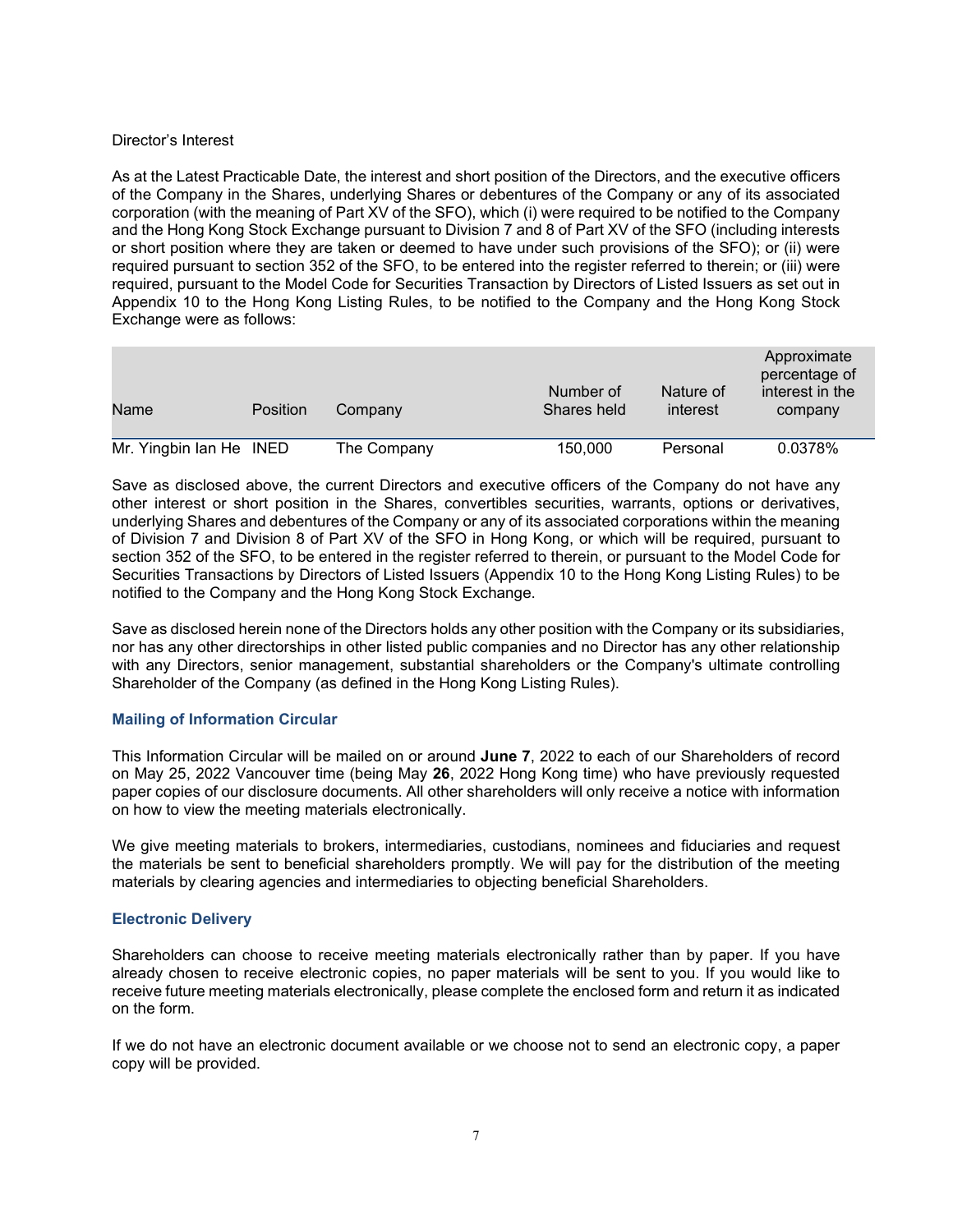## <span id="page-8-0"></span>**GENERAL VOTING INFORMATION**

### *Solicitation of Proxies*

The enclosed Form of Proxy is solicited by and on behalf of the Company. The solicitation of proxies by the Company will be primarily by mail, but proxies may be solicited by Directors, officers and employees of the Company personally, by telephone, or by means of electronic communication. All costs of this solicitation will be borne by the Company.

### *Record Date*

The Board has fixed May **25**, 2022 Vancouver time (being May **26**, 2022 Hong Kong time) as the record date for determining the Shareholders entitled to receive notice of and to vote at the Meeting and at any adjournments thereof.

### *Voting Securities and Votes*

The Shares are our only voting securities. Each Share entitles the holder to one vote at the Meeting.

### *Quorum*

Pursuant to the Articles of the Company, a quorum for the transaction of business at any meeting of Shareholders is at least two persons who are, or who represent by proxy, Shareholders who, in the aggregate hold at least 5% of the issued Shares entitled to be voted at the Meeting.

### *Voting of Proxies*

A Form of Proxy for use at the Meeting is enclosed with the Company's Information Circular dated June 7, 2022. Whether or not you are able to attend the Meeting, please complete the accompanying Form of Proxy in accordance with the instructions printed thereon, as soon as possible and in any event not less than 48 hours before the time appointed for holding the Meeting or any adjourned thereof. Completion and return of the Form of Proxy will not preclude you from attending and voting at the Meeting or any adjourned meeting (as the case may be) should you so desire.

## *Approvals*

Under the *Business Corporations Act* (British Columbia)*,* the Company's governing corporate law statute, a simple majority of the votes cast at the Meeting is required to pass all ordinary resolutions and, pursuant to the Company's Articles, a majority of not less than two-thirds of the votes cast at the Meeting is required to pass all special resolutions.

Pursuant to Rule 13.39(4) of the Hong Kong Listing Rules, any vote of Shareholders at a general meeting must be taken by poll. Accordingly, the voting on all resolutions at the Meeting will be conducted by way of poll. The Company will announce the results of the poll in the manner prescribed in Rule 13.39(5) of the Hong Kong Listing Rules.

#### *Votes Necessary to Pass Resolutions*

At the Meeting, Shareholders will be asked to set the number of Directors at nine (9) by ordinary resolution, to elect Directors, appoint auditors for the ensuing year and to authorize the Board to fix the auditors' remuneration, to approve a Share Issue Mandate (as hereinafter defined), to approve a Share Repurchase Mandate (as hereinafter defined) and to approve the Additional Share Allotment Mandate (as hereinafter defined).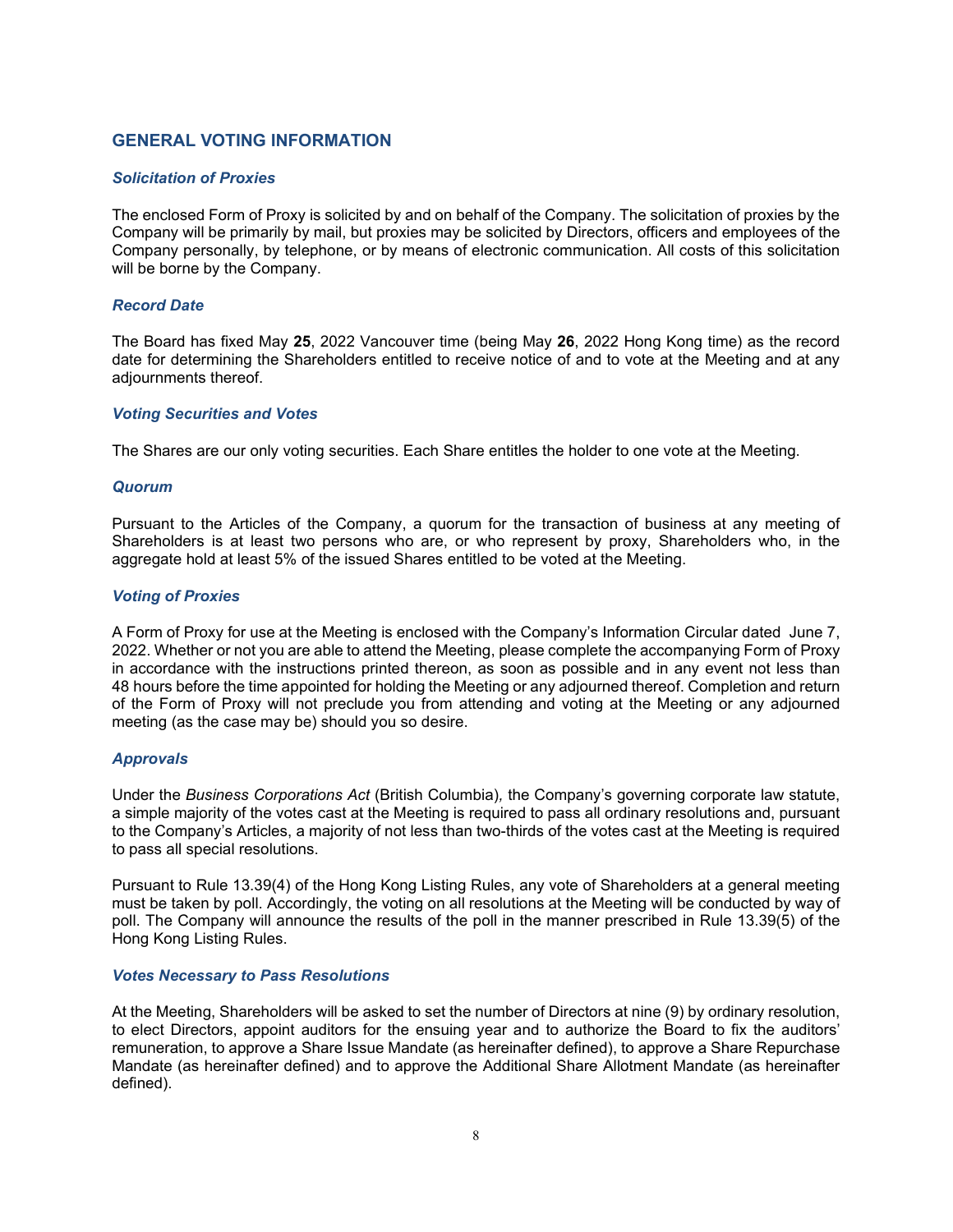## *Voting Questions*

Our transfer agent is TSX Trust Company ("**TSX**"). Our co-agent in Hong Kong is Computershare Hong Kong Investor Services Limited ("**Computershare**"). Please contact them if you have any questions on how your votes are counted:

TSX:

| $\mathbb{Z}$ | 1-800-387-0825 (toll free in North America)<br>+1 416-682-3860 (collect from outside North America) |
|--------------|-----------------------------------------------------------------------------------------------------|
| <b>TRANT</b> | shareholderinguiries@tmx.com                                                                        |
|              | <b>TSX Trust Company</b><br>1 Toronto Street, Suite 1200, Toronto, ON M5C 2V6                       |

## Computershare:

| $\sqrt{m}$ | (852) 2862 8688                                                                                                              |
|------------|------------------------------------------------------------------------------------------------------------------------------|
|            | Computershare Hong Kong Investor Services Limited<br>17M Floor, Hopewell Centre, 183 Queen's Road East<br>Wanchai, Hong Kong |

## *Beneficial Shareholder Voting*

Most Shareholders are beneficial Shareholders. You hold a beneficial interest if your share certificate was deposited with a bank, trust company, stock broker, trustee or some other institution. Here is how you can vote:

| <b>Voting Options</b> |                                                                                                                 |
|-----------------------|-----------------------------------------------------------------------------------------------------------------|
| <b>ind</b>            | In person at the Meeting - discussed below                                                                      |
| $\equiv$              | By submitting a paper voting instruction form – discussed below                                                 |
| À                     | By telephone – enter your voting instructions by telephone at: 1-800-474-7493 (English)                         |
| ٢                     | By fax - fax to TSX Trust Company at 1-866-781-3111 (Canada or US) or 1-416-368-2502<br>(outside North America) |
| 鳳                     | By email through scanned proxy: proxyvote@tmx.com                                                               |

## *Voting in Person*

**If you plan to attend the Meeting and wish to vote your Shares in person, insert your own name in the space on the enclosed voting instruction form.** Then follow the signing and return instructions provided by your nominee. You may also nominate yourself as a proxy holder online, if available, by typing your name in the "Appointee" section on the electronic ballot.

Your vote will be taken and counted at the Meeting, so do not indicate your votes on the form. Please register with TSX when you arrive at the Meeting.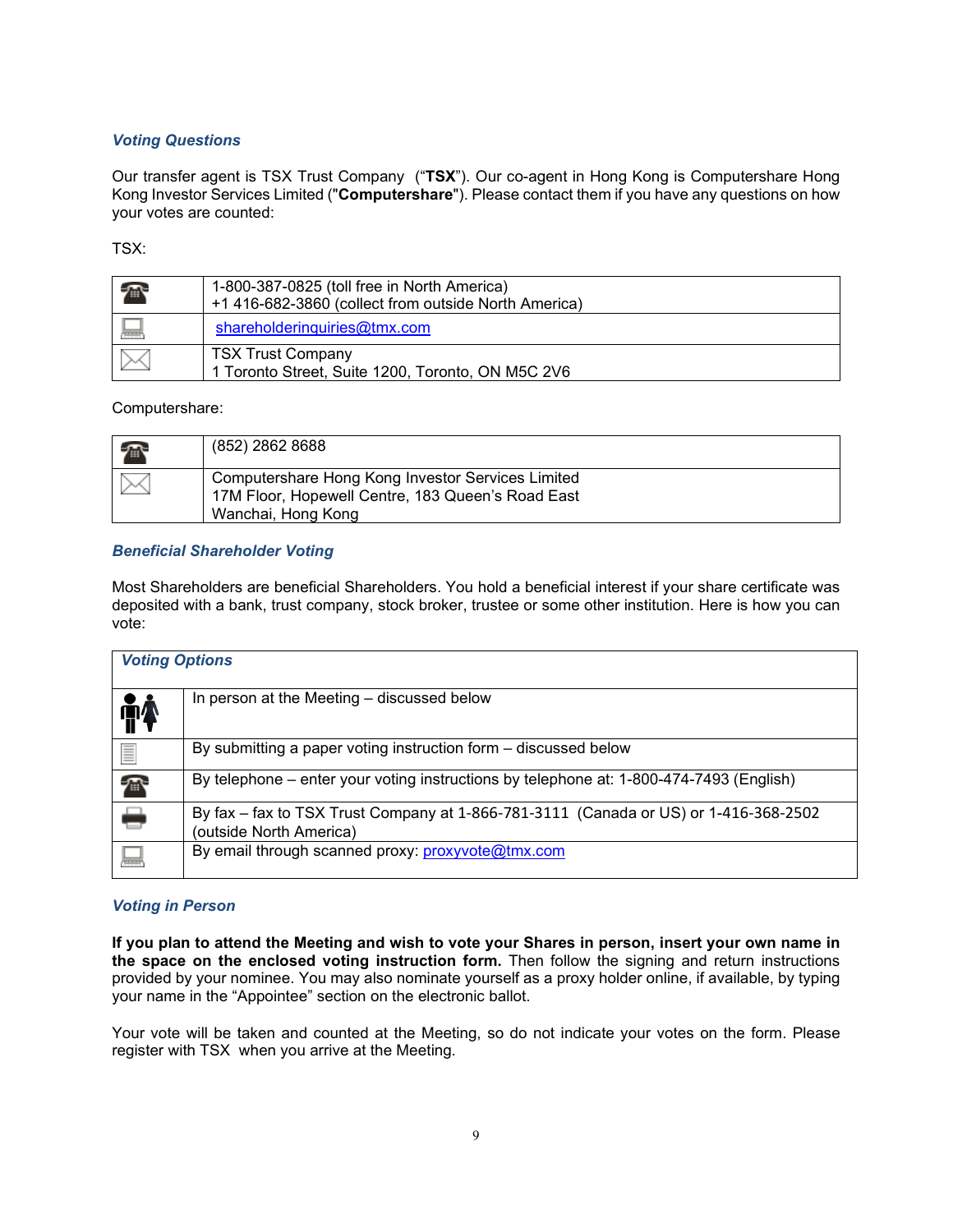## *Voting by Instruction*

Whether or not you attend the Meeting, you can appoint someone else to attend and vote as your proxy holder. Use the enclosed voting instruction form to do this. The people named in the enclosed voting instruction form are members of management and/or the Board. **You have the right to choose another person to be your proxy holder by printing that person's name in the space provided.** Then complete the rest of the form, sign it and return it. Your votes can only be counted if the person you appointed attends the Meeting and votes on your behalf. **If you have voted on the voting instruction form, neither you nor your proxy holder may vote in person at the Meeting, unless you revoke your voting instructions prior to your nominee's cut-off time.**

**Beneficial Shareholders should carefully follow the instructions of their nominee, including those regarding when and where the completed voting instruction form is to be delivered.** Note that if you are a beneficial Shareholder, your nominee will need your voting instructions sufficiently in advance of the proxy deposit deadline to enable your nominee to act on your instructions prior to the deadline. If you have any questions or require more information with respect to voting at the Meeting, please contact our transfer agents, TSX or Computershare at the contact details above.

### *Revoking Your Voting Instructions or Changing Your Instructions*

**You may revoke your voting instructions before they are acted prior to your nominee's cut-off time.** To revoke your voting instructions, contact your broker or service provider.

You may change your voting instructions by sending new instructions prior to your nominee's cut off time to revoke your vote. Your latest instructions will be the only valid instructions.

### **Registered Shareholder Voting**

If you have in your possession a physical share certificate with your name on it, you are a registered shareholder. Here is how you can vote:

| <b>Voting Options</b> |                                                                                                                 |
|-----------------------|-----------------------------------------------------------------------------------------------------------------|
| <b>fi</b>             | In person at the Meeting - discussed below                                                                      |
| l                     | By submitting a paper voting instruction form – discussed below                                                 |
| ۵                     | By fax - fax to TSX Trust Company at 1-866-781-3111 (Canada or US) or 1-416-368-2502<br>(outside North America) |
| ᆗ                     | By email through scanned proxy: proxyvote@tmx.com                                                               |

#### *Voting in Person*

**If you plan to attend the Meeting and wish to vote your Shares in person, do not complete or return the enclosed proxy form.** Your vote will be taken and counted at the Meeting. Please register with TSX when you arrive at the Meeting.

**If you are a beneficial shareholder (you hold your Shares with a bank, trust company, stock broker, trustee or some other institution) you will be required to follow the procedures set forth under "Beneficial Shareholders Voting" on page 9.**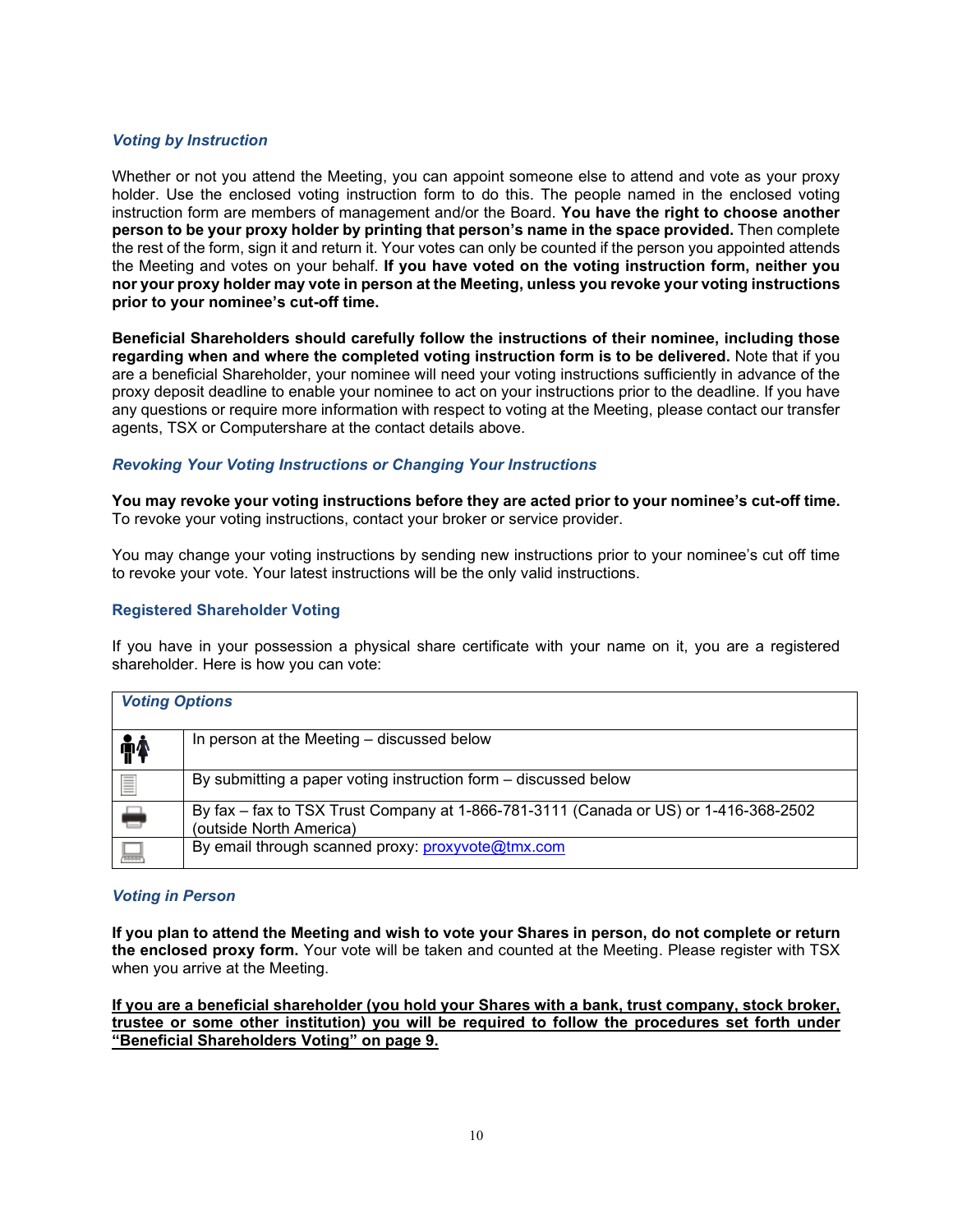### *Voting by Proxy*

Whether or not you attend the Meeting, you can appoint someone else to attend and vote as your proxy holder. Use the enclosed proxy form to do this. The people named in the enclosed proxy form are members of management and/or the Board. **You have the right to choose another person to be your proxy holder by printing that person's name in the space provided.** Then complete the rest of the proxy form, sign it and return it. Your votes can only be counted if the person you appointed attends the Meeting and votes on your behalf. **If you have voted by completing the proxy form, neither you nor your proxy holder may vote in person at the Meeting, unless you revoke your proxy before it is acted on.**

Return your completed proxy form in the envelope provided so that it arrives by 10:00 a.m. on June **27**, 2022 or if the Meeting is adjourned or postponed, at least 48 hours (excluding Saturdays, Sundays and holidays) before the time set for the Meeting to resume (the "**cut off time**"). The time limit for the deposit of proxies may be waived or extended by the chair of the Meeting at their discretion, without notice. An undated proxy will bedeemed to be dated the date it is received by TSX. If you have any questions or require more information with respect to voting at the Meeting, please contact our transfer agent, TSX at the contact details above.

### *Revoking your Proxy*

You may revoke your proxy at any time before is it acted on. Deliver a written statement that you wish to revoke your proxy to our Corporate Secretary before or on June **27**, 2022 (Vancouver Time) or June **28**, 2022 Hong Kong time) (or the last business day in Vancouver before the Meeting if it is adjourned or postponed), or to the chair on June **29**, 2022 (Vancouver time) before the start of the Meeting.

### *Changing your Proxy*

You may change the way you voted by proxy by sending a new proxy prior to the cut off time to revoke your vote. Your latest proxy will be the only one that is valid.

## <span id="page-11-0"></span>**BUSINESS OF MEETING**

#### *Financial Statements*

Our audited annual consolidated financial statements for the year ended December 31, 2021, and the auditors' reports on those statements, are included in the annual report and will be available at the Meeting. The annual report is also filed on [www.sedar.com,](http://www.sedar.com/) and on the HKEX news website at [www.hkexnews.hk](http://www.hkexnews.hk/) and available to you on the Company's website at [www.chinagoldintl.com.](http://www.chinagoldintl.com/)

## *Appointment of Auditors*

Shareholders will be requested to appoint Deloitte Touche Tohmatsu as auditors of the Company to hold office until the next annual general Meeting of Shareholders with their remuneration to be fixed by the Board. Deloitte Touche Tohmatsu was first appointed as auditors of the Company on April 1, 2010.

> **The Directors recommend that you vote FOR the appointment of Deloitte Touche Tohmatsu as our auditors**

The people named in the enclosed proxy will vote FOR the appointment of Deloitte Touche Tohmatsu, Independent Registered Public Accounting Firm as our auditors unless you tell them to vote against it.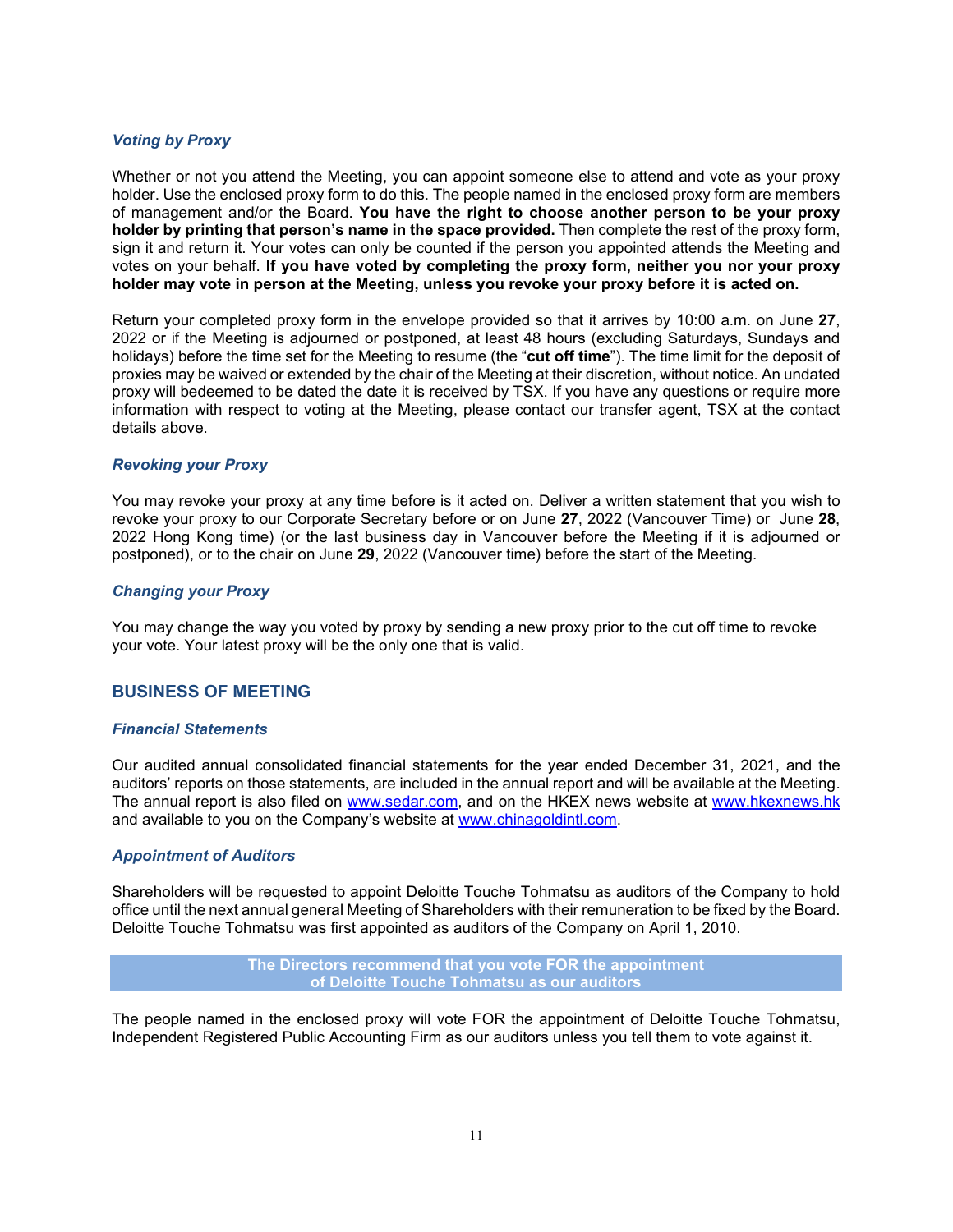## *Fixing the Number of Directors*

The Articles of the Company provide that the number of Directors is set at the greater of three (3) and the number set by ordinary resolution. At the Meeting, the Board is requesting that Shareholders pass an ordinary resolution setting the number of Directors of the Company's Board at nine (9).

> **The Directors recommend that you vote FOR setting the number of Directors of the Company's Board at nine (9)**

The people named in the enclosed proxy will vote FOR the setting the number of Directors of the Company's Board at nine (9) unless you tell them to vote against it.

## *Election of Directors*

Each Director will hold office until the end of the next annual general meeting or until a successor is duly appointed or elected. Your Director nominees are:

- > Liangyou Jiang
- > Shiliang Guan
- > Weibin Zhang
- > Na Tian
- > Junhu Tong
- > Yingbin Ian He
- > Wei Shao
- > Bielin Shi
- > Ruixia Han

You can find more information on each of the nominees starting on page [13.](#page-13-0) Each nominee brings important skills and experience to the Board, is eligible and willing to serve if elected.

We note that no Director nominations were received pursuant to the advance notice provision of our Articles as of the date of this Information Circular. The only nominees for election at the Meeting are the nominees listed.

## *Majority Voting Policy*

We have a Majority Voting Policy. Unless there is a contested election, a Director who receives more votes "withheld" by at least a majority (50% + 1 vote) of the votes cast with respect to his or her election, will immediately tender a resignation. The Board will determine whether to accept the resignation within 90 days after the Meeting. The Board shall accept the resignation unless it determines that there are exceptional circumstances. The resignation becomes effective on acceptance by the Board. The Company shall promptly issue a news release announcing the Board's decision. A Director who tenders a resignation pursuant to the Majority Voting Policy will not participate in any meeting of the Board or committee of the Board at which such resignation is considered.

A significant number of Shares are held by the Company's controlling Shareholder, CNG, and all Directors have historically been re-elected by a majority of votes cast by the Shareholders. The Board is committed to implementing sound corporate governance and annually reviews the votes cast by Shareholders to ensure that a majority of such votes are in favour of the elected directors.

#### **The Directors recommend that you vote FOR the election of these nominees**

The people named in the enclosed proxy will vote FOR the election of these nominees unless you tell them to withhold your vote.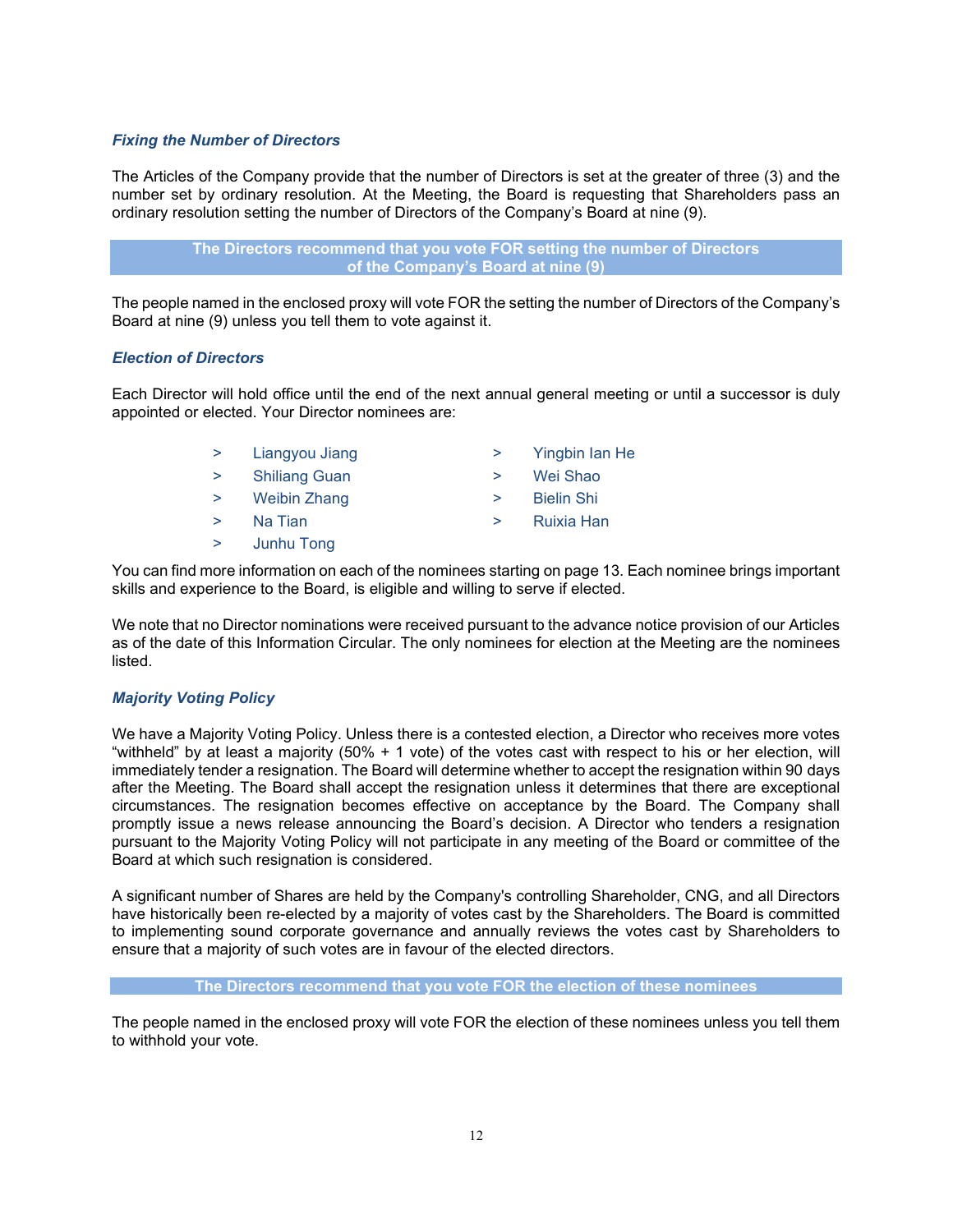## <span id="page-13-0"></span>**DIRECTOR BIOGRAPHIES**

The following is a complete biography for each Director nominee for election at the Meeting. All other Director information can be found in this section under the heading entitled "Director Compensation" starting at page 19 or in the section entitled "Corporate Governance" starting at page 23.

| Liangyou Jiang<br>Beijing, PRC<br>Age:57<br>Director Since: October 2014<br><b>Areas of Experience:</b><br>Chairman/CEO / Senior Officer<br>Managing / Leading Growth<br>Operation management<br><b>Financial Acumen</b><br>Marketing<br>Environmental / Safety /<br><b>Corporate Responsibility</b> | Executive Director of the Company from October 2014 to present. In March 2020, Mr.<br>Jiang was appointed as Chairman. In November 2018, he was promoted to Chief<br>Executive Officer. He also served as Executive Vice President of China Gold Hong<br>Kong from October 2018 to December 2021. Mr. Jiang was appointed as Senior<br>Executive Vice President of the Company from August 2014 to November 2018 and<br>served as a manager of Oversea Operation Department of China National Gold from<br>December 2015 to July 2018. Mr. Jiang served as Chairman of Zhongji Mining and<br>General Manager of China Gold Hong Kong Buchuk Mining Company ("Buchuk ")<br>from May 2015 to December 2020. He has also serves as Chairman and Executive<br>Director of Buchuk from October 2017 to December 2020. He served as Director of<br>Guizhou Jinfeng Mining Ltd. from August 2016 to August 2018 He also serves as<br>Chairman of Soremi Investments Ltd. since January 2018. Mr. Jiang serves as<br>Chairman of Kichi Chaarat Closed Joint Stock Company from January 2018 to<br>December 2020. Mr. Jiang has served as a director of Tibet Jia Ertong Mining<br>Development Co., Ltd. ("Tibet Jia Ertong") and Executive director of Skyland Mining<br>Limited ("Skyland") from August 2014 to December 2020. Mr. Jiang has served as the<br>director of China Gold Hong Kong Holding Corp. Limited ("China Gold Hong Kong<br>Holding") and Mundoro Mining Inc ("Mundoro") from January 2015 to December<br>2020 and August 2014 to September 2020 respectively. Mr. Jiang is a Senior<br>Professional Engineer, holds a Bachelor's Degree in mineral processing from<br>Northeastern University. |                  |      |                                                  |              |
|------------------------------------------------------------------------------------------------------------------------------------------------------------------------------------------------------------------------------------------------------------------------------------------------------|-------------------------------------------------------------------------------------------------------------------------------------------------------------------------------------------------------------------------------------------------------------------------------------------------------------------------------------------------------------------------------------------------------------------------------------------------------------------------------------------------------------------------------------------------------------------------------------------------------------------------------------------------------------------------------------------------------------------------------------------------------------------------------------------------------------------------------------------------------------------------------------------------------------------------------------------------------------------------------------------------------------------------------------------------------------------------------------------------------------------------------------------------------------------------------------------------------------------------------------------------------------------------------------------------------------------------------------------------------------------------------------------------------------------------------------------------------------------------------------------------------------------------------------------------------------------------------------------------------------------------------------------------------------------------------------------------------------|------------------|------|--------------------------------------------------|--------------|
|                                                                                                                                                                                                                                                                                                      | Principal Occupation, Business or Employment <sup>(1)</sup><br>Chairman, Executive Director and Chief Executive Officer                                                                                                                                                                                                                                                                                                                                                                                                                                                                                                                                                                                                                                                                                                                                                                                                                                                                                                                                                                                                                                                                                                                                                                                                                                                                                                                                                                                                                                                                                                                                                                                     |                  |      |                                                  |              |
|                                                                                                                                                                                                                                                                                                      | Vice President of CNG and Chairman, Executive Director and Chief Executive Officer of the<br>Company                                                                                                                                                                                                                                                                                                                                                                                                                                                                                                                                                                                                                                                                                                                                                                                                                                                                                                                                                                                                                                                                                                                                                                                                                                                                                                                                                                                                                                                                                                                                                                                                        |                  |      |                                                  |              |
|                                                                                                                                                                                                                                                                                                      | <b>Director Status:</b><br><b>Executive Director</b><br><b>Board/Committee</b>                                                                                                                                                                                                                                                                                                                                                                                                                                                                                                                                                                                                                                                                                                                                                                                                                                                                                                                                                                                                                                                                                                                                                                                                                                                                                                                                                                                                                                                                                                                                                                                                                              | 2021 Attendance: |      | <b>Other Public Company Board</b><br>Membership: |              |
|                                                                                                                                                                                                                                                                                                      | Membership:                                                                                                                                                                                                                                                                                                                                                                                                                                                                                                                                                                                                                                                                                                                                                                                                                                                                                                                                                                                                                                                                                                                                                                                                                                                                                                                                                                                                                                                                                                                                                                                                                                                                                                 |                  |      | Company:                                         | <b>Since</b> |
|                                                                                                                                                                                                                                                                                                      | <b>Board of Directors</b>                                                                                                                                                                                                                                                                                                                                                                                                                                                                                                                                                                                                                                                                                                                                                                                                                                                                                                                                                                                                                                                                                                                                                                                                                                                                                                                                                                                                                                                                                                                                                                                                                                                                                   | 4 of 4           | 100% | n/a                                              | n/a          |
|                                                                                                                                                                                                                                                                                                      |                                                                                                                                                                                                                                                                                                                                                                                                                                                                                                                                                                                                                                                                                                                                                                                                                                                                                                                                                                                                                                                                                                                                                                                                                                                                                                                                                                                                                                                                                                                                                                                                                                                                                                             |                  |      |                                                  |              |
|                                                                                                                                                                                                                                                                                                      | <b>Shares Beneficially Owned, Controlled or Directed:</b>                                                                                                                                                                                                                                                                                                                                                                                                                                                                                                                                                                                                                                                                                                                                                                                                                                                                                                                                                                                                                                                                                                                                                                                                                                                                                                                                                                                                                                                                                                                                                                                                                                                   |                  | Nil  |                                                  |              |
| <b>Options Beneficially Owned, Controlled or Directed:</b>                                                                                                                                                                                                                                           |                                                                                                                                                                                                                                                                                                                                                                                                                                                                                                                                                                                                                                                                                                                                                                                                                                                                                                                                                                                                                                                                                                                                                                                                                                                                                                                                                                                                                                                                                                                                                                                                                                                                                                             | Nil              |      |                                                  |              |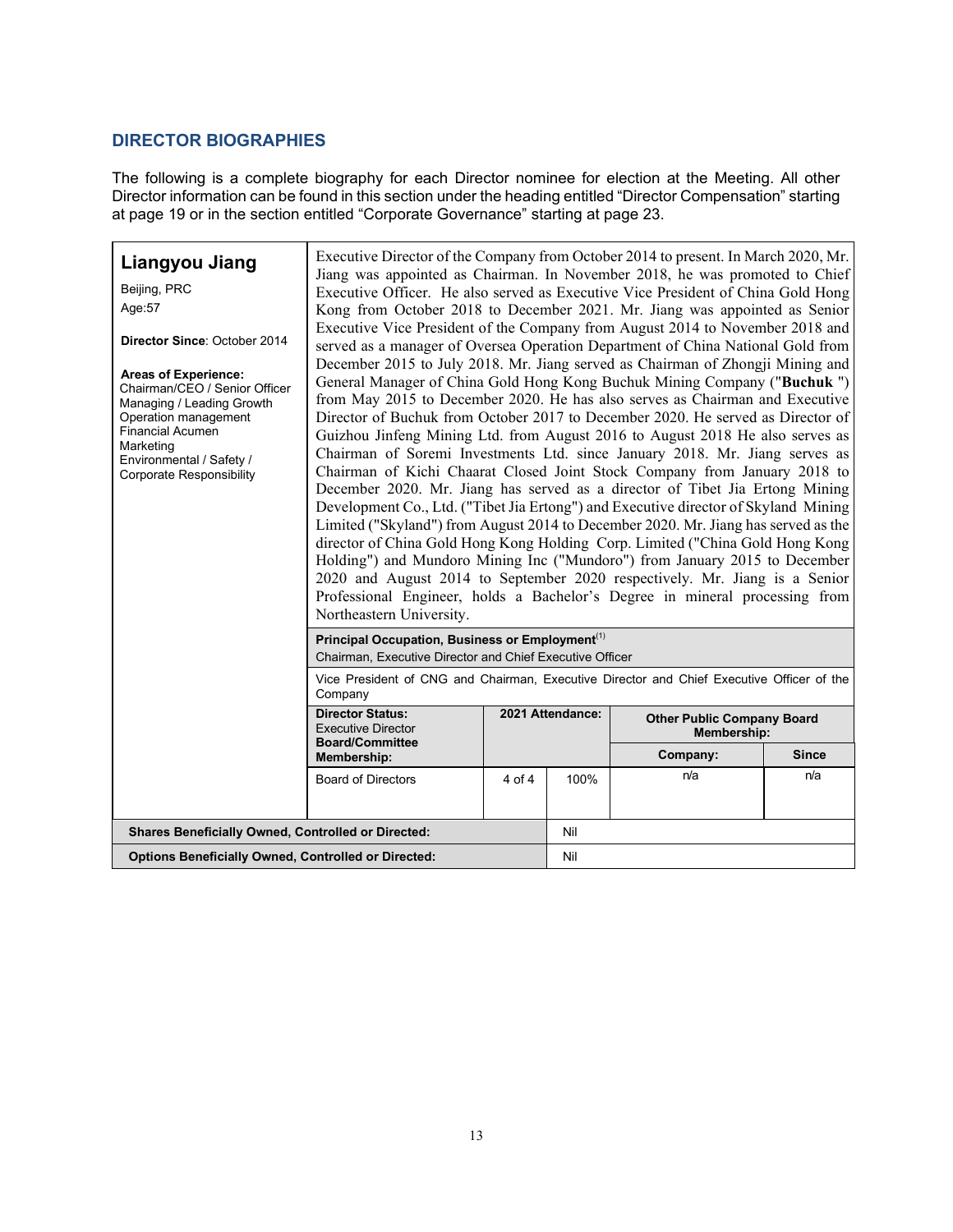| <b>Shiliang Guan</b><br>Beijing, PRC<br>Age: 54<br>Director Since: June 2019<br><b>Areas of Experience:</b><br><b>Technical Mining Expertise</b><br>Environmental / Safety /<br>Corporate Responsibility | Elected as Executive Director of the Company on June 25, 2019. Mr. Guan currently<br>serves as Vice President of the Company since September 2016. Mr. Guan also served<br>as Board Chairman of Huatailong from November 2015 to December 2021. He was<br>appointed as Vice President of China Gold Hong Kong in December 2022. Prior to<br>joining the Company, Mr. Guan served as Deputy Manager of the Production<br>Management Department of China National Gold from 2011 to 2014. He was<br>Chairman of Inner Mongolia Baotou Xinda Gold Mining Co., Ltd. from 2014 to 2015,<br>where he was responsible for the overall production and operations. Prior to 2011,<br>Mr. Guan held senior positions at Jilin Haigou Mining Company, Shaanxi Dongtongyu<br>Gold Mine of Zhongjin Gold Corporation Limited, Tongguan Zhongjin Gold Mining Co.,<br>Ltd, Songxian Jinniu Co., Ltd. and Jin Ding Mining Co. Ltd. Mr. Guan is a senior<br>professional mining engineer, holds a bachelor's degree in Mining Engineering from<br>Northeastern University in China.<br>Principal Occupation, Business or Employment <sup>(1)</sup> |                      |                  |                                                         |     |  |
|----------------------------------------------------------------------------------------------------------------------------------------------------------------------------------------------------------|-----------------------------------------------------------------------------------------------------------------------------------------------------------------------------------------------------------------------------------------------------------------------------------------------------------------------------------------------------------------------------------------------------------------------------------------------------------------------------------------------------------------------------------------------------------------------------------------------------------------------------------------------------------------------------------------------------------------------------------------------------------------------------------------------------------------------------------------------------------------------------------------------------------------------------------------------------------------------------------------------------------------------------------------------------------------------------------------------------------------------------------|----------------------|------------------|---------------------------------------------------------|-----|--|
|                                                                                                                                                                                                          | Vice President of the Company; Vice President of China Gold Hong Kong                                                                                                                                                                                                                                                                                                                                                                                                                                                                                                                                                                                                                                                                                                                                                                                                                                                                                                                                                                                                                                                             |                      |                  |                                                         |     |  |
|                                                                                                                                                                                                          | <b>Director Status:</b><br>Executive<br><b>Board/Committee</b>                                                                                                                                                                                                                                                                                                                                                                                                                                                                                                                                                                                                                                                                                                                                                                                                                                                                                                                                                                                                                                                                    |                      | 2021 Attendance: | <b>Other Public Company Board</b><br><b>Membership:</b> |     |  |
|                                                                                                                                                                                                          | <b>Since</b><br>Company:<br>Membership:                                                                                                                                                                                                                                                                                                                                                                                                                                                                                                                                                                                                                                                                                                                                                                                                                                                                                                                                                                                                                                                                                           |                      |                  |                                                         |     |  |
|                                                                                                                                                                                                          | <b>Board of Directors</b><br>Health, Safety and<br>Environmental Committee <sup>(4)</sup>                                                                                                                                                                                                                                                                                                                                                                                                                                                                                                                                                                                                                                                                                                                                                                                                                                                                                                                                                                                                                                         | $3$ of $4$<br>4 of 4 | 75%<br>100%      | n/a                                                     | n/a |  |
| <b>Shares Beneficially Owned, Controlled or Directed:</b>                                                                                                                                                |                                                                                                                                                                                                                                                                                                                                                                                                                                                                                                                                                                                                                                                                                                                                                                                                                                                                                                                                                                                                                                                                                                                                   |                      | Nil              |                                                         |     |  |
| <b>Options Beneficially Owned, Controlled or Directed:</b>                                                                                                                                               |                                                                                                                                                                                                                                                                                                                                                                                                                                                                                                                                                                                                                                                                                                                                                                                                                                                                                                                                                                                                                                                                                                                                   |                      | Nil              |                                                         |     |  |

**Weibin Zhang**

Inner Mongolia, PRC

Age:58 **Director Since**: June 2020

**Areas of Experience:** Technical Mining Expertise / Project Management Environmental / Safety / Corporate Responsibility

Elected as an Executive Director of the Company in June 2020. Mr. Zhang joined Inner Mongolia Pacific Mining Co., Ltd ("Inner Mongolia Pacific"), in March 2018 as Chairman and General Manager. From October 2017 to March 2018, Mr Zhang served as the Executive director and General Manager of Changchun Gold Design Institute ("Design Institute") . From March 2014 to October 2017, Mr. Zhang served as Principal of Design Institute. From March 2011 to March 2014, he served as Vice President of China National Gold Engineering Corporation and Principal of Design Institute. Starting in 1985 through March 2011 Mr. Zhang held numerous senior executive roles at the Design Institute and Yunnan Gold LLC. Mr. Zhang is a senior professional mining engineer and has over 37 years of experience in the mining industry. Mr. Zhang holds a college diploma in Mining Engineering from Shenyang Gold College.

**Principal Occupation, Business or Employment(1)**

Chairman and General Manager of Inner Mongolia Pacific

|                                                            | <b>Director Status:</b><br>Executive<br><b>Board/Committee</b>  | 2021 Attendance:<br>n/a |              | <b>Other Public Company Board</b><br>Membership: |              |
|------------------------------------------------------------|-----------------------------------------------------------------|-------------------------|--------------|--------------------------------------------------|--------------|
|                                                            | Membership:                                                     |                         |              | Company:                                         | <b>Since</b> |
|                                                            | <b>Board of Directors</b><br><b>Compensation &amp; Benefits</b> | 4 of 4<br>1 of 1        | 100%<br>100% | n/a                                              | n/a          |
|                                                            |                                                                 |                         |              |                                                  |              |
| <b>Shares Beneficially Owned, Controlled or Directed:</b>  |                                                                 |                         | Nil          |                                                  |              |
| <b>Options Beneficially Owned, Controlled or Directed:</b> |                                                                 |                         | Nil          |                                                  |              |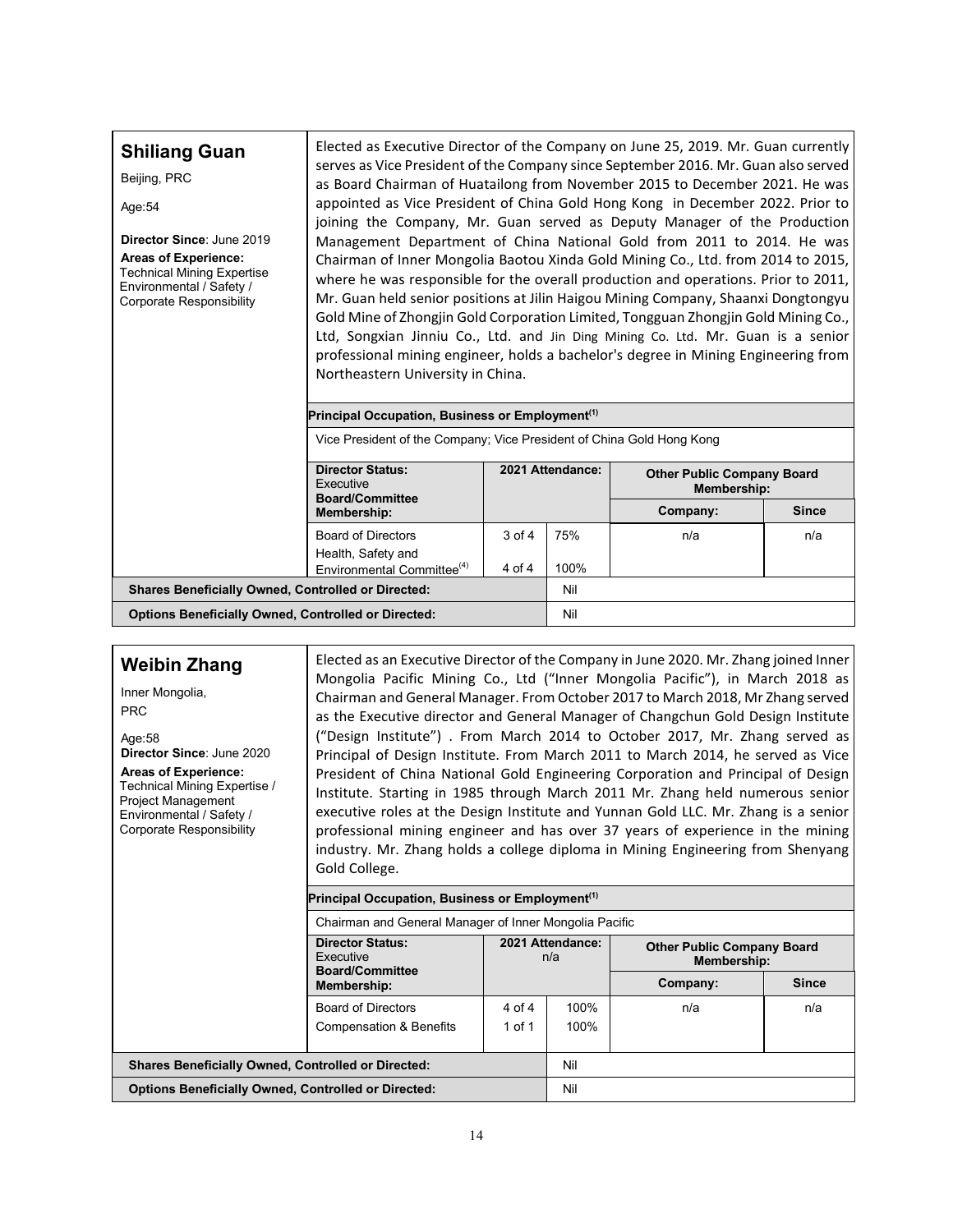| Na Tian<br>Beijing, PRC<br>Age:41<br>Director Since: June 2020<br><b>Areas of Experience:</b><br>Legal/Compliance/Auditing | Elected as an Executive Director of the Company in June 2020. Ms. Na Tian currently<br>serves as the Deputy General Manager of the Legal and Audit Department of China<br>National Gold since February 2021. She joined CNGGHK as Legal Deputy Manager of<br>General Administration Office in September 2018. Since February 2012, Ms. Tian has<br>worked in the Division of Corporate Secretary Affairs of the Company and was<br>promoted to Deputy Director in September 2017. In July 2017, she was appointed as<br>a director of Skyland Mining (BVI) Limited, a wholly owned subsidiary of the<br>Company. From July 2008 to May 2011 Ms. Tian was an auditor at Ernst & Young Hua<br>Ming LLP. Ms. Tian passed PRC national judicial examination and obtained the Legal<br>Professional Qualification. Ms. Tian holds a master's degree in Law from Peking<br>University Law School. She also holds double bachelor's degrees. |                   |                  |                                                  |              |  |  |  |
|----------------------------------------------------------------------------------------------------------------------------|---------------------------------------------------------------------------------------------------------------------------------------------------------------------------------------------------------------------------------------------------------------------------------------------------------------------------------------------------------------------------------------------------------------------------------------------------------------------------------------------------------------------------------------------------------------------------------------------------------------------------------------------------------------------------------------------------------------------------------------------------------------------------------------------------------------------------------------------------------------------------------------------------------------------------------------|-------------------|------------------|--------------------------------------------------|--------------|--|--|--|
|                                                                                                                            | Principal Occupation, Business or Employment <sup>(1)</sup>                                                                                                                                                                                                                                                                                                                                                                                                                                                                                                                                                                                                                                                                                                                                                                                                                                                                           |                   |                  |                                                  |              |  |  |  |
|                                                                                                                            | Deputy General Manager of Audit and Legal Compliance Department of CNG                                                                                                                                                                                                                                                                                                                                                                                                                                                                                                                                                                                                                                                                                                                                                                                                                                                                |                   |                  |                                                  |              |  |  |  |
|                                                                                                                            | <b>Director Status:</b><br>Executive<br><b>Board/Committee</b>                                                                                                                                                                                                                                                                                                                                                                                                                                                                                                                                                                                                                                                                                                                                                                                                                                                                        |                   | 2021 Attendance: | <b>Other Public Company Board</b><br>Membership: |              |  |  |  |
|                                                                                                                            | Membership:                                                                                                                                                                                                                                                                                                                                                                                                                                                                                                                                                                                                                                                                                                                                                                                                                                                                                                                           |                   |                  | Company:                                         | <b>Since</b> |  |  |  |
|                                                                                                                            | <b>Board of Directors</b>                                                                                                                                                                                                                                                                                                                                                                                                                                                                                                                                                                                                                                                                                                                                                                                                                                                                                                             | $4 \text{ of } 4$ | 100%             | n/a                                              | n/a          |  |  |  |
| <b>Shares Beneficially Owned, Controlled or Directed:</b><br>Nil                                                           |                                                                                                                                                                                                                                                                                                                                                                                                                                                                                                                                                                                                                                                                                                                                                                                                                                                                                                                                       |                   |                  |                                                  |              |  |  |  |
|                                                                                                                            | <b>Options Beneficially Owned, Controlled or Directed:</b>                                                                                                                                                                                                                                                                                                                                                                                                                                                                                                                                                                                                                                                                                                                                                                                                                                                                            |                   |                  |                                                  |              |  |  |  |

| <b>Junhu Tong</b> |  |
|-------------------|--|
|-------------------|--|

Beijing, PRC

Age: 59

**Director Since**: June 2020 **Areas of Experience:** Technical Mining Expertise Finance / English

Elected as a Non-Executive Director of the Company in June 2020. Mr. Tong currently serves as President of CNG HK since December 2021. From July 2009 through October 2018, Mr. Tong served in numerous senior executive roles with China National Gold. Mr. Tong has had a long career in the mining industry spanning over 31 years, with extensive senior executive and board experience. Mr. Tong currently serves as Chairman of the Board of Closed Joint-Stock Company Rudnik ("Zapadnava-Kluchi") since October 2018. Mr. Tong holds a master's degree in Mining Engineering from Beijing Science and Technology University and a bachelor's degree in Mining Engineer from Chongqing University and has been a Fellow authorized by AusIMM since December 2013.

### **Principal Occupation, Business or Employment(1)**

President of China Gold Hong Kong; Chairman of Zapadnava-Kluchi

|                                                            | <b>Director Status:</b><br>Non-Executive<br><b>Board/Committee</b> |        | 2021 Attendance: | <b>Other Public Company Board</b><br>Membership: |              |  |  |
|------------------------------------------------------------|--------------------------------------------------------------------|--------|------------------|--------------------------------------------------|--------------|--|--|
|                                                            | Membership:                                                        |        |                  | Company:                                         | <b>Since</b> |  |  |
|                                                            | <b>Board of Directors</b>                                          | 4 of 4 | 100%             | n/a                                              | n/a          |  |  |
|                                                            | Nominating & Corporate<br>Governance                               | 1 of 1 | 100%             |                                                  |              |  |  |
| <b>Shares Beneficially Owned, Controlled or Directed:</b>  |                                                                    |        | Nil              |                                                  |              |  |  |
| <b>Options Beneficially Owned, Controlled or Directed:</b> |                                                                    |        | Nil              |                                                  |              |  |  |
|                                                            |                                                                    |        |                  |                                                  |              |  |  |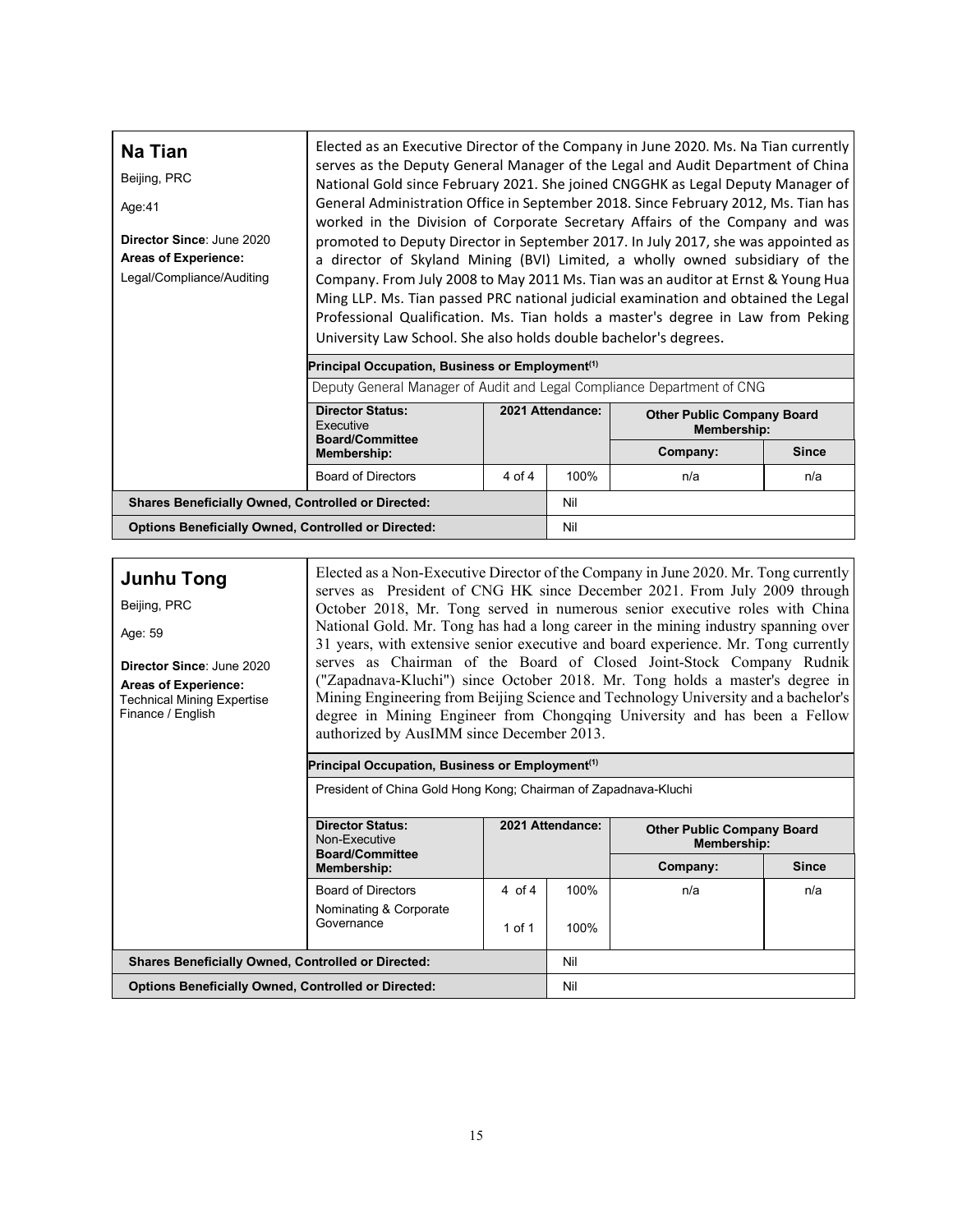| Yingbin lan He<br>Vancouver, Canada<br>Age: $60$<br><b>Non-Executive Independent</b><br>Director Since: May 2000<br><b>Areas of Experience:</b><br>Managing / Leading Growth<br>International<br>CEO/Senior Officer in operation<br>and development<br>Governance/Board<br>Industry experience in gold, base<br>metal and coal mining<br>Compensation<br><b>Financial Acumen</b><br>Diversity<br>Marketing<br>Environmental / Safety /<br><b>Corporate Responsibility</b><br>Technical Mineral Processing /<br>Metallurgy | Mr. He joined the Company as a Non-Executive Independent Director on May 31,                                                                                          | 2000. He was appointed as Lead Independent Director on November 13, 2018 and<br>Chairman of Audit Committee on October 27, 2009. Mr. He has over 35 years of<br>experience in mining industry, with career covering research, engineering consulting,<br>management of mine construction and operations, merger and acquisition, and<br>management of public companies. Mr. He serves as Managing Director of Lacnord<br>Capital Corp, a venture capital company and Chairman of Vatukoula Gold Mines, a<br>company with gold mining operation in Fiji. Mr. He was President and Director of Spur<br>Ventures Inc. (later Atlantic Gold Corp.) listed on the TSX Venture Exchange from<br>1995 to 2006. Mr. He also serves on the boards of several public companies, including<br>SouthGobi Resources Ltd. a coal mining company dual listed on the Toronto Stock<br>Exchange and Hong Kong Stock Exchange since 2017, and PT Bumi Resources Tbk, a<br>mining company listed on the Indonesian Stock Exchange since 2019. Mr. He holds a<br>Ph.D. degree in mineral process engineering and a Master of Applied Science degree<br>in mineral process engineering from the University of British Columbia, and a<br>Bachelor of Engineering degree in coal preparation and utilization technology from<br>the Heilongjiang Institute of Mining and Technology (now Heilongjiang University of<br>Science and Technology) in China.<br>Principal Occupation, Business or Employment <sup>(1)</sup> |                                      |                                                                                                                        |                      |  |  |  |  |
|---------------------------------------------------------------------------------------------------------------------------------------------------------------------------------------------------------------------------------------------------------------------------------------------------------------------------------------------------------------------------------------------------------------------------------------------------------------------------------------------------------------------------|-----------------------------------------------------------------------------------------------------------------------------------------------------------------------|---------------------------------------------------------------------------------------------------------------------------------------------------------------------------------------------------------------------------------------------------------------------------------------------------------------------------------------------------------------------------------------------------------------------------------------------------------------------------------------------------------------------------------------------------------------------------------------------------------------------------------------------------------------------------------------------------------------------------------------------------------------------------------------------------------------------------------------------------------------------------------------------------------------------------------------------------------------------------------------------------------------------------------------------------------------------------------------------------------------------------------------------------------------------------------------------------------------------------------------------------------------------------------------------------------------------------------------------------------------------------------------------------------------------------------------------------------------------------------------------------|--------------------------------------|------------------------------------------------------------------------------------------------------------------------|----------------------|--|--|--|--|
|                                                                                                                                                                                                                                                                                                                                                                                                                                                                                                                           | Chairman of Vatukoula Gold Mines Limited                                                                                                                              |                                                                                                                                                                                                                                                                                                                                                                                                                                                                                                                                                                                                                                                                                                                                                                                                                                                                                                                                                                                                                                                                                                                                                                                                                                                                                                                                                                                                                                                                                                   |                                      |                                                                                                                        |                      |  |  |  |  |
|                                                                                                                                                                                                                                                                                                                                                                                                                                                                                                                           | Director Status: Independent<br>and Non-Executive <sup>(2)</sup>                                                                                                      |                                                                                                                                                                                                                                                                                                                                                                                                                                                                                                                                                                                                                                                                                                                                                                                                                                                                                                                                                                                                                                                                                                                                                                                                                                                                                                                                                                                                                                                                                                   | 2021 Attendance:                     | <b>Other Public Company Board</b><br><b>Membership:</b>                                                                |                      |  |  |  |  |
|                                                                                                                                                                                                                                                                                                                                                                                                                                                                                                                           | <b>Board/Committee</b><br>Membership:                                                                                                                                 |                                                                                                                                                                                                                                                                                                                                                                                                                                                                                                                                                                                                                                                                                                                                                                                                                                                                                                                                                                                                                                                                                                                                                                                                                                                                                                                                                                                                                                                                                                   |                                      | Company:                                                                                                               | <b>Since</b>         |  |  |  |  |
|                                                                                                                                                                                                                                                                                                                                                                                                                                                                                                                           | <b>Board of Directors</b><br>Audit (Chair)<br><b>Compensation &amp; Benefits</b><br>Nominating & Corporate<br>Governance<br>Health, Safety & Environment<br>Committee | 4 of 4<br>4 of 4<br>1 of 1<br>$1$ of $1$<br>4 of 4                                                                                                                                                                                                                                                                                                                                                                                                                                                                                                                                                                                                                                                                                                                                                                                                                                                                                                                                                                                                                                                                                                                                                                                                                                                                                                                                                                                                                                                | 100%<br>100%<br>100%<br>100%<br>100% | South Gobi Resources<br>Ltd. (TSX and HKEX)<br>Tri-River Ventures Inc.<br>$(TSX-V)$<br>PT. BUMI Resources TBK<br>(IDK) | 2017<br>2006<br>2019 |  |  |  |  |
| <b>Shares Beneficially Owned, Controlled or Directed:</b>                                                                                                                                                                                                                                                                                                                                                                                                                                                                 |                                                                                                                                                                       |                                                                                                                                                                                                                                                                                                                                                                                                                                                                                                                                                                                                                                                                                                                                                                                                                                                                                                                                                                                                                                                                                                                                                                                                                                                                                                                                                                                                                                                                                                   | 150,000                              |                                                                                                                        |                      |  |  |  |  |
| <b>Options Beneficially Owned, Controlled or Directed:</b>                                                                                                                                                                                                                                                                                                                                                                                                                                                                |                                                                                                                                                                       |                                                                                                                                                                                                                                                                                                                                                                                                                                                                                                                                                                                                                                                                                                                                                                                                                                                                                                                                                                                                                                                                                                                                                                                                                                                                                                                                                                                                                                                                                                   | Nil                                  |                                                                                                                        |                      |  |  |  |  |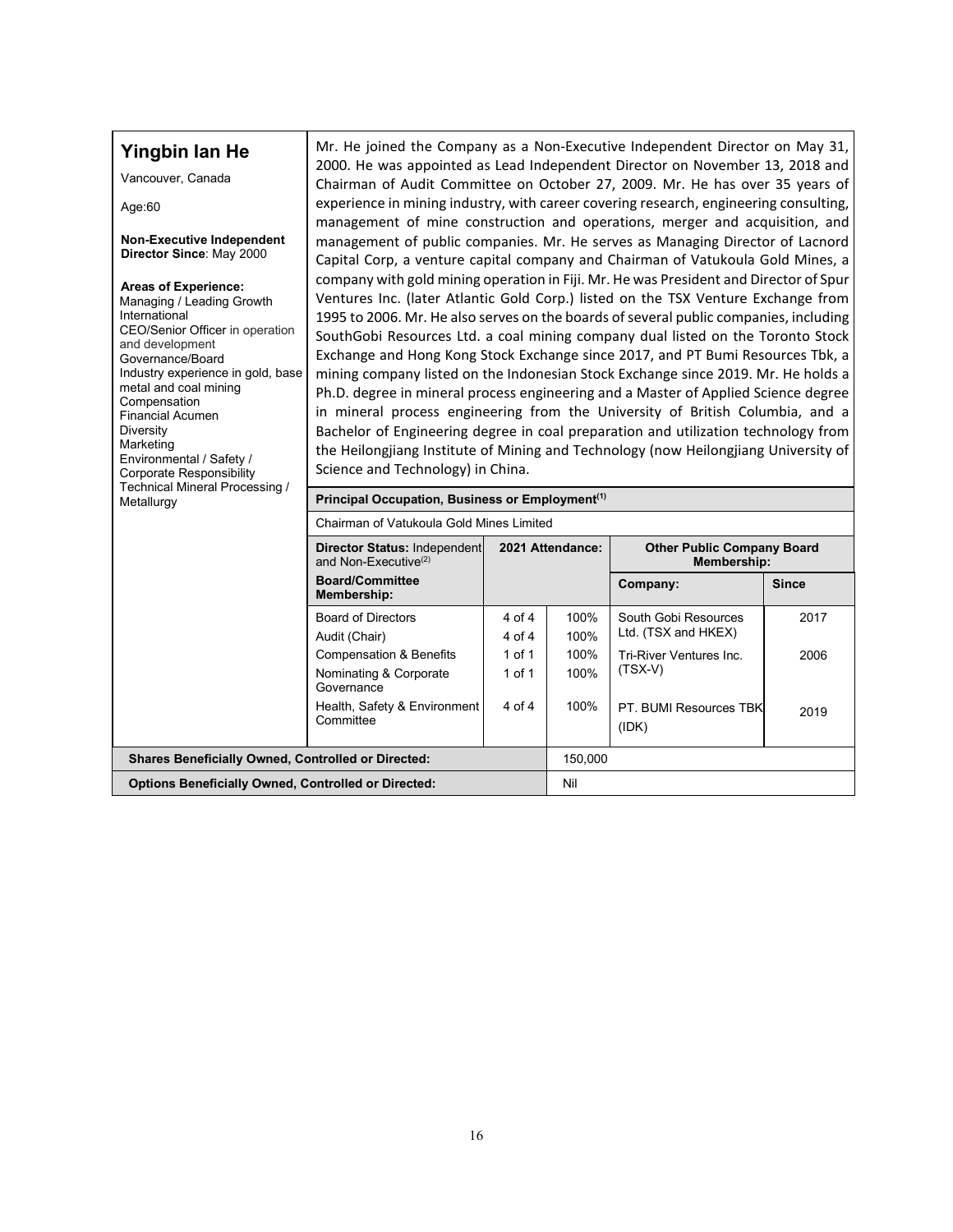| Wei Shao<br>Vancouver, Canada<br>Age:67<br><b>Non-Executive Independent</b><br>Director Since: June 2019<br><b>Areas of Experience:</b><br>Law<br>Mergers and acquisition<br>Governance / Board<br>Managing / Leading Growth<br>International | Elected as a Non Executive Independent Director on June 25, 2019 and was appointed<br>as Chairman of the Nominating and Corporate Governance Committee in June 2019.<br>Mr. Shao is the National China Service Co-Leader at Dentons Canada LLP and<br>specializes in international business transactions focusing on China. Mr. Shao has<br>over 28 years of extensive experience in mergers and acquisitions, corporate and<br>project financing, cross-border counseling and general corporate and commercial<br>transactions. Mr. Shao is active in community and non-profit organizations. Prior to<br>his legal career, Mr. Shao worked for the United Nations in New York. Mr. Shao is an<br>interpreter accredited by the United Nationals and by the federal government of<br>Canada.<br>Principal Occupation, Business or Employment <sup>(1)</sup><br>Partner, Denton's Canada LLP (2012 to present) |            |                  |                                                         |              |  |  |  |  |  |
|-----------------------------------------------------------------------------------------------------------------------------------------------------------------------------------------------------------------------------------------------|----------------------------------------------------------------------------------------------------------------------------------------------------------------------------------------------------------------------------------------------------------------------------------------------------------------------------------------------------------------------------------------------------------------------------------------------------------------------------------------------------------------------------------------------------------------------------------------------------------------------------------------------------------------------------------------------------------------------------------------------------------------------------------------------------------------------------------------------------------------------------------------------------------------|------------|------------------|---------------------------------------------------------|--------------|--|--|--|--|--|
|                                                                                                                                                                                                                                               | Director Status: Independent<br>and Non-Executive <sup>(2)</sup>                                                                                                                                                                                                                                                                                                                                                                                                                                                                                                                                                                                                                                                                                                                                                                                                                                               |            | 2021 Attendance: | <b>Other Public Company Board</b><br><b>Membership:</b> |              |  |  |  |  |  |
|                                                                                                                                                                                                                                               | <b>Board/Committee</b><br><b>Membership:</b>                                                                                                                                                                                                                                                                                                                                                                                                                                                                                                                                                                                                                                                                                                                                                                                                                                                                   |            |                  | Company:                                                | <b>Since</b> |  |  |  |  |  |
|                                                                                                                                                                                                                                               | <b>Board of Directors</b>                                                                                                                                                                                                                                                                                                                                                                                                                                                                                                                                                                                                                                                                                                                                                                                                                                                                                      | 4 of 4     | 100%             | n/a                                                     |              |  |  |  |  |  |
|                                                                                                                                                                                                                                               | Audit                                                                                                                                                                                                                                                                                                                                                                                                                                                                                                                                                                                                                                                                                                                                                                                                                                                                                                          | 4 of 4     | 100%             |                                                         |              |  |  |  |  |  |
|                                                                                                                                                                                                                                               | <b>Compensation &amp; Benefits</b>                                                                                                                                                                                                                                                                                                                                                                                                                                                                                                                                                                                                                                                                                                                                                                                                                                                                             | $1$ of $1$ | 100 %            |                                                         |              |  |  |  |  |  |
|                                                                                                                                                                                                                                               | 1 of 1<br>100%<br>Nominating & Corporate<br>Governance (Chair)                                                                                                                                                                                                                                                                                                                                                                                                                                                                                                                                                                                                                                                                                                                                                                                                                                                 |            |                  |                                                         |              |  |  |  |  |  |
|                                                                                                                                                                                                                                               | Health, Safety & Environment<br>100%<br>4 of 4<br>Committee                                                                                                                                                                                                                                                                                                                                                                                                                                                                                                                                                                                                                                                                                                                                                                                                                                                    |            |                  |                                                         |              |  |  |  |  |  |
| <b>Shares Beneficially Owned, Controlled or Directed:</b>                                                                                                                                                                                     |                                                                                                                                                                                                                                                                                                                                                                                                                                                                                                                                                                                                                                                                                                                                                                                                                                                                                                                |            | Nil              |                                                         |              |  |  |  |  |  |
| <b>Options Beneficially Owned, Controlled or Directed:</b>                                                                                                                                                                                    |                                                                                                                                                                                                                                                                                                                                                                                                                                                                                                                                                                                                                                                                                                                                                                                                                                                                                                                |            | Nil              |                                                         |              |  |  |  |  |  |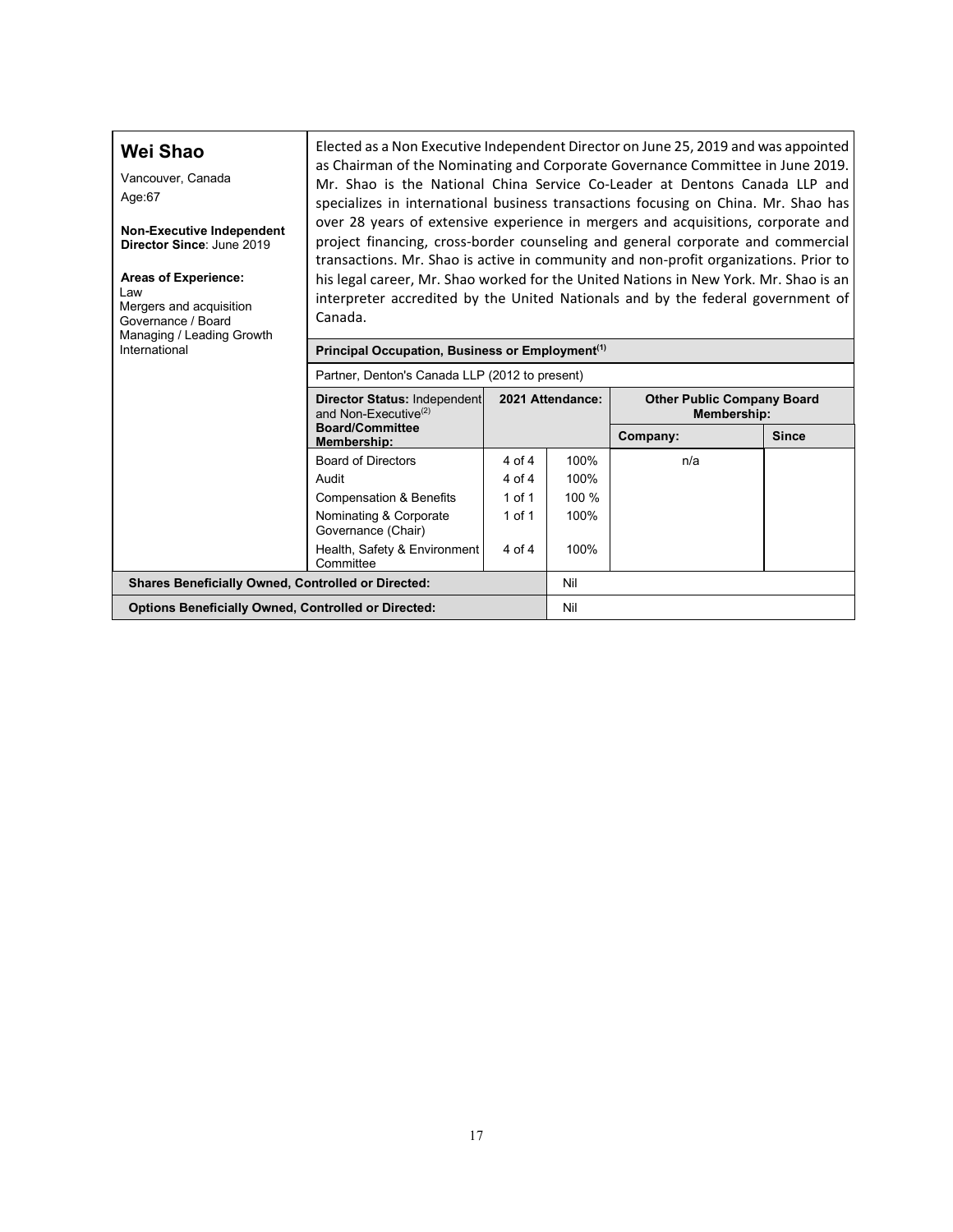| <b>Bielin Shi</b><br>Stirling, Western Australia<br>Age:65<br><b>Non-Executive Independent</b><br>Director Since: June 2019<br><b>Areas of Experience:</b><br>• Manage global project / risk<br>assessment and evaluations<br>• Mineral Resources / Exploration<br>Geology<br>• Technical Mining Expertise<br>/Applied geostatistics, resource<br>estimation /mining geology<br>• Industry experience in gold,<br>iron mining | 2019.<br>Mr. Shi is a geologist with over 35 years high level experience in exploration and<br>Mineral Resources management, applied geostatistics, resource estimation and<br>mining geology. He has worldwide operational expertise in exploration and<br>Mine operation projects. He has expertise with independent technical reviews,<br>due diligence audits and expert technical reporting in compliance with the JORC<br>Code, NI43-101 and HKEx Standards, through strong computer skills including<br>experience with spatial database analysis, 3D modelling and proficiency in<br>variety of geostatistical software, and mining software packages.<br>Mr. Shi is a Competent Person under the JORC Code, NI43-101 and holds<br>copper, base metals, PGM and equivalent credentials in respect of relative Mineral Resources / Reserves<br>reporting standards. His recent work has included investment risk assessment,<br>audit and reviews of resources for multiple commodity projects. Mr. Shi holds<br>a PhD from the University of Melbourne and is an AusIMM Chartered<br>Professional since 2018. |        |                  |                                                         |            |  |
|-------------------------------------------------------------------------------------------------------------------------------------------------------------------------------------------------------------------------------------------------------------------------------------------------------------------------------------------------------------------------------------------------------------------------------|-----------------------------------------------------------------------------------------------------------------------------------------------------------------------------------------------------------------------------------------------------------------------------------------------------------------------------------------------------------------------------------------------------------------------------------------------------------------------------------------------------------------------------------------------------------------------------------------------------------------------------------------------------------------------------------------------------------------------------------------------------------------------------------------------------------------------------------------------------------------------------------------------------------------------------------------------------------------------------------------------------------------------------------------------------------------------------------------------------------------------|--------|------------------|---------------------------------------------------------|------------|--|
|                                                                                                                                                                                                                                                                                                                                                                                                                               |                                                                                                                                                                                                                                                                                                                                                                                                                                                                                                                                                                                                                                                                                                                                                                                                                                                                                                                                                                                                                                                                                                                       |        |                  |                                                         |            |  |
|                                                                                                                                                                                                                                                                                                                                                                                                                               | Principal Occupation, Business or Employment <sup>(1)</sup>                                                                                                                                                                                                                                                                                                                                                                                                                                                                                                                                                                                                                                                                                                                                                                                                                                                                                                                                                                                                                                                           |        |                  |                                                         |            |  |
|                                                                                                                                                                                                                                                                                                                                                                                                                               | Group Manager Exploration & Resources, Minjar Gold Pty. Ltd. (March 2019 to present)                                                                                                                                                                                                                                                                                                                                                                                                                                                                                                                                                                                                                                                                                                                                                                                                                                                                                                                                                                                                                                  |        |                  |                                                         |            |  |
|                                                                                                                                                                                                                                                                                                                                                                                                                               | <b>Director Status: Independent</b><br>and Non-Executive <sup>(2)</sup>                                                                                                                                                                                                                                                                                                                                                                                                                                                                                                                                                                                                                                                                                                                                                                                                                                                                                                                                                                                                                                               |        | 2021 Attendance: | <b>Other Public Company Board</b><br><b>Membership:</b> |            |  |
|                                                                                                                                                                                                                                                                                                                                                                                                                               | <b>Board/Committee</b><br>Membership                                                                                                                                                                                                                                                                                                                                                                                                                                                                                                                                                                                                                                                                                                                                                                                                                                                                                                                                                                                                                                                                                  |        |                  | Company:                                                | Since      |  |
|                                                                                                                                                                                                                                                                                                                                                                                                                               | <b>Board of Directors</b>                                                                                                                                                                                                                                                                                                                                                                                                                                                                                                                                                                                                                                                                                                                                                                                                                                                                                                                                                                                                                                                                                             | 4 of 4 | 100%             | <b>Eastern Platinum Limited</b>                         | Sept. 2016 |  |
|                                                                                                                                                                                                                                                                                                                                                                                                                               | Audit                                                                                                                                                                                                                                                                                                                                                                                                                                                                                                                                                                                                                                                                                                                                                                                                                                                                                                                                                                                                                                                                                                                 | 4 of 4 | 100%             | (TSX: ELR   JSE: EPS)                                   |            |  |
|                                                                                                                                                                                                                                                                                                                                                                                                                               | <b>Compensation &amp; Benefits</b>                                                                                                                                                                                                                                                                                                                                                                                                                                                                                                                                                                                                                                                                                                                                                                                                                                                                                                                                                                                                                                                                                    | 1 of 1 | 100%             | AustSino Resources                                      | Aug. 2018  |  |
|                                                                                                                                                                                                                                                                                                                                                                                                                               | Nominating & Corporate<br>Governance                                                                                                                                                                                                                                                                                                                                                                                                                                                                                                                                                                                                                                                                                                                                                                                                                                                                                                                                                                                                                                                                                  | 1 of 1 | 100%             | Group Limited (ASX:<br>ANS)                             |            |  |
|                                                                                                                                                                                                                                                                                                                                                                                                                               | Health, Safety & Environment<br>Committee (Chair)                                                                                                                                                                                                                                                                                                                                                                                                                                                                                                                                                                                                                                                                                                                                                                                                                                                                                                                                                                                                                                                                     | 4 of 4 | 100%             |                                                         |            |  |
| <b>Shares Beneficially Owned, Controlled or Directed:</b>                                                                                                                                                                                                                                                                                                                                                                     |                                                                                                                                                                                                                                                                                                                                                                                                                                                                                                                                                                                                                                                                                                                                                                                                                                                                                                                                                                                                                                                                                                                       |        | Nil              |                                                         |            |  |
| <b>Options Beneficially Owned, Controlled or Directed:</b>                                                                                                                                                                                                                                                                                                                                                                    |                                                                                                                                                                                                                                                                                                                                                                                                                                                                                                                                                                                                                                                                                                                                                                                                                                                                                                                                                                                                                                                                                                                       |        | Nil              |                                                         |            |  |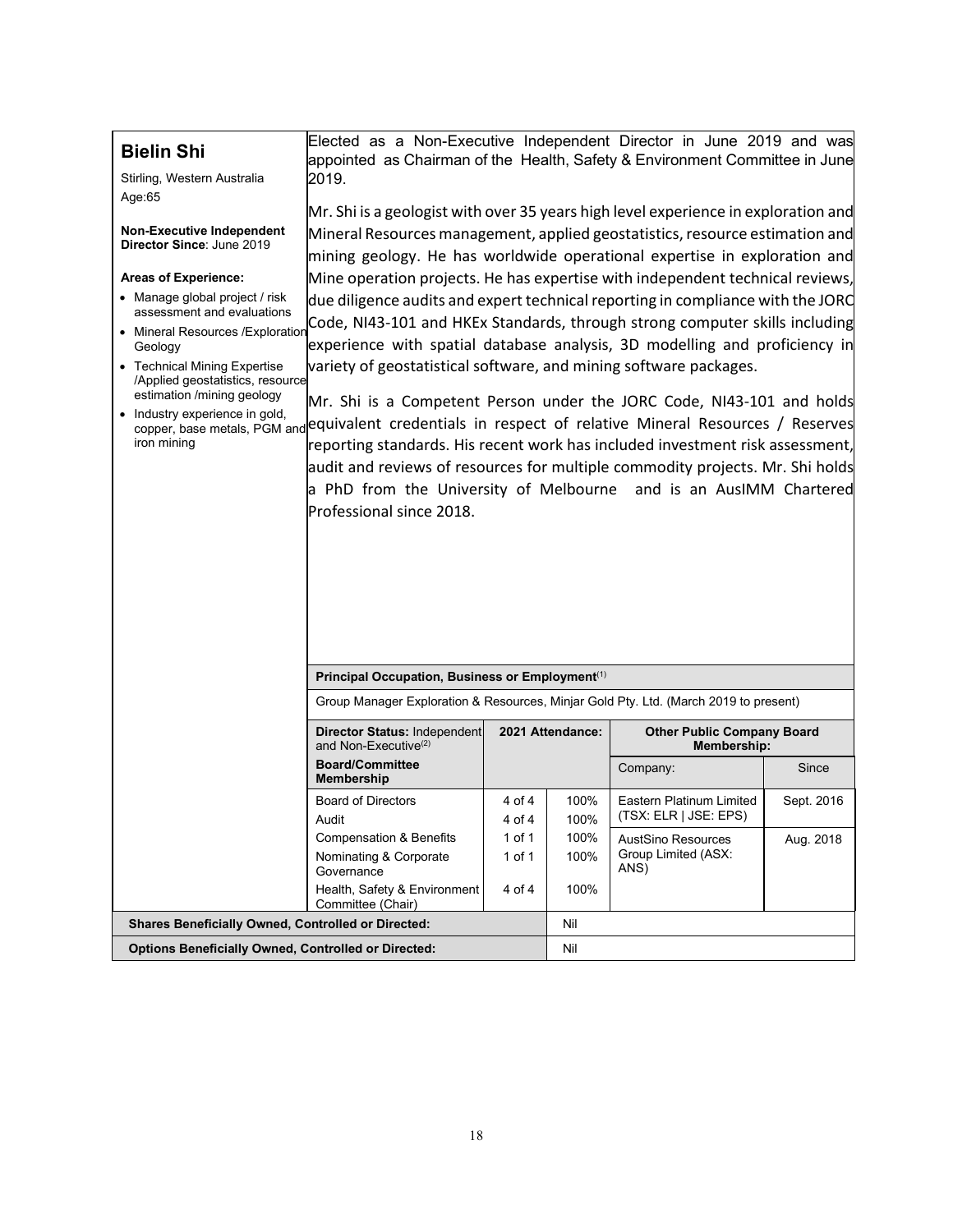| <b>Ruixia Han</b><br>Hong Kong, PRC<br>Age:38<br><b>Non-Executive Independent</b><br>Director Since: June 2019<br><b>Areas of Experience:</b><br>Accounting<br>Managing / Leading Growth<br><b>Financial Acumen</b> | Elected as a Non-Executive Independent Director as well as Chairwoman of the<br>Compensation and Benefit Committee in June 2019. Ms. Han is currently the Deputy<br>CEO and Executive Director of Mason Group Holdings Limited. Prior to joining Mason<br>Group Holdings Limited in late 2019, Ms. Han was Head of Operations and Risk of MEC<br>Advisory Limited, which was the sole Investment Advisor to Can-China Global<br>Resource Fund. Ms. Han's role in MEC Advisory Limited covers investment, accounting,<br>finance treasury and investor relationships related matters. Prior to joining MEC<br>Advisory Limited in early 2014, Ms. Han was an Investment Manager at The Export-<br>Import Bank of China responsible for sourcing, evaluating and negotiating investment<br>opportunities in the banking and direct investment industry. Ms. Han has obtained her<br>PhD's degree of Economics (Finance), Master's degree in Applied Economics (Venture<br>Capital) and Bachelor's degree of Economics (Finance) from Renmin University of<br>China.<br>Principal Occupation, Business or Employment <sup>(1)</sup> |                           |                  |                                   |              |  |  |  |  |  |  |
|---------------------------------------------------------------------------------------------------------------------------------------------------------------------------------------------------------------------|----------------------------------------------------------------------------------------------------------------------------------------------------------------------------------------------------------------------------------------------------------------------------------------------------------------------------------------------------------------------------------------------------------------------------------------------------------------------------------------------------------------------------------------------------------------------------------------------------------------------------------------------------------------------------------------------------------------------------------------------------------------------------------------------------------------------------------------------------------------------------------------------------------------------------------------------------------------------------------------------------------------------------------------------------------------------------------------------------------------------------------|---------------------------|------------------|-----------------------------------|--------------|--|--|--|--|--|--|
|                                                                                                                                                                                                                     | Deputy CEO and Executive Director of Mason Group Holdings Limited (2020 to present)<br><b>Director Status: Independent</b>                                                                                                                                                                                                                                                                                                                                                                                                                                                                                                                                                                                                                                                                                                                                                                                                                                                                                                                                                                                                       |                           | 2021 Attendance: | <b>Other Public Company Board</b> |              |  |  |  |  |  |  |
|                                                                                                                                                                                                                     | and Non-Executive $(2)$                                                                                                                                                                                                                                                                                                                                                                                                                                                                                                                                                                                                                                                                                                                                                                                                                                                                                                                                                                                                                                                                                                          |                           |                  | Membership:                       |              |  |  |  |  |  |  |
|                                                                                                                                                                                                                     | <b>Board/Committee</b><br><b>Membership:</b>                                                                                                                                                                                                                                                                                                                                                                                                                                                                                                                                                                                                                                                                                                                                                                                                                                                                                                                                                                                                                                                                                     |                           |                  | Company:                          | <b>Since</b> |  |  |  |  |  |  |
|                                                                                                                                                                                                                     | <b>Board of Directors</b>                                                                                                                                                                                                                                                                                                                                                                                                                                                                                                                                                                                                                                                                                                                                                                                                                                                                                                                                                                                                                                                                                                        | 4 of 4                    | 100%             | n/a                               | n/a          |  |  |  |  |  |  |
|                                                                                                                                                                                                                     | Audit                                                                                                                                                                                                                                                                                                                                                                                                                                                                                                                                                                                                                                                                                                                                                                                                                                                                                                                                                                                                                                                                                                                            | 4 of 4                    | 100%             |                                   |              |  |  |  |  |  |  |
|                                                                                                                                                                                                                     | <b>Compensation &amp; Benefits</b>                                                                                                                                                                                                                                                                                                                                                                                                                                                                                                                                                                                                                                                                                                                                                                                                                                                                                                                                                                                                                                                                                               | $1$ of $1$                | 100%             |                                   |              |  |  |  |  |  |  |
|                                                                                                                                                                                                                     | (Chair)                                                                                                                                                                                                                                                                                                                                                                                                                                                                                                                                                                                                                                                                                                                                                                                                                                                                                                                                                                                                                                                                                                                          | $1$ of $1$                | 100%             |                                   |              |  |  |  |  |  |  |
|                                                                                                                                                                                                                     | Nominating & Corporate<br>Governance                                                                                                                                                                                                                                                                                                                                                                                                                                                                                                                                                                                                                                                                                                                                                                                                                                                                                                                                                                                                                                                                                             | 100%<br>$4 \text{ of } 4$ |                  |                                   |              |  |  |  |  |  |  |
|                                                                                                                                                                                                                     | Health, Safety & Environment<br>Committee                                                                                                                                                                                                                                                                                                                                                                                                                                                                                                                                                                                                                                                                                                                                                                                                                                                                                                                                                                                                                                                                                        |                           |                  |                                   |              |  |  |  |  |  |  |
| Shares Beneficially Owned, Controlled or Directed:                                                                                                                                                                  |                                                                                                                                                                                                                                                                                                                                                                                                                                                                                                                                                                                                                                                                                                                                                                                                                                                                                                                                                                                                                                                                                                                                  |                           | Nil              |                                   |              |  |  |  |  |  |  |
| <b>Options Beneficially Owned, Controlled or Directed:</b>                                                                                                                                                          |                                                                                                                                                                                                                                                                                                                                                                                                                                                                                                                                                                                                                                                                                                                                                                                                                                                                                                                                                                                                                                                                                                                                  |                           | Nil              |                                   |              |  |  |  |  |  |  |

Notes:<br>(1)<br>(2)

The information as to principal occupation, business or employment has been furnished by the nominee.

"Independent" refers to the standards of independence established under Canadian Securities Administrators' National Instrument 58-101 – Disclosure of Corporate Governance Practices ("**NI 58-101**") and Rule 3.13 of the Hong Kong Listing Rules.

## <span id="page-19-0"></span>**DIRECTOR COMPENSATION**

The Compensation and Benefits Committee periodically reviews and makes recommendations to the Board regarding the adequacy and form of the compensation for non-management directors to ensure that such compensation realistically reflects the responsibilities and risks involved in being an effective Director, without compromising a Director's independence. Directors who are executives of the Company receive no additional remuneration for their services as directors.

Based on the recommendations provided by the Compensation and Benefits Committee, the annual retainer for each of the INEDs was approved as below:

|           | US\$     |
|-----------|----------|
| Lead INED | \$54,000 |
| INEDs.    | \$45,900 |

All INEDs are entitled to be reimbursed for actual expenses reasonably incurred in the performance of their duties as Directors. Save as disclosed herein, the Company does not have service contracts with its INEDs.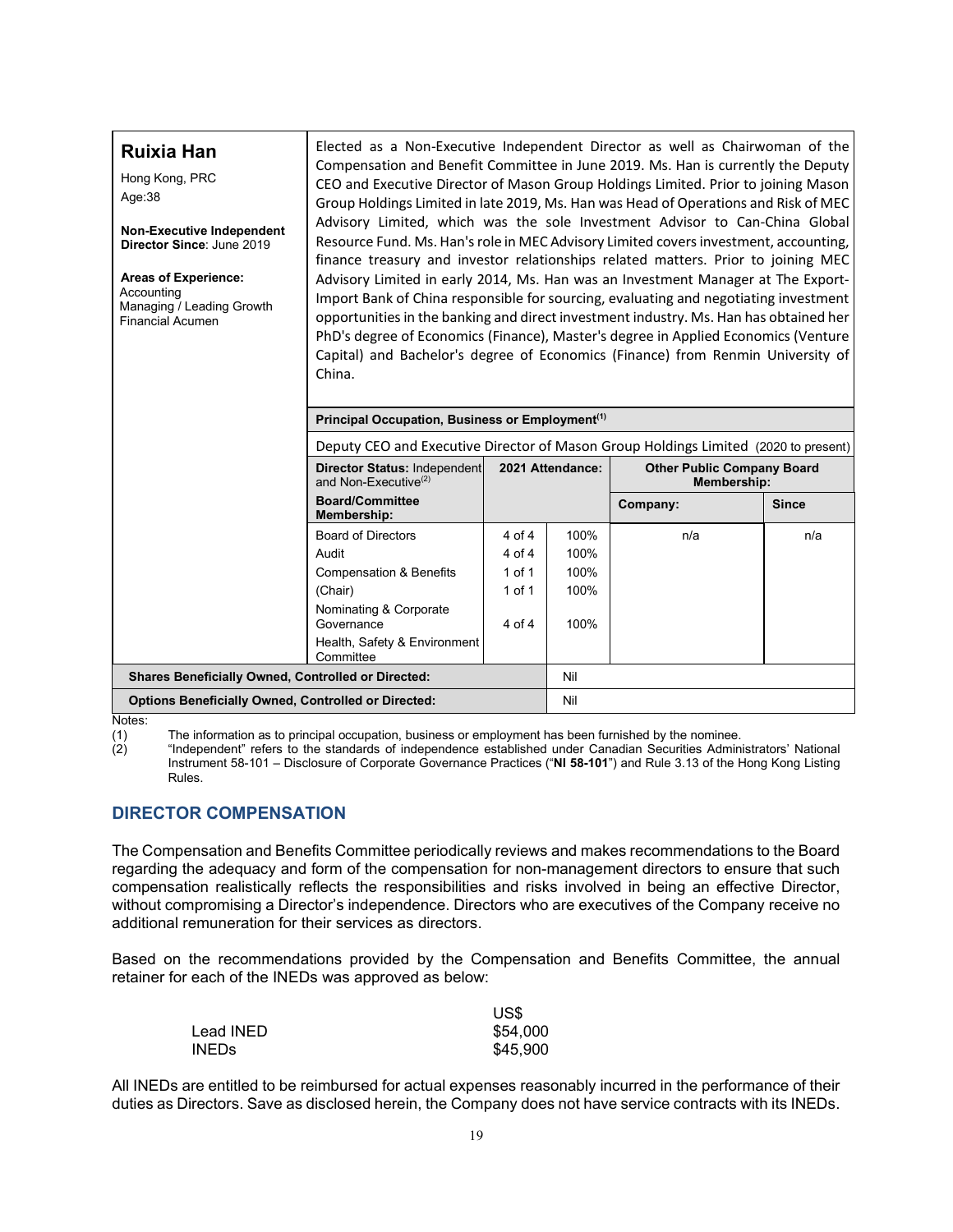### *Compensation of Directors Table*

The Company paid the following compensation to its Directors during the financial year ended December 31, 2021:

| Name $(1)(2)$     | <b>Fees Earned</b><br>(US\$) | Share-based<br>awards | Option-based<br>awards | All other<br>compensation <sup>(3)</sup> | <b>Total</b><br>(US\$) |
|-------------------|------------------------------|-----------------------|------------------------|------------------------------------------|------------------------|
| Liangyou Jiang    | Nil                          | Nil                   | Nil                    |                                          | Nil                    |
| Shiliang Guan     | Nil                          | Nil                   | Nil                    |                                          | Nil                    |
| Weibin Zhang      | Nil                          | Nil                   | Nil                    |                                          | Nil                    |
| Na Tian           | Nil                          | Nil                   | Nil                    |                                          | Nil                    |
| Junhu Tong        | Nil                          | Nil                   | Nil                    |                                          | Nil                    |
| Yingbin Ian He    | 58,587                       | Nil                   | Nil                    | 2,526                                    | 61,113                 |
| Wei Shao          | 49,800                       | Nil                   | Nil                    | 2,526                                    | 52,326                 |
| <b>Bielin Shi</b> | 45.900                       | Nil                   | Nil                    | Nil                                      | 45,900                 |
| Ruixia Han        | 45.900                       | Nil                   | Nil                    | Nil                                      | 45.900                 |

Notes:

(1) Information for Mr. Jiang is included in the Summary Compensation Table for Named Executive Officers and is not reported in the Director Compensation section of this Information Circular.

(2) For details relating to the appointments of the Directors, please see the above section entitles "Director Biographies" in this Information Circular.

(3) Retirement benefit contribution for Canadian Pension Plan

#### *Compensation of Directors - Outstanding share-based awards and option-based awards*

The Company does not have an incentive stock option plan or any other share-based compensation arrangements in effect as at the end of December 31, 2021.

#### *Executive Compensation*

#### Summary Compensation Table

The following table sets out a summary of all compensation paid by the Company and its subsidiaries for the three years ended December 31, 2021, 2020 and 2019 to its Chief Executive Officer, Chief Financial Officer, and each of the individuals who at December 31, 2021 were the three most highly compensated executive officers of the Company having total compensation individually of more than Cdn\$150,000 (collectively, the "**Named Executive Officers**") and includes former executive officers of the Company who would otherwise be considered Named Executive Officers but for the fact that such individuals were no longer executive officers of the Company as of December 31, 2021:

|                                                           |      |                                |                                           |                                      |                                               | <b>Non-equity incentive</b><br>plan compensation |                                   | All                                         |                                             |
|-----------------------------------------------------------|------|--------------------------------|-------------------------------------------|--------------------------------------|-----------------------------------------------|--------------------------------------------------|-----------------------------------|---------------------------------------------|---------------------------------------------|
| <b>Name</b><br>and<br><b>Principal</b><br><b>Position</b> | Year | <b>Salary</b><br>$(US$)^{(1)}$ | <b>Share</b><br>based<br>awards<br>(US\$) | Option-<br>based<br>awards<br>(US\$) | <b>Annual</b><br>incentive<br>plans<br>(US\$) | Long-term<br>incentive<br>plans<br>(US\$)        | <b>Pension</b><br>Value<br>(US\$) | Other<br>Compen-<br>sation<br>$(US$)^{(1)}$ | <b>Total</b><br>Compen-<br>sation<br>(US\$) |
| Liangyou                                                  | 2021 | Nil                            | Nil                                       | Nil                                  | Nil                                           | Nil                                              | Nil                               | Nil                                         | Nil                                         |
| Jiang $^{(2)}$<br>Chief                                   | 2020 | Nil                            | Nil                                       | Nil                                  | Nil                                           | Nil                                              | Nil                               | Nil                                         | Nil                                         |
| Executive<br>Officer                                      | 2019 | Nil                            |                                           |                                      |                                               |                                                  |                                   |                                             | Nil                                         |
| Jerry Xie<br>Executive                                    | 2021 | \$172,484                      | Nil                                       | Nil                                  | Nil                                           | Nil                                              | \$2,526                           | Nil                                         | \$175.010                                   |
| Vice<br>President                                         | 2020 | \$162,679                      | Nil                                       | Nil                                  | Nil                                           | Nil                                              | Nil                               | Nil                                         | \$162,679                                   |
| and                                                       | 2019 | \$166,803                      | Nil                                       | Nil                                  | Nil                                           | Nil                                              | Nil                               | Nil                                         | \$166,803                                   |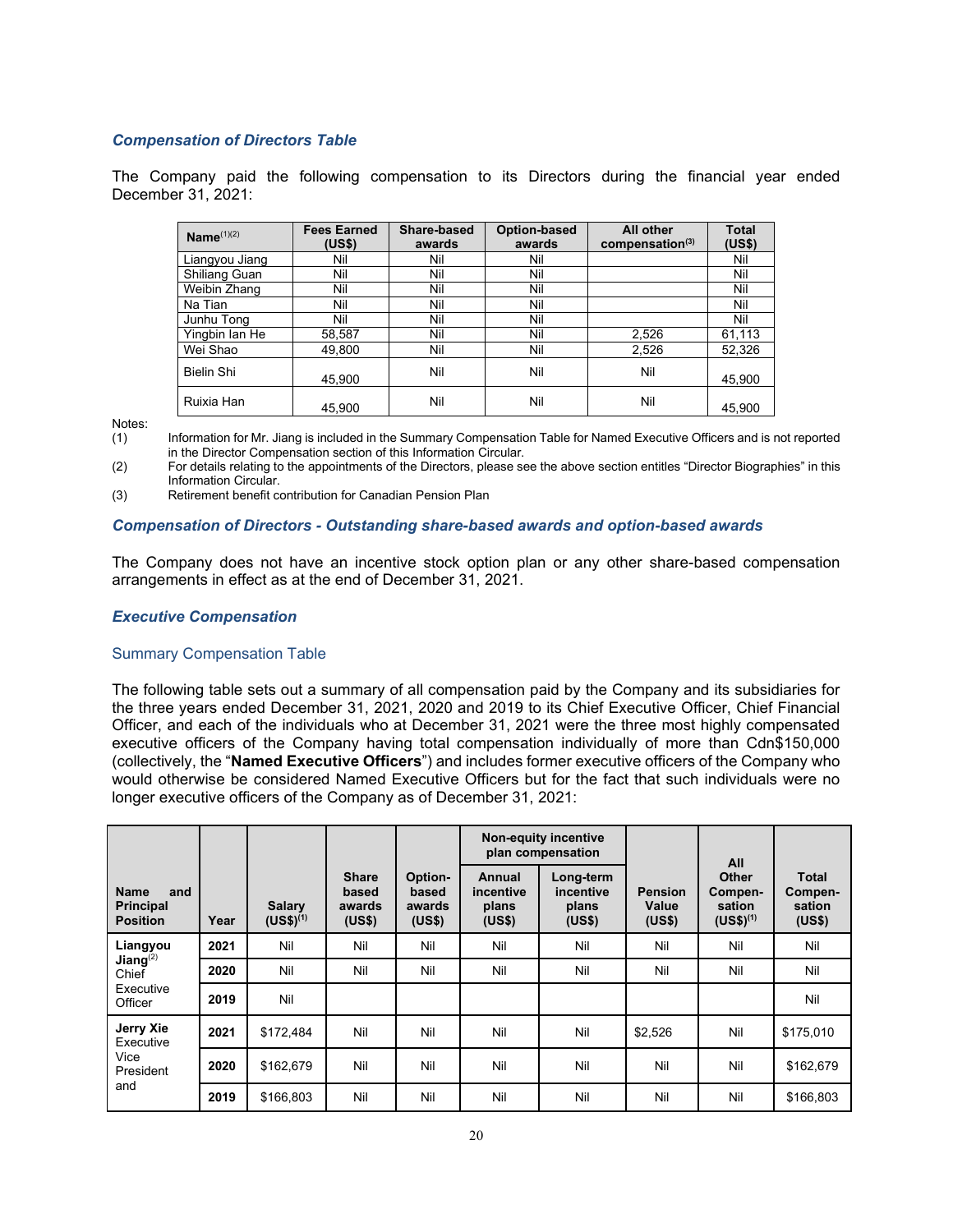|                                                           |      |                                |                                           |                                      |                                        | <b>Non-equity incentive</b><br>plan compensation |                                   | All                                         |                                             |
|-----------------------------------------------------------|------|--------------------------------|-------------------------------------------|--------------------------------------|----------------------------------------|--------------------------------------------------|-----------------------------------|---------------------------------------------|---------------------------------------------|
| <b>Name</b><br>and<br><b>Principal</b><br><b>Position</b> | Year | <b>Salary</b><br>$(US$)^{(1)}$ | <b>Share</b><br>based<br>awards<br>(US\$) | Option-<br>based<br>awards<br>(US\$) | Annual<br>incentive<br>plans<br>(US\$) | Long-term<br>incentive<br>plans<br>(US\$)        | <b>Pension</b><br>Value<br>(US\$) | Other<br>Compen-<br>sation<br>$(US$)^{(1)}$ | <b>Total</b><br>Compen-<br>sation<br>(US\$) |
| Corporate<br>Secretary                                    |      |                                |                                           |                                      |                                        |                                                  |                                   |                                             |                                             |
| Yuehe<br>$Lu^{(3)}$                                       | 2021 | \$25,924                       | Nil                                       | Nil                                  | Nil                                    | Nil                                              | \$1,316                           | Nil                                         | \$27,240                                    |
| Interim Chief                                             | 2020 | \$17,664                       | Nil                                       | Nil                                  | Nil                                    | Nil                                              | Nil                               | Nil                                         | \$17,664                                    |
| Financial<br>Officer                                      | 2019 | N/A                            | N/A                                       | N/A                                  | N/A                                    | N/A                                              | N/A                               | N/A                                         | N/A                                         |
| Zhongxin                                                  | 2021 | \$192,086                      | Nil                                       | Nil                                  | Nil                                    | Nil                                              | \$2,526                           | Nil                                         | \$194,612                                   |
| Guo<br>(Gerard)<br><b>Chief Engineer</b>                  | 2020 | \$175,192                      | Nil                                       | Nil                                  | Nil                                    | Nil                                              | Nil                               | Nil                                         | \$175,192                                   |
|                                                           | 2019 | \$183,707                      | Nil                                       | Nil                                  | Nil                                    | Nil                                              | Nil                               | Nil                                         | \$183,707                                   |
| <b>Huan Cai</b>                                           | 2021 | \$166,471                      | Nil                                       | Nil                                  | Nil                                    | Nil                                              | Nil                               | Nil                                         | \$166,471                                   |
| Senior<br>Engineer                                        | 2020 | \$177,481                      | Nil                                       | Nil                                  | Nil                                    | Nil                                              | Nil                               | Nil                                         | \$177,481                                   |
|                                                           | 2019 | \$180,625                      | Nil                                       | Nil                                  | Nil                                    | Nil                                              | Nil                               | Nil                                         | \$180,625                                   |

Notes:<br>(1)

The value of prerequisites for each Named Executive Officer did not exceed the lesser of Cdn\$50,000 and 10% of the total salary of such Named Executive Officer for the years ended December 31, 2021 and are therefore not included in "All Other Compensation" as permitted under Canadian securities laws.

(2) Mr. Jiang does not receive any compensation from the Company for his role as Chief Executive Officer.<br>(3) Ms. Lu was appointed as Interim Chief Financial Officer on October 15, 2020.

Ms. Lu was appointed as Interim Chief Financial Officer on October 15, 2020.

(4) Mr. Zhang resigned as Chief Financial Officer on October 15, 2020.

#### *Management Contracts*

The management functions of the Company and its subsidiaries are not performed by a person or persons other than the Directors or executive officers of the Company.

## <span id="page-21-0"></span>**BOARD OF DIRECTORS**

#### *Directors and Officers Insurance*

The Company purchased directors and officers liability insurance with aggregate coverage in the amount of US\$10,000,000. The aggregate premium for the insurance coverage was US\$83,000 and the coverage has a deductible of US\$62,500 per claim except for securities claims which have a deductible of US\$25,000.

#### *Corporate Cease Trade Orders and Bankruptcies*

Mr. Yingbin Ian He, a nominee for Director at the Meeting, was previously a director of Huaxing Machinery Corp. ("**Huaxing**") from January 2011 to December 2016. On February 26, 2015, the British Columbia Securities Commission issued a cease trade order requiring all persons to cease trading in the securities of Huaxing until Huaxing files amended and restated audited financial information for the financial years ended December 31, 2013 and 2012. On June 9, 2015, the Alberta Securities Commission issued a cease trader order which required that all trading or purchasing cease in respect of the securities of Huaxing as a result of the failure by Huaxing to file: (i) annual audited financial statements, annual management's discussion and analysis, and certification of annual filings for the year ended December 31, 2014; and (ii) interim unaudited financial statements, interim management's discussion and analysis, and certification of interim filings for the interim period ended March 31, 2015.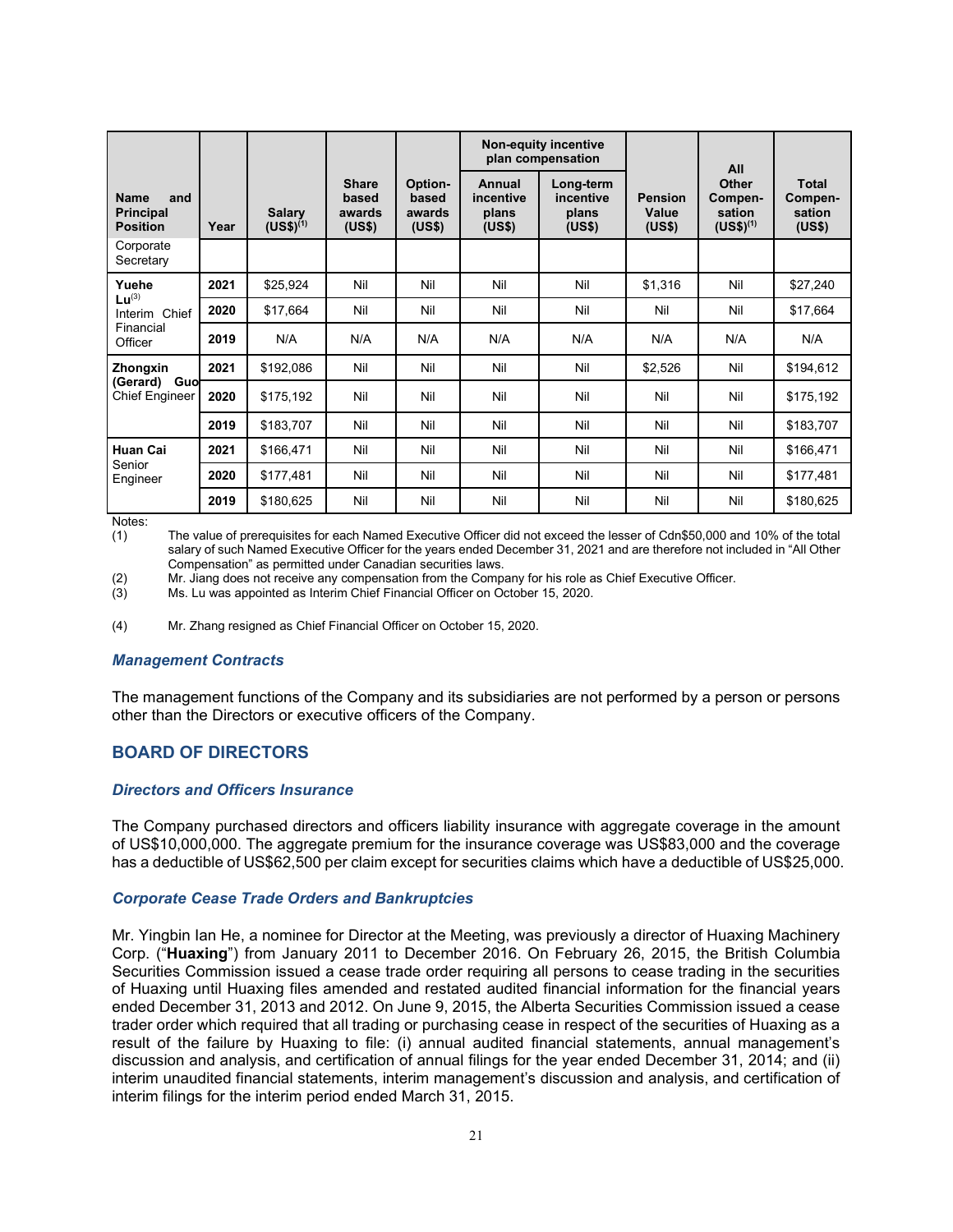Mr. He was also a director of SouthGobi Resources Ltd. ("**SouthGobi**") which was subject to a cease trade order issued by the British Columbia Securities Commission on June 19, 2020 as a result of SouthGobi's failure to file (i) annual audited financial statements, annual management's discussion and analysis, and certification of annual filings for the year ended December 31, 2019; and (ii) interim unaudited financial statements, interim management's discussion and analysis, and certification of interim filings for the interim period ended March 31, 2020. The cease trade order was lifted on February 8, 2021.

**SouthGobi** is subject to a management cease trade order issued by the British Columbia Securities Commission on April 1, 2022 as a result of SouthGobi's failure to file annual audited financial statements, annual management's discussion and analysis, and annual information form for the year ended December 31, 2021.

To the knowledge of the Company, save as disclosed above, no other proposed Director is or has been, within the past 10 years, a director, chief executive officer or chief financial officer of any company that:

- (a) was subject to an order that was issued while the proposed director was acting in the capacity as director, chief executive officer or chief financial officer; or
- (b) was subject to an order that was issued after the proposed director ceased to be a director, chief executive officer or chief financial officer and which resulted from an event that occurred while that person was acting in the capacity as director, chief executive officer or chief financial officer.

### *Individual Bankruptcies*

To the knowledge of the Company, no other proposed Director of the Company is or has been, within the past 10 years, a director or executive officer of any company that, while that person was acting in that capacity or within a year of that person ceasing to act in that capacity, become bankrupt, made a proposal under any legislation relating to bankruptcy or insolvency, or was or became subject to or instituted any proceedings, arrangement or compromise with creditors, or had a receiver, receiver manager or trustee appointed to hold its assets of the proposed Director.

## *Penalties or Sanctions*

The Company was notified by Mr. Bielin Shi, a nominee for Director at the Meeting, of an investigation and decision (the "**Decision**") by the Shanghai Stock Exchange (the "**SSE**") against Shandong Tyan Home Co., Ltd. ("**Tyan**") together with its controlling shareholder and 21 current and former directors and officers of Tyan pertaining to certain breaches of continuous disclosure requirements in Tyan's Annual and Semi-Annual reports for the periods 2014 through and including 2018. Mr. Shi served as Deputy General Manager of Tyan for a short period from July 2017 to March 2019. Mr. Shi was responsible for mineral exploration and investments held by Tyan. He did not have any responsibility for financial disclosure and was not involved with Tyan during most of the periods for which incorrect financial disclosure was filed, but was implicated in the Decision by virtue of serving as an officer of Tyan during the period in which financial reporting was filed for such periods in question. The Decision did not relate to any business or operations of Tyan in which Mr. Shi was involved in. Mr. Shi received a formal warning from the SSE and the China Securities Regulatory Commission and was imposed a fine of RMB30,000.

Mr. Shi resigned as Deputy General Manager of Tyan in March 2019 and was not involved in the regulatory proceeding against Tyan. Mr. Shi has informed the Company that he intends to appeal the Decision.

To the knowledge of the Company, no other proposed Director has been subject to any penalties or sanctions imposed by a court relating to securities legislation or by a securities regulatory authority or has entered into a settlement agreement with a securities regulatory authority, or has been subject to any other penalties or sanctions imposed by a court or regulatory body that would likely be considered important to a reasonable securityholder in deciding whether to vote for a proposed Director.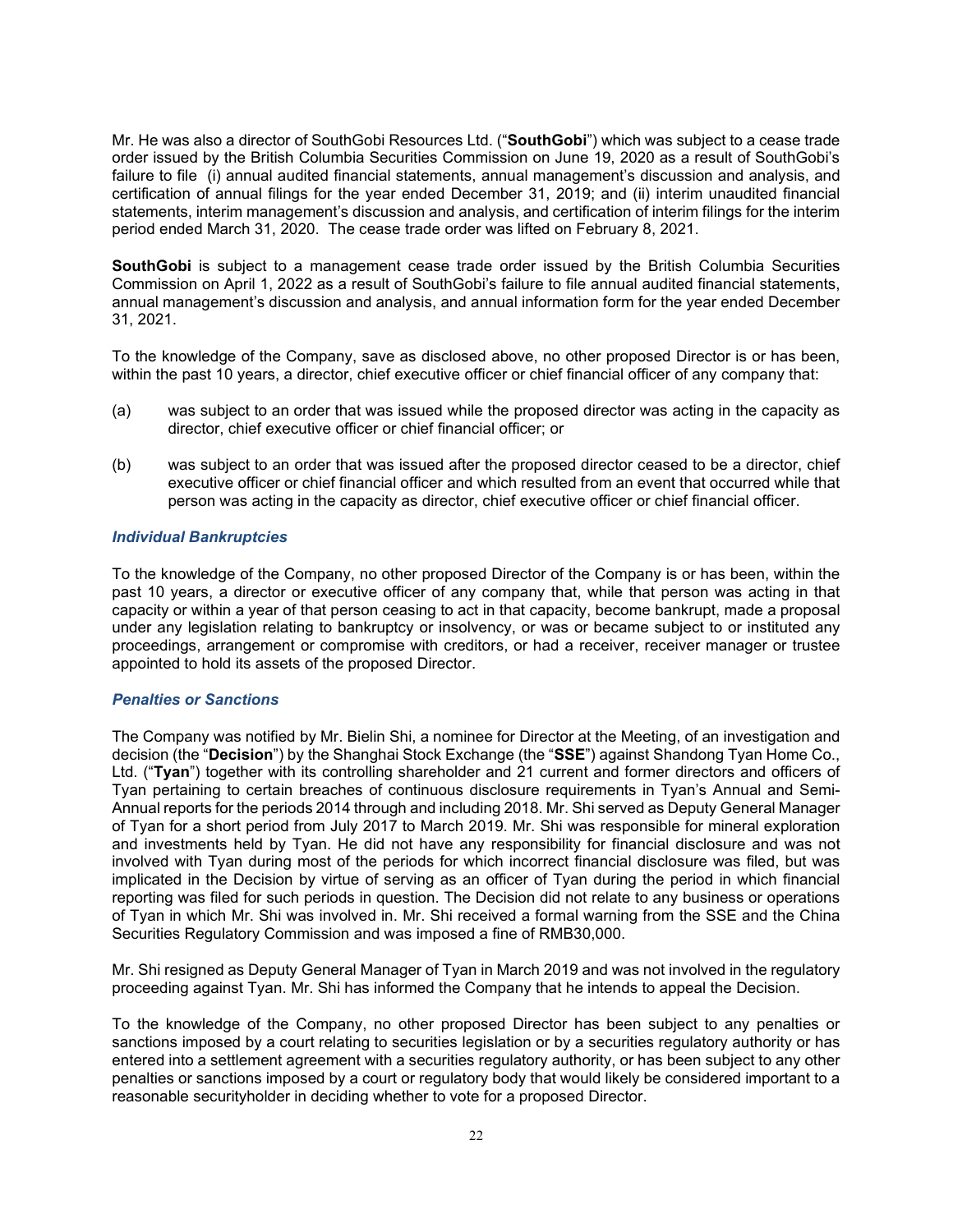## <span id="page-23-0"></span>**CORPORATE GOVERNANCE**

## *Statement of Corporate Governance Practices*

Corporate governance relates to the activities of the Board, the members of which are elected by and are accountable to the Shareholders, and takes into account the role of the individual members of management who are appointed by the Board and who are charged with the day-to-day management of the Company. The Board is committed to sound corporate governance practices which are in the interest of the Shareholders and also contribute to effective and efficient decision making. A description of certain corporate governance practices of the Company in accordance with Form 58-101F1 of National Instrument 58-101 of the Canadian Securities Administrators is attached as "Schedule A – Corporate Governance Disclosure to this Information Circular".

### *Director Independence*

The Board and the Nominating and Corporate Governance Committee considered the relationships of each of the Director nominees to the Company and determined that four of the nine proposed nominees for election as Directors qualify as INEDs. The Board and the Nominating and Corporate Governance Committee reviewed independence in light of the requirements of NI58-101, Section 311 of the TSX Company Manual in Canada and Rule 3.13 of the Hong Kong Listing Rules. The INED nominees are: Mr. Yingbin Ian He, Mr. Wei Shao, Mr. Bielin Shi and Ms. Ruixia Han. The non-independent Director nominees are: Mr. Liangyou Jiang, Mr. Shiliang Guan, Mr. Weibin Zhang, Ms. Na Tian and Mr. Junhu Tong. The INED nominees have each confirmed their independence accordingly.

Pursuant to the code provision in paragraph A.4.3 of the Corporate Governance Code set out in Appendix 14 to the Hong Kong Listing Rules, any further appointment of INEDs serving more than nine years should be subject to a separate resolution to be approved by Shareholders. Mr. Yingbin Ian He has served on the Board for more than nine years. Mr. Yingbin Ian He has not been involved in the daily management of the Company nor in any relationships or circumstances which would impair their independent judgment. Mr. Yingbin Ian He has consistently demonstrated his ability to provide independent, balanced and objective advice and insight on the Company's affairs. In addition, the Board is of the opinion that Mr. Yingbin Ian He continues to be independent after reviewing and assessing his annual confirmations of independence based on the criteria set out in Rule 3.13 of the Hong Kong Listing Rules. Accordingly, the Board recommends Mr. Yingbin Ian He for re-election at the AGM.

The INEDs, namely each of Mr. Yingbin Ian He, Mr. Wei Shao, Mr. Bielin Shi and Ms. Ruixia Han, are subject to a separate ordinary resolution to be approved by Shareholders at the AGM. The Board has complied with the Corporate Governance Code Provision E.1.1 with regard to the requirement to propose a separate resolution in respect of each substantially separate issue at any annual general meeting. It is the Company's practice that separate resolutions were proposed at AGM's for the re-election of each individual Director nominee whether such Director is an executive Director, a non-executive Director or an INED. Accordingly, re-election of each individual Director nominee will be voted on individually at the AGM.

In addition, the Audit Committee is currently comprised exclusively of INEDs. Each of the Compensation and Benefits Committee, Nominating and Corporate Governance Committee and Health, Safety and Environmental Committee are currently comprised by a majority of INEDs. If all of the INED nominees proposed by management for election to the Board are elected at the Meeting, it is expected that they will be appointed to each of the Audit Committee, Compensation and Benefits Committee, Nominating and Corporate Governance Committee and Health, Safety and Environmental Committee. The Audit Committee will continue to be comprised exclusively of INEDs with the Compensation and Benefits Committee, Nominating and Corporate Governance Committee and Health, Safety and Environmental Committee comprised by a majority of INEDs.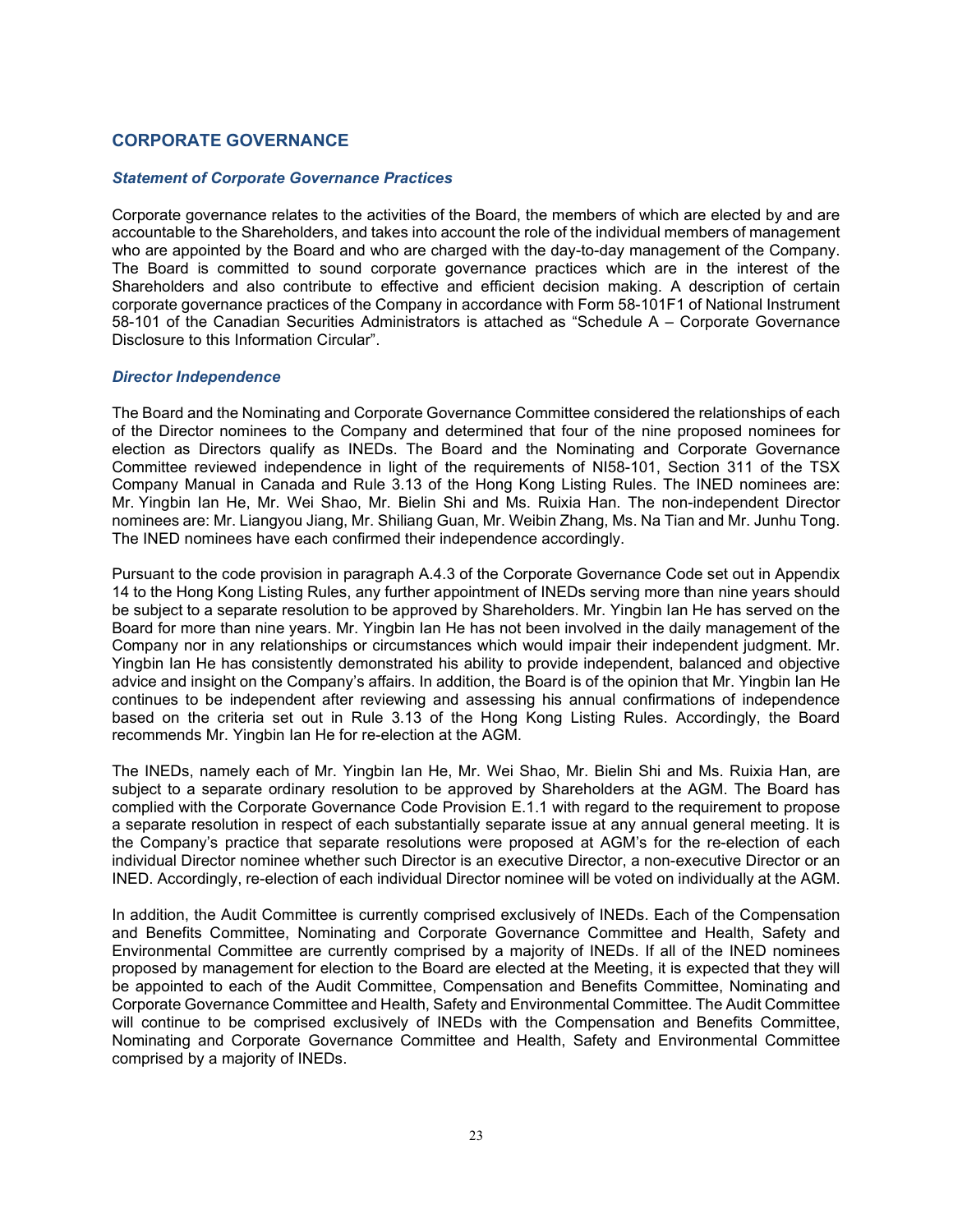## <span id="page-24-0"></span>**COMPENSATION AND BENEFITS COMMITTEE**

During the year ended December 31, 2021, the Compensation and Benefits Committee comprised Ms. Ruixia Han, Mr. Yingbin Ian He, Mr. Wei Shao, Mr. Bielin Shi and Mr. Weibing Zhang. If the management's nominees set forth herein are elected or re-elected, as applicable at the Meeting, it is expected that the Compensation and Benefits Committee will be composed of a majority of INEDs. For information regarding the responsibilities, powers and operation of the Compensation and Benefits Committee, see "Schedule A – Corporate Governance Disclosure".

#### *Compensation Discussion and Analysis*

#### Compensation and Benefits Committee and Compensation Philosophy

The Company's executive compensation program is administered by the Compensation and Benefits Committee. Following review and approval by the Compensation and Benefits Committee, decisions relating to executive compensation are reported to and approved by the Board.

The basic philosophy underlying the Company's executive compensation program is that the interests of the Company's executive officers should be aligned as closely as possible with the interests of the Company and its Shareholders as a whole. The Company attempts to bridge its compensation practices with the norms for listed issuers in North America and the norms for Chinese companies. At the same time, the Company recognizes that competition in the mining industry for highly skilled employees is intense and that the levels of compensation offered by the Company must be comparable to those offered by its competitors in order to attract, retain and motivate executive personnel of the highest caliber.

The Compensation and Benefits Committee assess the individual performance of the Company's executive officers and makes recommendations to the Board. Based on these recommendations, the Board makes decisions concerning the nature and scope of compensation to be paid to the Company's executive officers.

Compensation for the Company's senior executive officers has been traditionally determined with regard to the following considerations in approximately equal level of importance:

- (a) the desirability of providing a strong incentive to management to work as a team to achieve the Company's corporate long-term and short-term business development goals;
- (b) the principle that the economic interests of management and those of the Shareholders should be aligned as closely as reasonably possible;
- (c) the competitive environment that exists in the mining industry for the recruitment and retention of qualified personnel and the resulting need to offer levels of executive compensation that are comparable to those offered by the Company's competitors; and
- (d) the development of the Company's business.

The criteria upon which these recommendations are based have reflected the Company's views as to the nature and value of the contributions made by its executive officers to the achievement of the Company's corporate plans and objectives.

The Company's compensation decisions have been largely subjective, based on the Company's compensation philosophy and in particular focusing on retention and available resources.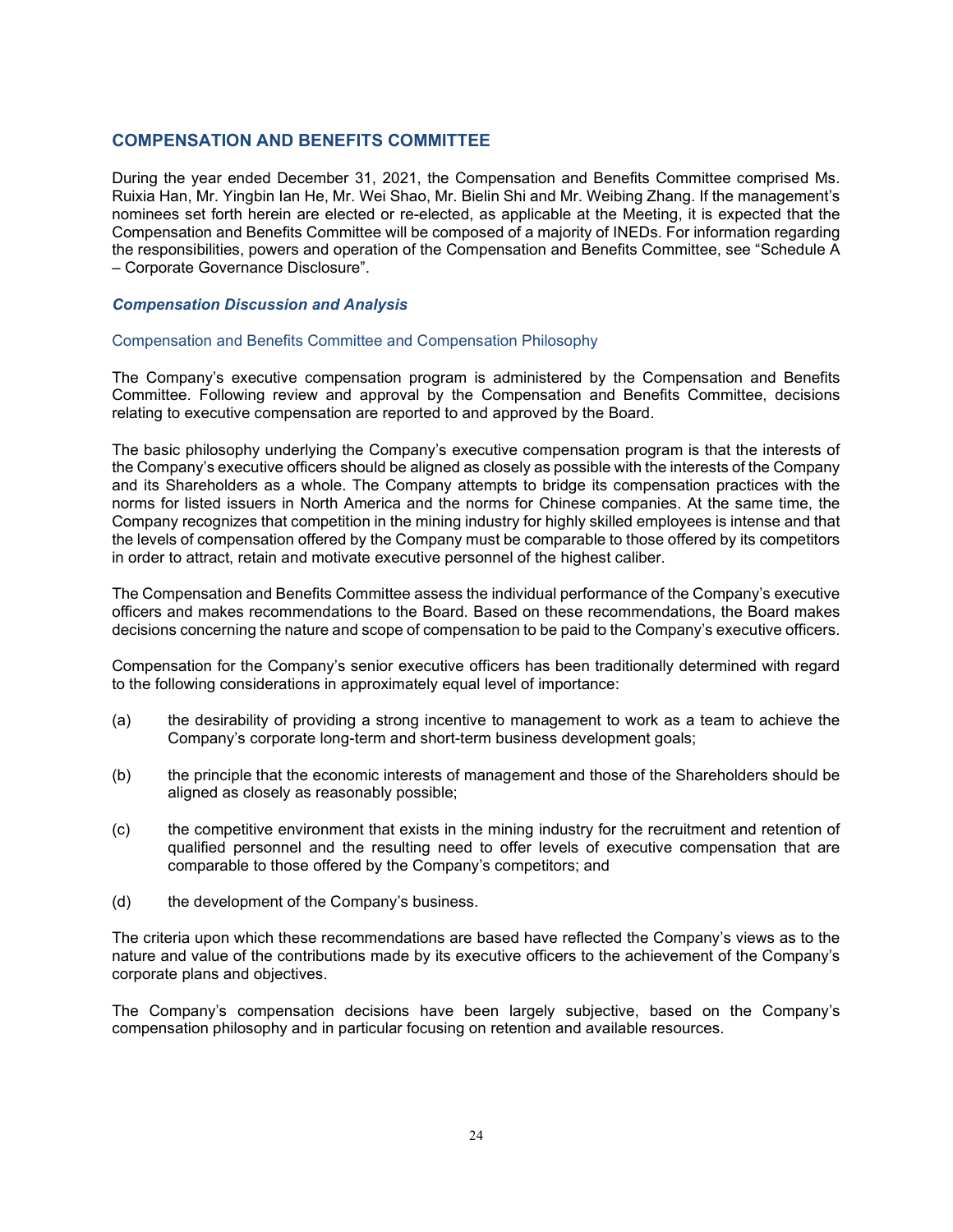#### How the Company makes Compensation Decisions

The Compensation and Benefits Committee reviews levels of cash compensation on an ad hoc basis, and makes recommendations to the Board to adjust cash compensation in light of individual and Company performance, improvements in job proficiency, retention risks, succession requirements and compensation changes in the market. The Compensation and Benefits Committee also reviews the corporate goals and objectives relevant to the compensation of the senior executive officers as needed and at least annually based on recommendations from the Chief Executive Officer and other members of the management team. The Board maintains discretionary authority over all compensation awards.

The Compensation and Benefits Committee makes its determinations as to overall compensation levels on the basis of both available third-party data regarding comparable compensation at similar size companies as well as their own industry experience, hiring and retention needs and other subjective factors. The Compensation and Benefits Committee has not formalized a peer comparator group for purposes of making compensation decisions although the Company's compensation practices compare favorably with other Toronto Stock Exchange and Hong Kong Stock Exchange listed issuers with producing mines. Compensation decisions are not currently made on the basis of the achievement of pre-determined objective benchmarks or goals for the various management positions.

#### Salary Compensation

Salaries are reviewed upon hiring decisions and then again at least annually. Salary adjustments for the following year are considered based on a variety of factors, including the individual's performance and contributions, improvements in job proficiency, retention risks, succession requirements and compensation changes in the market and available cash resources.

Consistent with the practice established by his predecessors with the support of CNG, since his appointment as Chief Executive Officer of the Company, Mr. Liangyou Jiang has chosen not to receive any compensation, salary or otherwise, from the Company for carrying out the duties of such role.

#### Bonus Compensation

Executive officers of the Company are eligible for annual incentive compensation in the form of a bonus in cash. Annual incentive awards are based on an assessment of performance of a combination of Company, business unit and individual performance, as well as a consideration of overall compensation targets and market changes. To date, the Company has not implemented a formalized approach to bonuses, although the Company assesses quantitative and qualitative economic measurement criteria to develop a more objective approach to determining annual bonuses.

For the 2021 financial year, the Company did not award any annual incentive bonuses to any Named Executive Officers.

#### Other Compensation

The Company does not maintain a current stock option plan. For more information, see "Securities Authorized for Issuance under Equity Compensation Plans".

The Company does not maintain a pension plan or other long-term compensation plan.

For the 2021 financial year, the Company did not provide any other material compensation for its Named Executive Officers beyond the salaries disclosed above.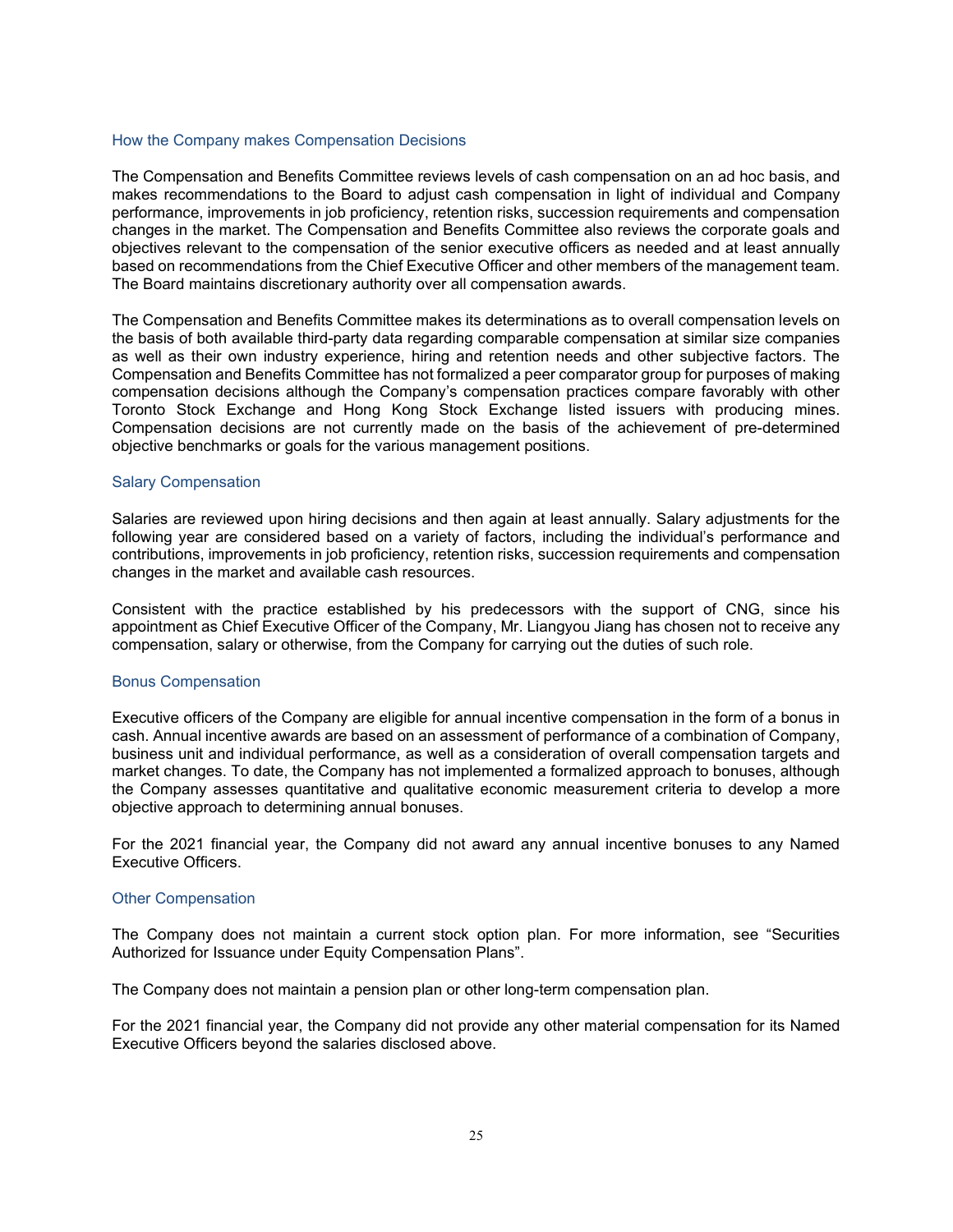#### Compensation Governance

For the most recently completed financial year ended December 31, 2021 no fees were billed by any consultant or advisor for services related to determining compensation for any of the Company's Directors and executive officers.

#### Compensation Risk Management

The Board has considered the implications of the risks associated with the Company's compensation policies and practices. The Board has ultimate oversight of the risks associated with the Company's compensation policies and practices, and carefully reviews the risks associated with the Company's compensation structure. The Company's compensation policies and practices are heavily influenced by those of CNG and other Chinese mining companies. The Company's current compensation structure consists of cash compensation in the form of salary and bonus compensation. The Company does not currently maintain an equity incentive plan nor does it maintain a long-term incentive plan. The Company will adopt a more formalized approach to compensation risk management as its compensation practices evolve. The Company uses the following practices to identify and mitigate compensation policies and practices that could encourage an individual to take inappropriate or excessive risks: (i) the Compensation and Benefits Committee completes an annual review of all forms of compensation provided to the Named Executive Officers, Directors and top paid employees; and (ii) the Board completes an annual review of the Company's compensation philosophy and components. There are no identified risks arising from the Company's compensation policies and practices that are reasonably likely to have a material adverse effect on the Company.

#### Financial Instruments

The Company does not have a written policy which restricts its executive officers and Directors from purchasing financial instruments that are designed to hedge or offset a decrease in market value of equity securities granted as compensation or held, directly or indirectly, by the executive officers or Directors.

#### *Long-term Incentive Plan ("LTIP") Awards*

The Company does not have a LTIP pursuant to which cash or non-cash compensation intended to serve as an incentive for performance (whereby performance is measured by reference to financial performance or the price of the Company's securities) was paid or distributed to any directors, executive officers or employees during the financial year ended December 31, 2021.

#### *Defined Benefit and Pension Plans*

The Company does not presently provide any defined benefit, pension plan or deferred compensation to its Directors, executive officers or employees.

#### *Outstanding share-based awards and option-based awards*

There are no outstanding share-based awards and option-based awards held by any of the Named Executive Officers of the Company as of December 31, 2021.

#### *Incentive Plan Awards – value vested or earned during 2021*

There are no outstanding incentive plan awards held by any of the Named Executive Officers of the Company as of December 31, 2021.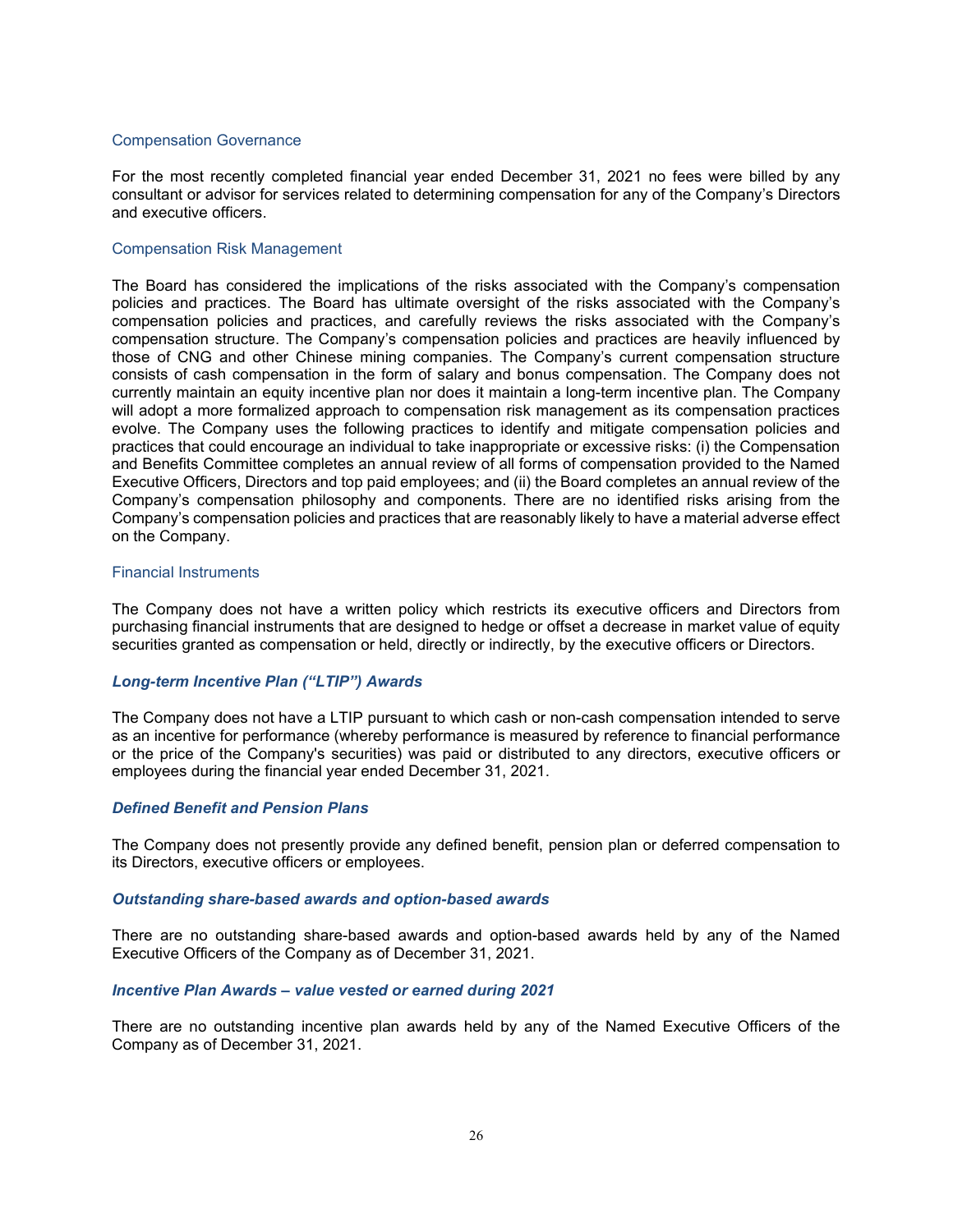### *Termination of Employment, Change in Responsibilities and Employment Contracts*

The Company has employment contracts with each of its Named Executive Officers with the exception of Liangyou Jiang, who does not receive any compensation for acting as Chief Executive Officer. Under employment contracts with the Named Executive Officers, the Named Executive Officers may terminate their employment on notice to the Company. In the case of Mr. Jerry Xie, , Mr. Zhongxin (Gerard) Guo and Mr. Huan Cai, one month's notice is required. In the case of Liangyou Jiang, Ms. Yuehe Lu, Mr. Shiling Guan, the Company has a strong working relationship with CNG and would terminate employment through that relationship.

Under employment contracts with the Named Executive Officers, the Company may terminate Mr. Jerry Xie's, Mr. Zhongxin (Gerard) Guo's, or Mr. Huan Cai's employment for cause, or without cause upon one month's notice or lump sum payment equivalent. In the event of a change of control of the Company and if the employment contract of Mr. Jerry Xie is terminated within twelve months of such change of control, Mr. Jerry Xie will be entitled to the earlier of either 18 months' salary or when the alternate employment is commenced.

#### *Performance Graph*

The following graph and table compare the cumulative total shareholder return on a Cdn\$100 investment in Shares on December 31, 2016 against the cumulative total Shareholder return of the S&P/TSX Composite Index for the five most recently completed financial periods of the Company, assuming the reinvestment of all dividends.



|                                                                | Dec. 2016 | Dec. 2017 | Dec. 2018 | Dec. 2019 | Dec. 2020 | Dec. 2021 |
|----------------------------------------------------------------|-----------|-----------|-----------|-----------|-----------|-----------|
| <b>China Gold International</b><br><b>Resources Corp. Ltd.</b> | 100.00    | 118.69    | 79.80     | 59.60     | 91.92     | 171.21    |
| S&P/TSX Composite Index                                        | 100.00    | 106.69    | 93.69     | 111.62    | 114.04    | 138.82    |

### *Securities Authorized For Issuance Under Equity Compensation Plans*

#### Equity Compensation Plan Information

The Company does not have an incentive stock option plan or other equity compensation plans.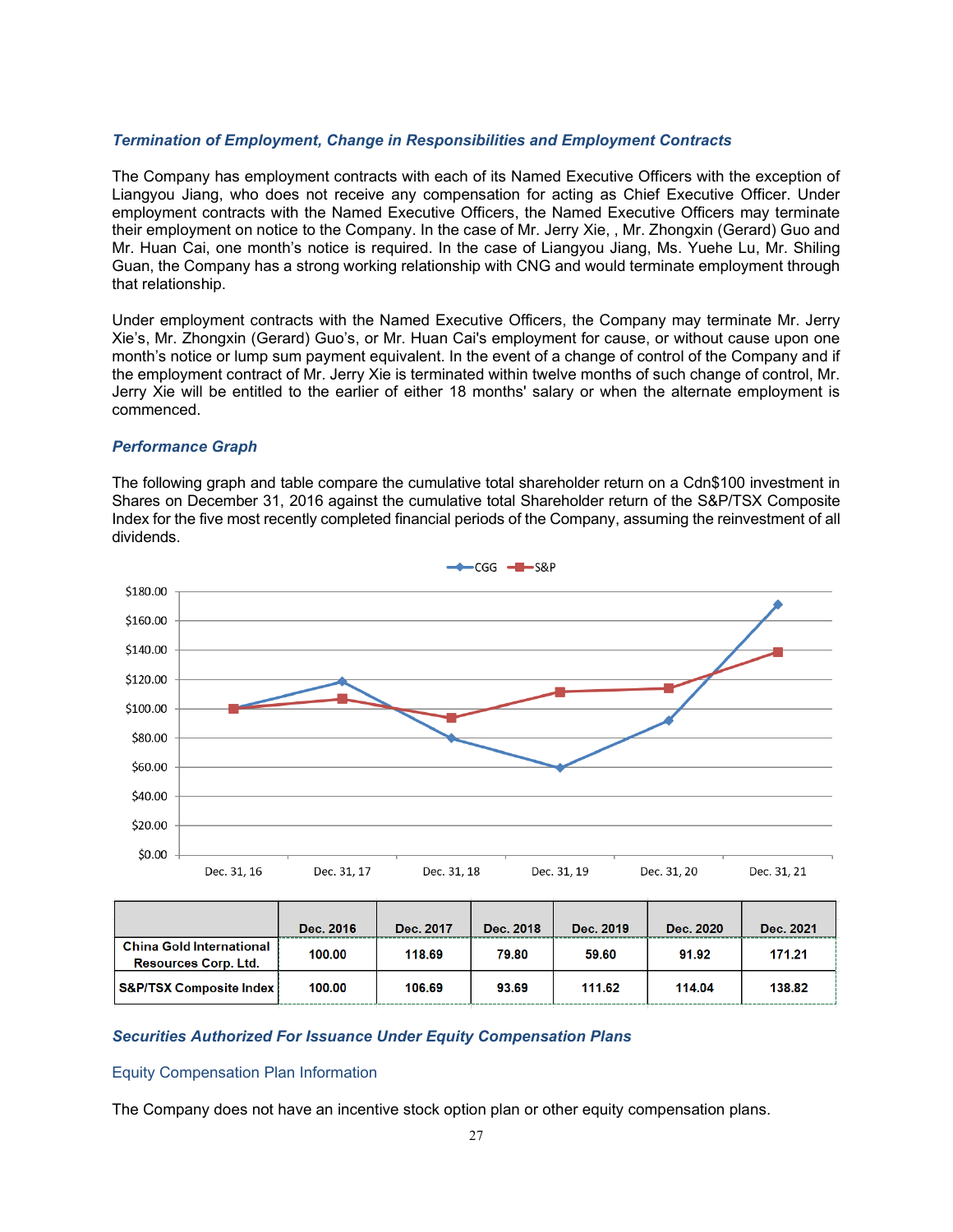## <span id="page-28-0"></span>**INDEBTEDNESS OF DIRECTORS AND EXECUTIVE OFFICERS**

None of the Company's Directors or executive officers, proposed Director nominees, or associates of any of them, is or has been indebted to the Company or its subsidiaries, or to another entity where such indebtedness is or has been the subject of a guarantee, support agreement, letter of credit or other similar arrangement or understanding provided by the Company or any of its subsidiaries at any time since the beginning of the most recently completed financial year, and none of the foregoing persons, nor any current or former employees or former Directors and executive officers, are indebted to the Company or any of its subsidiaries as at the date of this Information Circular.

## <span id="page-28-1"></span>**INTEREST OF INFORMED PERSONS IN MATERIAL TRANSACTIONS**

Except as disclosed herein, no informed person of the Company, no proposed nominee for election as a Director of the Company, and no associate or affiliate of any of these persons has any material interest, direct or indirect, in any transaction since the commencement of the Company's last financial year or in any proposed transaction which, in either case, has materially affected or will materially affect the Company or any of its subsidiaries.

An "informed person" means:

- (a) a director or executive officer of the Company;
- (b) a director or executive officer of a person or company that is itself an informed person or subsidiary of the Company;
- (c) any person or company who beneficially owns, or controls or directs, directly or indirectly, voting securities of the Company or a combination of both carrying more than 10% of the voting rights attached to all outstanding voting securities of the Company, other than voting securities held by an underwriter as such in the course of a distribution; and
- (d) the Company if it has acquired any of its securities, for so long as it holds any of its securities.

## **COMPETING INTERESTS**

As of the Latest Practicable Date, other than the directorships and management roles of the proposed Directors in other gold and other mineral mining companies as disclosed in paragraph 1 of "Schedule A – Corporate Governance Disclosure", none of the proposed Directors or their associates was considered by the Company to have interests in businesses which compete with, or might compete with, either directly or indirectly, the businesses of the Group, other than those businesses where such proposed Directors had been appointed to represent the interests of the Company and/or other members of the Group.

### **DIRECTORS' INTEREST IN THE GROUP'S ASSETS**

As of the Latest Practicable Date, none of the Directors and proposed Directors had any interests, either directly or indirectly, in any assets which had been, since December 31, 2021 (being the date to which the latest published audited financial statements of the Company were made up), acquired or disposed of or leased to any member of the Group, or were proposed to be acquired or disposed of or leased to any member of the Group.

## **OTHER ARRANGEMENTS INVOLVING DIRECTORS**

As of the Latest Practicable Date, other than as disclosed in paragraph 1 of "Schedule A – Corporate Governance Disclosure", there was no contract or arrangement subsisting at the date of this Information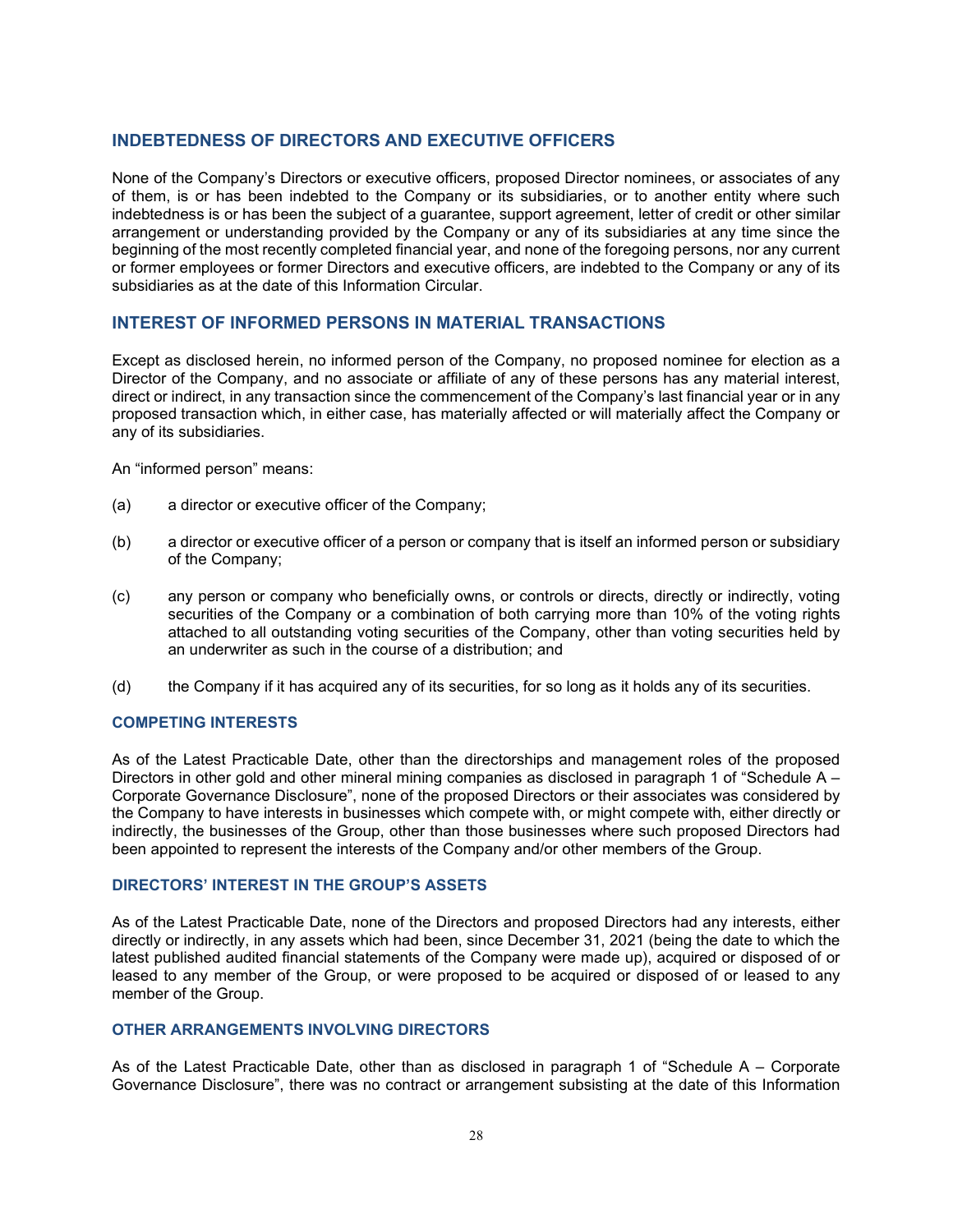Circular in which any of the Directors was materially interested and which was significant in relation to the business of the Group.

### **MATERIAL ADVERSE CHANGE**

As of the Latest Practicable Date, the Directors confirm that there had been no material adverse change in the financial or trading position of the Group since December 31, 2021 (being the date to which the latest published audited financial statements of the Group were made).

#### **LITIGATION**

As of the Latest Practicable Date, no member of the Group was engaged in any litigation or arbitration of material importance and no litigation or claim of material importance was *known to the Directors to be*  pending or threatened by or against any member of the Group.

## **SERVICE CONTRACTS**

As of the Latest Practicable Date, none of the Directors had entered into or proposed to enter into any service contract with the Company or any of its subsidiaries (excluding contracts expiring or determinable by the employer within one year without payment of compensation, other than statutory compensation).

#### **DISCLOSURE OF INTERESTS**

Other than as disclosed below, the Directors and chief executive officer of the Company are not aware of any other person who, as of the Latest Practicable Date, had an interest or short position in the Shares, convertible securities, warrants, options or derivatives of the Company, the underlying shares of the Company which would fail to be disclosed to the Company under the provisions of Divisions 2 and 3 of Part XV of the SFO or who will be interested, directly or indirectly, in 10% or more of the nominal value of any class of share capital carrying rights to vote in all circumstances at general meetings of the Company:

|                    |                           | Number of           | Approximate<br>percentage of<br>outstanding |
|--------------------|---------------------------|---------------------|---------------------------------------------|
| <b>Name</b>        | <b>Nature of interest</b> | <b>Shares held</b>  | <b>Shares</b>                               |
| CNG <sup>(1)</sup> | Indirect                  | $158,588,330^{(1)}$ | 40.01%                                      |
| <b>CNGGHK</b>      | <b>Registered Owner</b>   | 158,588,330         | 40.01%                                      |
| .                  |                           |                     |                                             |

Note:

(1) CNG directly and wholly owns China Gold Hong Kong therefore the interest attributable to CNG represents its indirect interest in the Shares through its equity interest in China Gold Hong Kong.

## **OTHER DISCLOSURE**

As of the Latest Practicable Date, the current and proposed Directors and executive officers, as a group, beneficially owned, directly or indirectly, or exercised control or direction over, 150,000 Shares, representing approximately 0.0378% of the outstanding Shares.

| <b>Name</b>                                                             | <b>Position</b> | Company     | <b>Number of shares</b><br>held | Nature of<br>interest | Approximate<br>percentage of<br>interest in the<br>company |
|-------------------------------------------------------------------------|-----------------|-------------|---------------------------------|-----------------------|------------------------------------------------------------|
| Mr. Yingbin Ian He                                                      | <b>INED</b>     | The Company | 150.000                         | Personal              | 0.0378%                                                    |
| Note: Information relating to share ownership provided by the Director. |                 |             |                                 |                       |                                                            |

Save as disclosed above, the current and proposed Directors and executive officers of the Company do not have any other interest or short position in the Shares, convertibles securities, warrants, options or derivatives, underlying shares and debentures of the Company or any of its associated corporations within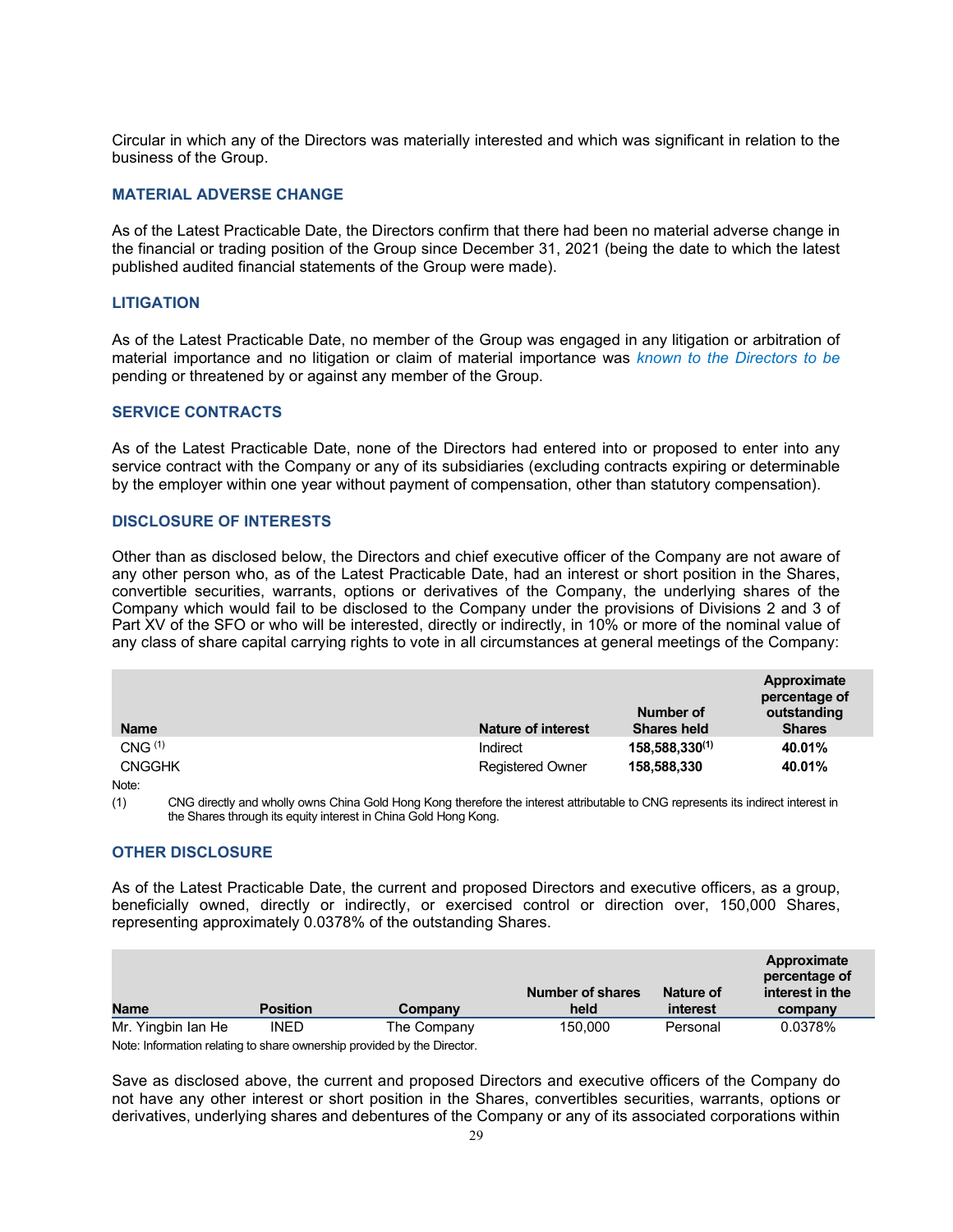the meaning of Division 7 and Division 8 of Part XV of the SFO in Hong Kong, or which will be required, pursuant to section 352 of the SFO, to be entered in the register referred to therein, or pursuant to the Model Code for Securities Transactions by Directors of Listed Issuers (Appendix 10 to the Hong Kong Listing Rules) to be notified to the Company and the Hong Kong Stock Exchange.

Save as disclosed herein, none of the proposed Directors holds any other position with the Company or its subsidiaries, nor has any other directorships in other listed public companies and no Director has any other relationship with any Directors, senior management, substantial shareholders or the Company's ultimate controlling Shareholder (as defined in the Hong Kong Listing Rules). For information regarding the other public company directorships of the proposed Directors, and information regarding the relationship between certain proposed Directors and CNG see "Schedule A – Corporate Governance Disclosure".

Save as disclosed herein, there is no information for each of the proposed Directors of the Company which is required to be disclosed pursuant to Rule  $13.51(2)$ (h) to (v) of the Hong Kong Listing Rules and there are no other matters that need to be brought to the attention of the Shareholders.

## <span id="page-30-0"></span>**APPOINTMENT OF AUDITORS**

Deloitte Touche Tohmatsu will be nominated at the Meeting for re-appointment as auditors of the Company to hold office until the next annual general meeting of Shareholders with their remuneration to be fixed by the Board. Deloitte Touche Tohmatsu was first appointed as auditors of the Company on April 1, 2010.

## **COMPANY SECRETARY**

Dr. Ngai Wai Fung, the director and chief executive officer of SWCS Corporate Services Group (Hong Kong) Limited, an external service provider, has been appointed by the Board as the Company's company secretary in Hong Kong with effect from January 16, 2014. Dr. Ngai Wai Fung's contact person in the Company in relation to any corporate secretarial matters is Mr. Jerry Xie, the Executive Vice President and Corporate Secretary of the Company.

## <span id="page-30-1"></span>**PARTICULARS OF MATTERS TO BE ACTED UPON**

In addition to the election of the Directors, appointment of auditors and other matters disclosed elsewhere in this Information Circular, the Board is proposing that the Shareholders consider and vote upon the following matters at the Meeting:

## <span id="page-30-2"></span>**SHARE REPURCHASE MANDATE**

The existing general mandate to repurchase the Shares granted to the Board at the annual general and special meeting held on June 29, 2021 will expire upon the conclusion of the Meeting.

An ordinary resolution will be proposed at the Meeting to seek the approval of the Shareholders to grant a general and unconditional mandate to the Board to repurchase the Shares up to a maximum of 10% of the aggregate number of issued Shares as at the date of the passing of the ordinary resolution set out as resolution B below (the "**Share Repurchase Mandate**"). If the resolution is passed, in the event that the Share Repurchase Mandate is exercised in full (on the basis of **396,413,753** Shares outstanding as of the Latest Practicable Date), up to **39,641,375** Shares may be repurchased by the Company as a result during the Relevant Period (as defined below).

An explanatory statement as required by the Hong Kong Listing Rules, providing the requisite information regarding the grant of the Share Repurchase Mandate is set out in "Schedule B - Share Repurchase Mandate" to this Information Circular.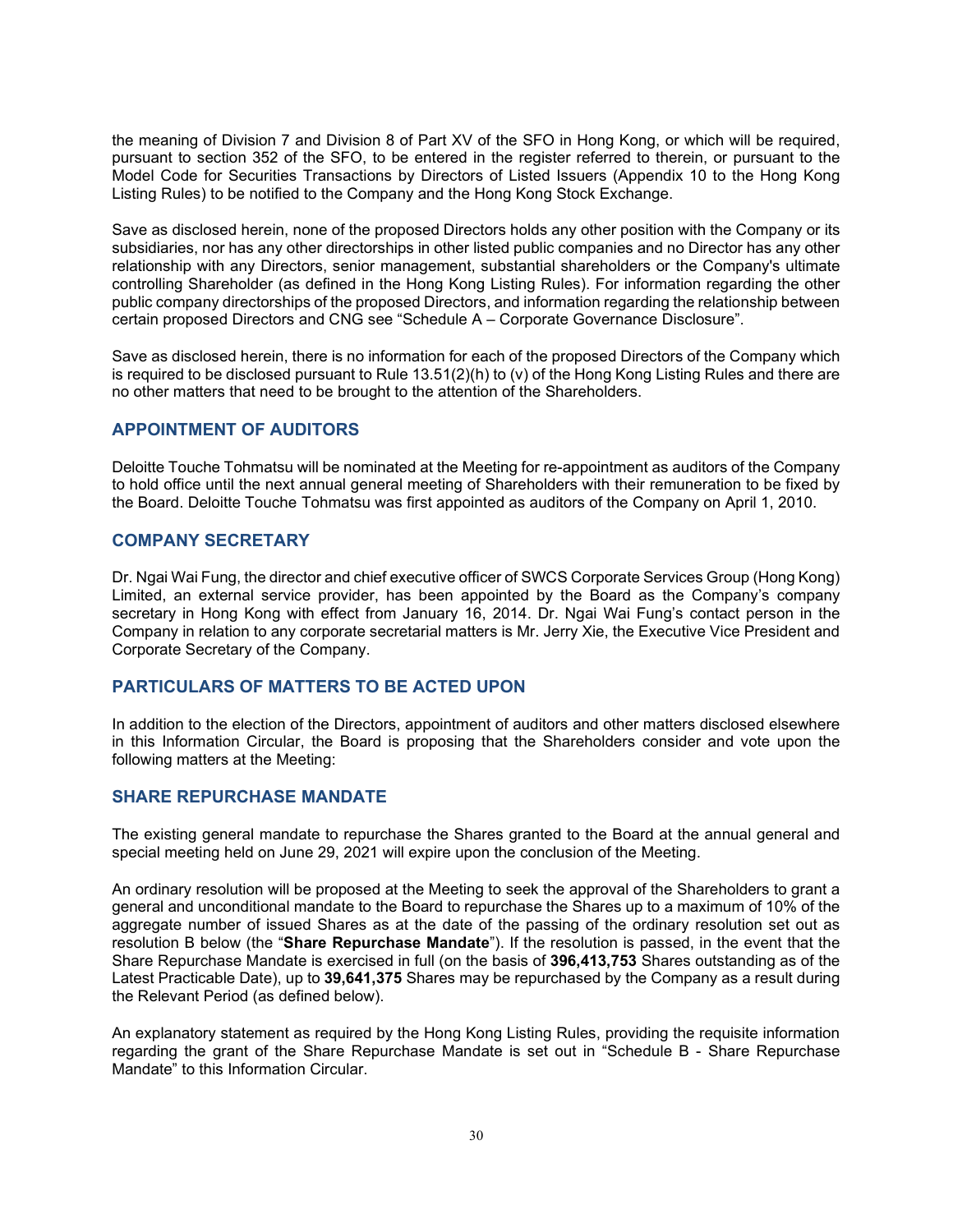The Share Repurchase Mandate relates to the Hong Kong Listing Rules. Any repurchase of Shares by the Company must also be in compliance with applicable Canadian securities laws and the listing rules of the TSX.

## <span id="page-31-0"></span>**SHARE ISSUE MANDATE**

The existing general mandate to allot, issue or otherwise deal with new Shares granted to the Board at the annual general and special meeting held on June 29, 2021 will expire upon the conclusion of the Meeting.

An ordinary resolution will be proposed at the Meeting to seek the approval of the Shareholders to grant a general and unconditional mandate to the Board to allot, issue and otherwise deal with additional Shares up to a maximum of 20% of the aggregate number of issued Shares as at the date of passing of the ordinary resolution set out as resolution A below (the "**Share Issue Mandate**"), in order to increase the flexibility for the Company to raise new capital as and when the Board considers appropriate. If the resolution is passed, in the event that the Share Issue Mandate is exercised in full (on the basis of **396,413,753** Shares outstanding as of the Latest Practicable Date), up to **79,282,750** new Shares may be allotted, issued and dealt with by the Company during the Relevant Period (as defined below).

## <span id="page-31-1"></span>**ADDITIONAL SHARE ALLOTMENT MANDATE**

In addition, if the Share Repurchase Mandate is granted, an ordinary resolution will be proposed at the Meeting providing that any Shares repurchased under the Share Repurchase Mandate will be added to the total number of Shares which may be allotted and issued under the Share Issue Mandate (the "**Additional Share Allotment Mandate**").

The Additional Share Allotment Mandate relates to the Hong Kong Listing Rules. Any allotment and issuance of Shares by the Company must also be in compliance with applicable Canadian securities laws and the listing rules of the TSX.

Accordingly, at the Meeting, the Shareholders will be asked to consider and if thought fit, pass with or without amendments, the following as an ordinary resolution:

**RESOLVED**, as an ordinary resolution:

#### A. "**THAT**:

- (a) subject to paragraph (c) of this resolution, the exercise by the Board during the Relevant Period (as hereinafter defined) of all the powers of the Company to allot, issue and otherwise deal with additional Shares in the share capital of the Company or securities convertible into such Shares or options, warrants, or similar rights to subscribe for any such Shares or such convertible securities and to make or grant offers, agreements and options which would or might require the exercise of such powers, subject to and in accordance with all applicable laws be and is hereby generally and unconditionally approved;
- (b) the approval of paragraph (a) of this resolution shall authorize the Board during the Relevant Period to make or grant offers, agreements and options which would or might require the exercise of such powers at any time during or after the end of the Relevant Period;
- (c) the aggregate nominal amount of the share capital of the Company which may be allotted or conditionally or unconditionally agreed to be allotted (whether pursuant to an option or otherwise), issued or otherwise dealt with by the Board pursuant to the approval in paragraph (a) of this resolution, otherwise than pursuant to (i) a Rights Issue (as hereinafter defined) or (ii) the exercise of the subscription or conversion rights attaching to any securities or warrants which may be issued by the Company or any securities which are convertible into Shares of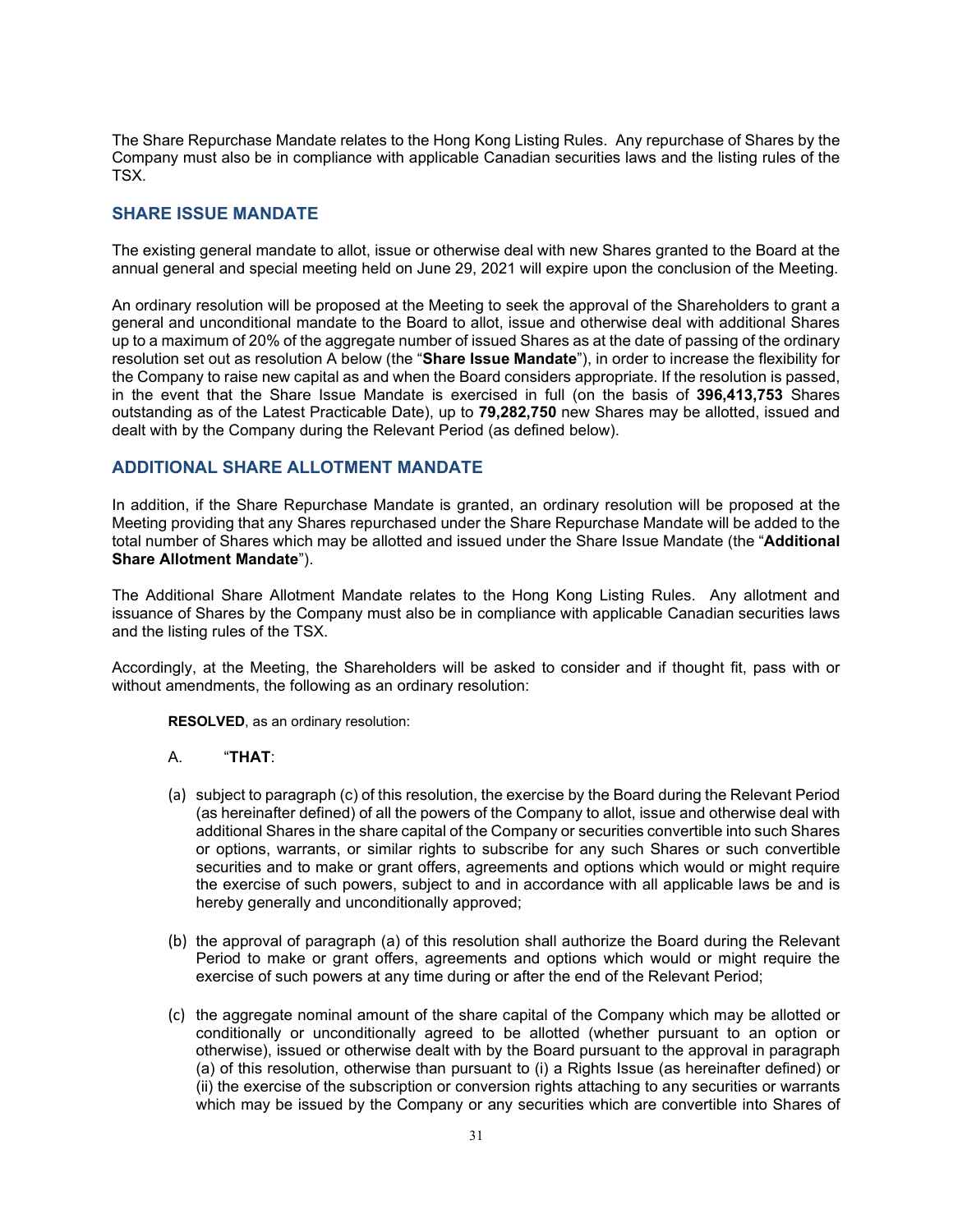the Company from time to time or (iii) the exercise of options granted under the stock option plan of the Company or similar arrangement from the time being adopted for the grant or issue to officers and/or employees of the Company and/or any of its subsidiaries of Common or rights to acquire Shares or (iv) any issue of Shares in lieu of the whole or part of a dividend on Shares in accordance with the Articles of the Company in force from time to time, shall not exceed 20% of the aggregate number of issued shares of the Company as at the date of the passing of this resolution and the said approval shall be limited accordingly; and

(d) for the purpose of this resolution:

"Relevant Period" means the period from the time of the passing of this resolution until whichever is the earliest of:

- (i) the conclusion of the next annual general meeting of the Company;
- (ii) the expiration of the period within which the next annual general meeting of the Company is required by any applicable laws or the Articles of the Company to be held; and
- (iii) the time of the passing of an ordinary resolution of the Company in a general meeting revoking or varying the authority set out in this resolution; and

"Rights Issue" means an offer of Shares open for a period fixed by the Board to holders of Shares whose names appear on the register of members of the Company on a fixed record date in proportion to their then holdings of such Shares (subject to such exclusions or other arrangements as the Board may deem necessary or expedient in relation to fractional entitlements or having regard to any restrictions or obligations under the laws of, or the requirements of any recognized regulatory body or any stock exchange in, any territory applicable to the Company)."

## B. "**THAT**:

- (a) subject to paragraph (b) of this resolution, the exercise by the Board during the Relevant Period (as hereinafter defined) of all the powers of the Company to repurchase securities of the Company on the Hong Kong Stock Exchange, the Toronto Stock Exchange, or on any other stock exchange on which the securities of the Company may be listed and which is recognized by the Securities and Futures Commission of Hong Kong and the Hong Kong Stock Exchange for this purpose (the "**Recognized Stock Exchange**"), subject to and in accordance with all applicable laws and the requirements of the Rules Governing the Listing of Securities on the Hong Kong Stock Exchange or on the Toronto Stock Exchange or any other Recognized Stock Exchange as amended from time to time, be and is hereby generally and unconditionally approved;
- (b) the aggregate nominal amount of the Shares authorized to be repurchased by the Company pursuant to the approval in paragraph (a) above during the Relevant Period shall not exceed 10% of the aggregate number of issued shares of the Company as at the date of the passing of this resolution and the said approval shall be limited accordingly; and
- (c) for the purpose of this resolution: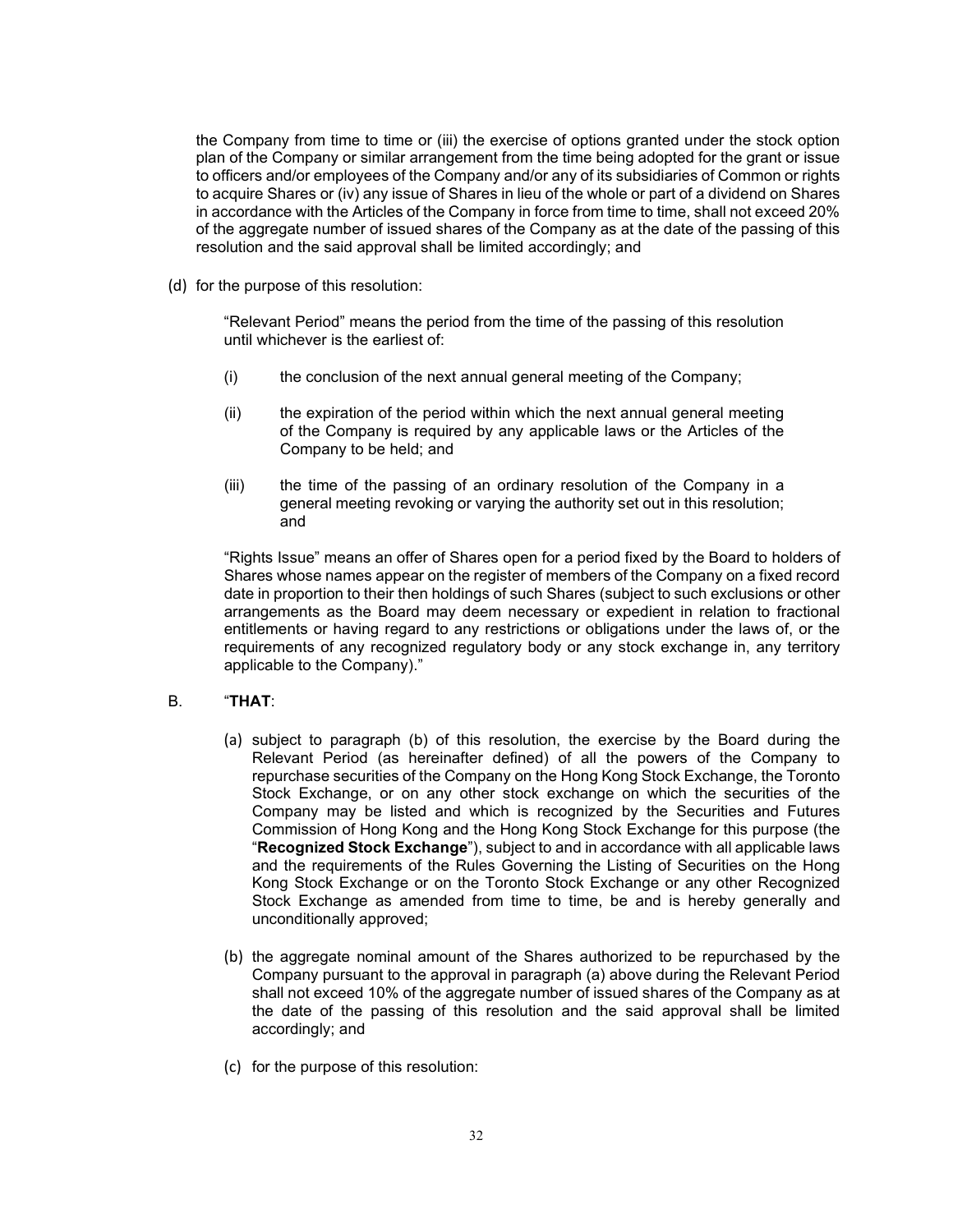"Relevant Period" means the period from the time of the passing of this resolution until whichever is the earliest of:

- (i) the conclusion of the next annual general meeting of the Company;
- (ii) the expiration of the period within which the next annual general meeting of the Company is required by any applicable laws or the Articles of the Company to be held; and
- (iii) the time of the passing of an ordinary resolution of the Company in a general meeting revoking or varying the authority set out in this resolution."
- C. "**THAT** conditional upon the resolutions set out in paragraphs A and B above, the general mandate granted to the Board and for the time being in force to exercise the powers of the Company to allot, issue and otherwise deal with additional Shares in the share capital of the Company pursuant to the resolution set out in paragraph A above be and is hereby extended by the addition of an amount representing the aggregate number of issued shares of the Company repurchased by the Company under the authority granted pursuant to the resolution set out in paragraph B above, provided that such extended amount shall not exceed 10% of the aggregate number of issued Shares as at the date of passing of this resolution."

#### Other Business

If other matters are properly brought up at the Meeting, you (or your proxy holder, if you are voting by proxy) can vote as you see fit. Management of the Company are not aware of any other items of business to be considered at the Meeting.

#### Documents Available For Inspection

Copies of the following documents are available for inspection during local normal business hours at 8/F., Gloucester Tower, The Landmark, 15 Queen's Road Central, Hong Kong and at the Company's office, One Bentall Centre, Suite 660, 505 Burrard Street, Box 27, Vancouver, British Columbia, Canada V7X 1M4 during the period of 14 days from the date of this Information Circular:

- 1. Articles of the Company currently in force;
- 2. the Company's annual reports for the three years ended December 31, 2019, 2020 and 2021;

## <span id="page-33-0"></span>**ADDITIONAL INFORMATION**

Additional information about the Company is located on SEDAR at www.sedar.com and on the HKEX news website at [www.hkexnews.hk.](http://www.hkexnews.hk/) Financial information is provided in the Company's comparative annual financial statements and Management's Discussion and Analysis for the most recently completed financial year ended December 31, 2021. Shareholders may contact the Company to request copies of the annual financial statements and Management's Discussion and Analysis by writing to the Company's Executive Vice President and Corporate Secretary, Jerry Xie, at the following address:

## **CHINA GOLD INTERNATIONAL RESOURCES CORP. LTD.**

One Bentall Centre Suite 660, 505 Burrard Street, Box 27 Vancouver, British Columbia V7X 1M4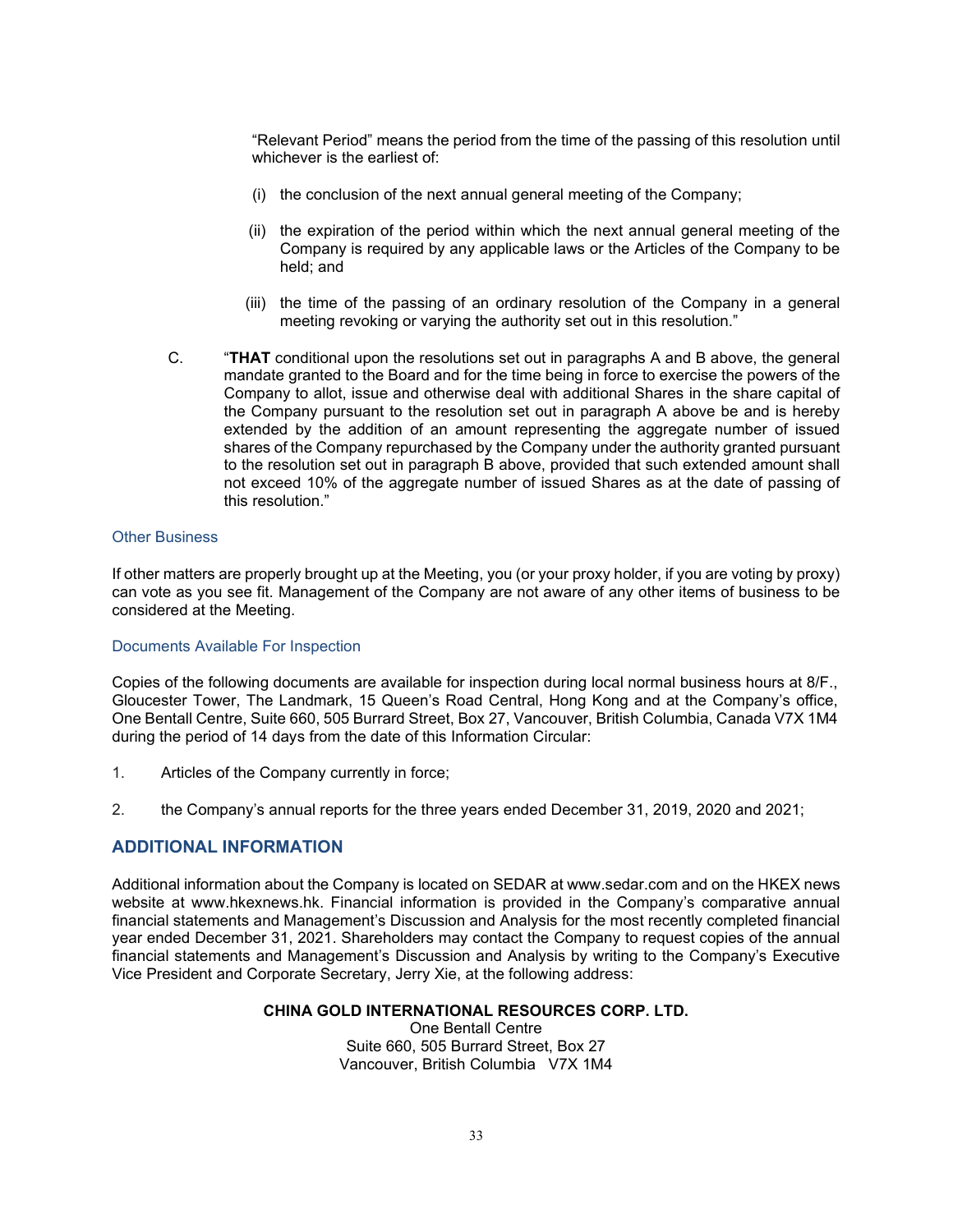## <span id="page-34-0"></span>**DIRECTORS' APPROVAL**

The contents of this Information Circular and its distribution to Shareholders have been approved by the Board.

The Board considers that the ordinary resolutions to set the number of Directors at nine (9), to elect each of the nominated directors, to re-appoint Deloitte Touché Tohmatsu as auditors of the Company for the ensuing year with their remuneration to be fixed by the Board, to approve the Share Issue Mandate, to approve the Share Repurchase Mandate and to approve the Additional Share Allotment Mandate, are each in the best interests of the Company and its Shareholders as a whole. Accordingly, the Board recommends all Shareholders to vote in favor of the relevant resolutions at the Meeting.

## <span id="page-34-1"></span>**RESPONSIBILITY STATEMENT**

This Information Circular, for which the Directors collectively and individually accept full responsibility, includes particulars given in compliance with the TSX and Hong Kong Listing Rules for the purpose of giving information with regard to the Company. The Directors, having made all reasonable enquiries, confirm that to the best of their knowledge and belief the information contained in this Information Circular is accurate and complete in all material respects and is not misleading or deceptive, and there are no other matters the omission of which would make any statement herein or this document misleading.

**DATED** at Vancouver, British Columbia, this 7<sup>st</sup> day of June, 2022.

## **BY ORDER OF THE BOARD OF DIRECTORS OF CHINA GOLD INTERNATIONAL RESOURCES CORP. LTD.**

(signed) "*Jerry Xie*" Jerry Xie Executive Vice President and Corporate Secretary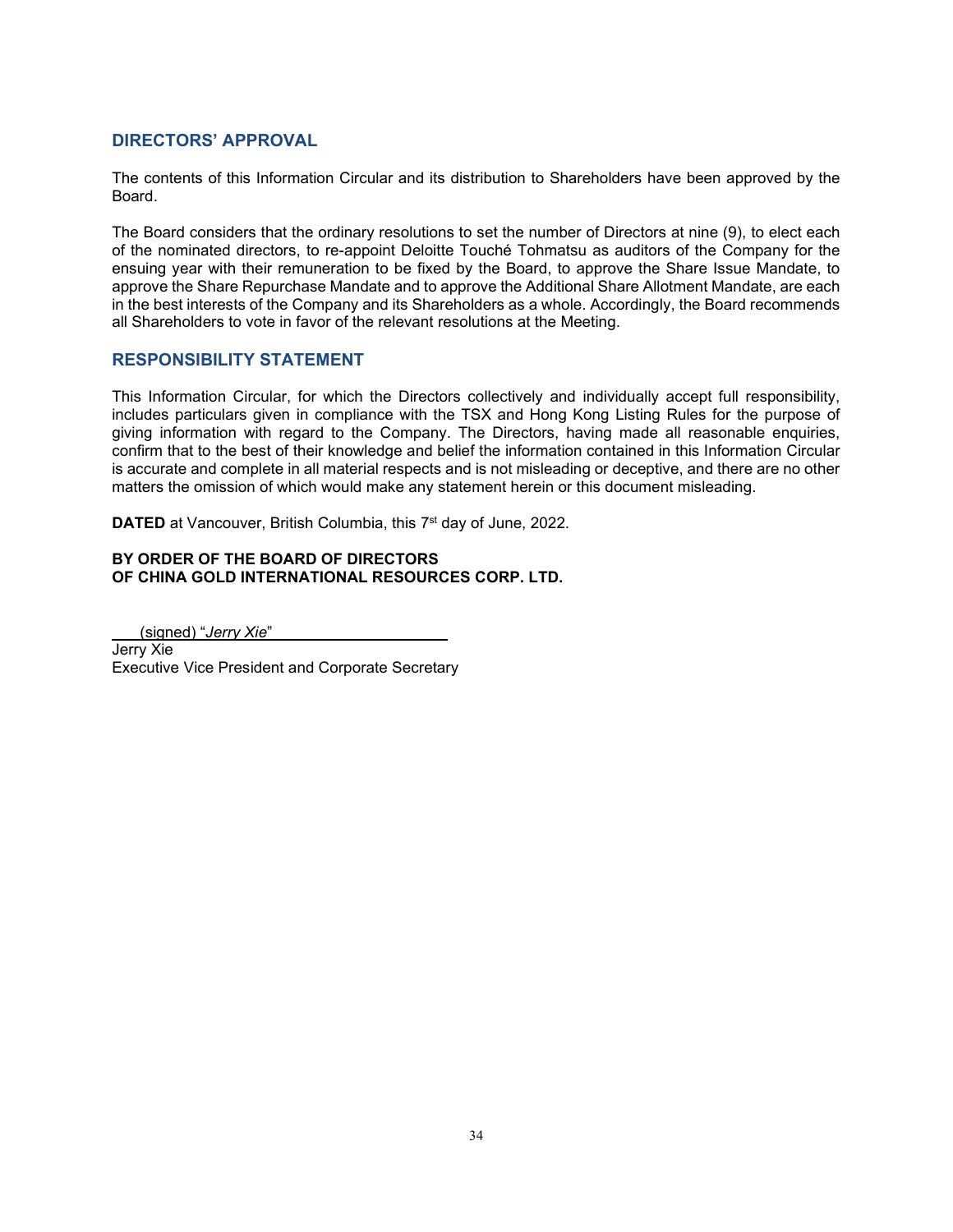## **SCHEDULE A CORPORATE GOVERNANCE DISCLOSURE**

<span id="page-35-0"></span>NI 58-101 requires the Company to disclose its corporate governance practices with reference to a series of corporate governance practices outlined in National Policy 58-201 – *Corporate Governance Guidelines* that the Canadian Securities Administrators ("**CSA**") believe reflect "best practices" standards to which they encourage Canadian public companies to adhere.

### **1. Board of Directors**

(a) Disclose the identity of directors who are independent.

The Board has reviewed the independence of each director on the basis of the definitions in section 1.4 of National Instrument 52-110 ("**NI 52-110**"), as amended. A director is "independent" if he or she has no direct or indirect material relationship with the Company. A "material relationship" is one that would, or in the view of the Board could, be reasonably expected to interfere with the exercise of a director's independent judgment. The Board has determined, after reviewing the roles and relationships of each of the nominees proposed by management for election to the Board, that 44% (4 of 9) of such nominees are independent from the Company. The Company has determined that Mr. Yingbin Ian He, Mr. Wei Shao, Mr. Bielin Shi and Ms. Ruixia Han are INEDs and have no material connection to the Company, other than as directors.

(b) Disclose the identity of directors who are not independent and describe the basis for that determination.

The Board has determined, after reviewing the roles and relationship of each of the nominees proposed by management for election to the Board that 56% (5 of 9) of such nominees are not independent of the Company. The Company has determined that Mr. Liangyou Jiang, Mr. Shiliang Guan, Mr. Weibin Zhang, Ms. Na Tian and Mr. Junhu Tong are not independent of the Company. Liangyou Jiang is not considered independent of the Company because of his senior role as Chairman and Chief Executive Officer of the Company. Mr. Shiliang Guan, Mr. Weibin Zhang, Ms. Na Tian are not considered independent because of their roles as officers of the Company. Mr. Junhu Tong is not considered independent of the Company because of his senior role at China Gold Hong Kong.

(c) Disclose whether or not a majority of directors are independent. If a majority of directors are not independent, describe what the Board does to facilitate its exercise of independent judgment in carrying out its responsibilities.

As of the Last Practicable Date, four of nine current Board members are INEDs. If each nominee put forward in this Information Circular are elected as directors, Messrs. He, Shao and Shi and Ms. Han, being 44% of the Board, will be considered independent. Although the majority of the director nominees are not independent the Board believes that its current size and composition results in balanced representation among management and non-management directors and enables the INEDs to adequately facilitate the exercise of independent supervision over management. The Company's Nominating and Corporate Governance Committee is currently composed of a majority of INEDs and one non-executive director and monitors the disclosure of conflicts of interest by the directors and ensures that no director votes on a matter in respect of which he has a material interest. The Company's Nominating and Corporate Governance Committee will continue to examine the size and composition of the Board and recommend adjustments from time to time to ensure that the Board continues to be of a size that facilitates effective decision-making. The Company has been committed to improving the governance structure as a listed company. The Company established the role of "Lead Independent Director". Mr. Yingbin Ian He was appointed as Lead INED as of November 13, 2018. The role of Lead INED was created to liaise with Chairman and Chief Executive Officer on behalf of the INEDs and advise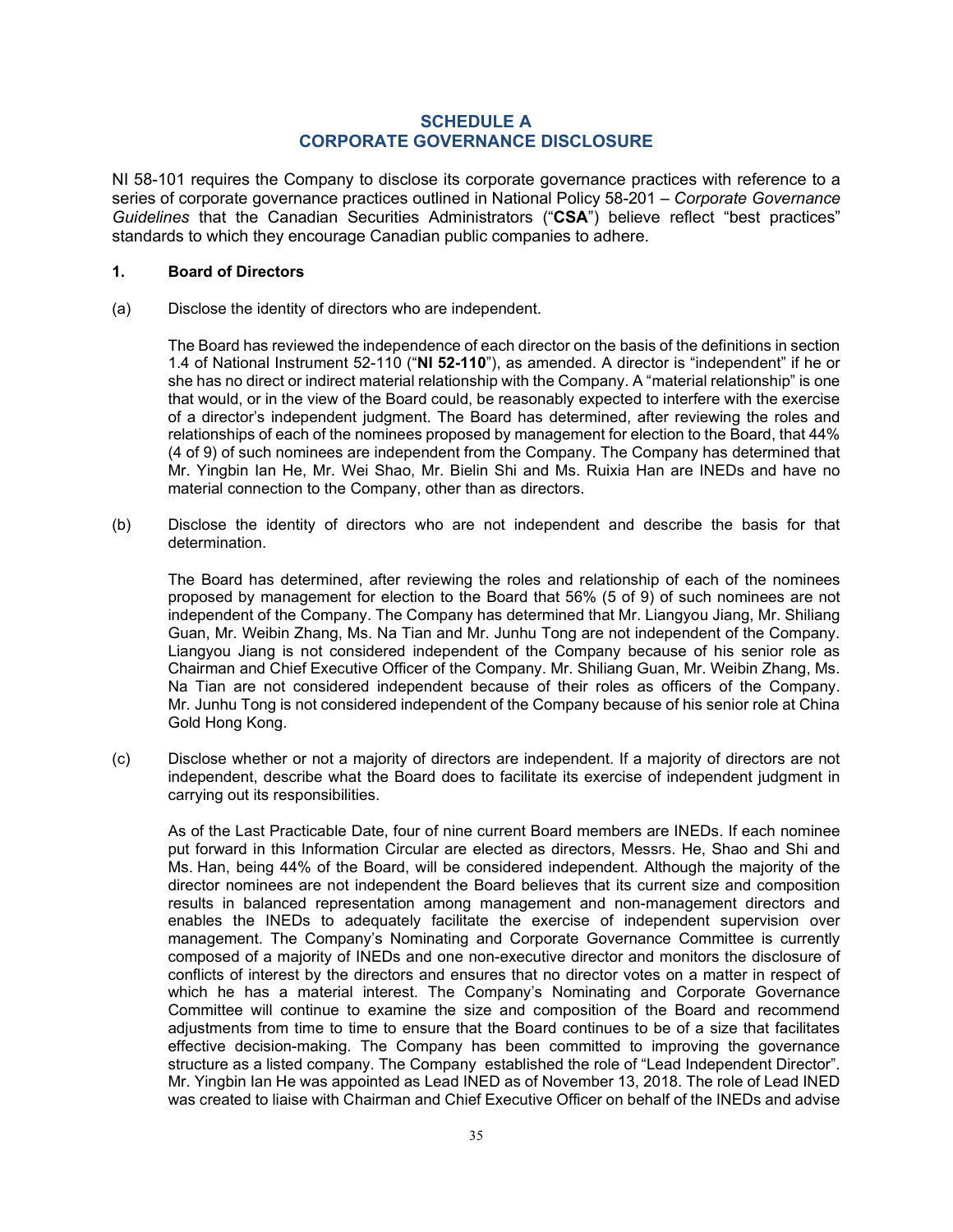the Board on matters where there may be an actual or perceived conflict of interest to ensure the best possible operation of the Board in accordance with the best corporate governance practices.

(d) If a director is presently or in the last three years a director of any other issuer that is a reporting issuer (or the equivalent) in a jurisdiction or a foreign jurisdiction, identify both the director and the other issuer.

Information respecting those entities that are reporting issuers (or the equivalent) in Canada or elsewhere in which any of the nominees for election as directors also act as directors, is disclosed in the table containing information about each nominee in the section of this Information Circular entitled ["Director Biographies"](#page-13-0). Other than as disclosed therein, none of the current or proposed directors act as directors of any entities that are reporting issuers (or the equivalent) in Canada, Hong Kong or elsewhere.

(e) Disclose whether or not the INEDs hold regularly scheduled meetings at which members of management are not in attendance. If the INEDs hold such meetings, disclose the number of meetings held since the beginning of the issuer's most recently completed financial year. If the INEDs do not hold such meetings, describe what the Board does to facilitate open and candid discussion among its INEDs.

Although the INEDs do not hold regularly scheduled meetings, they may meet without management being present at the request of any director. The frequency of meetings as well as the nature of agenda items changes depending upon the state of the Company's affairs and in light of opportunities or issues that the Company may face. Not all meetings of the INEDs are scheduled, a number of the informal, ad hoc meetings were held and communication among this group occurs on an ongoing basis as needs arise. The Audit Committee is comprised entirely of INEDs and held four (4) meetings in 2021. Each of the other Board committees are comprised by a majority of INEDs and held one (1) meeting of the Compensation and Benefits Committee, one (1) meeting of the Nominating and Corporate Governance Committee, and four (4) meetings of the Health, Safety and Environmental Committee in 2021. The Board may establish special committees from time to time to address transactions where there is a conflict of interest or to review a particular transaction or project. Also, during the most recently completed financial year end the INEDs held an in-camera session after each Board meeting during which session executive and non-executive directors and members of management do not attend.

The Company has established the role of a "Lead Independent Director" in line with best practices for corporate governance where the chair is not an independent director. Mr. Yingbin Ian He was appointed Lead Independent Director as of November 13, 2018. The role of Lead Independent Director was created to enhance the Company's corporate governance practices and provide leadership to the INEDs, liaise with Chief Executive Officer on behalf of the INEDs and advise the Board on matters where there may be an actual or perceived conflict of interest such as Chief Executive Officer's performance evaluation to ensure the best possible operation of the Board. The lead Independent Director kept frequent communication with Chief Executive Officer and the management team in the most recently completed financial year.

(f) Disclose whether or not the chair of the Board is an INED. If the Board has a chair or lead director who is an INED, disclose the identity of the independent chair or lead director, and describe his or her role and responsibilities. If the Board has neither a chair that is independent nor a lead director that is independent, describe what the Board does to provide leadership for its independent directors.

On March 29, 2020, the Company announced the appointment of Mr. Liangyou Jiang, the Company's Chief Executive Officer, as Chairman of the Board. Mr. Jiang, as Chairman of the Board, will direct and lead the Company in its future efforts on operation, growth, capital market and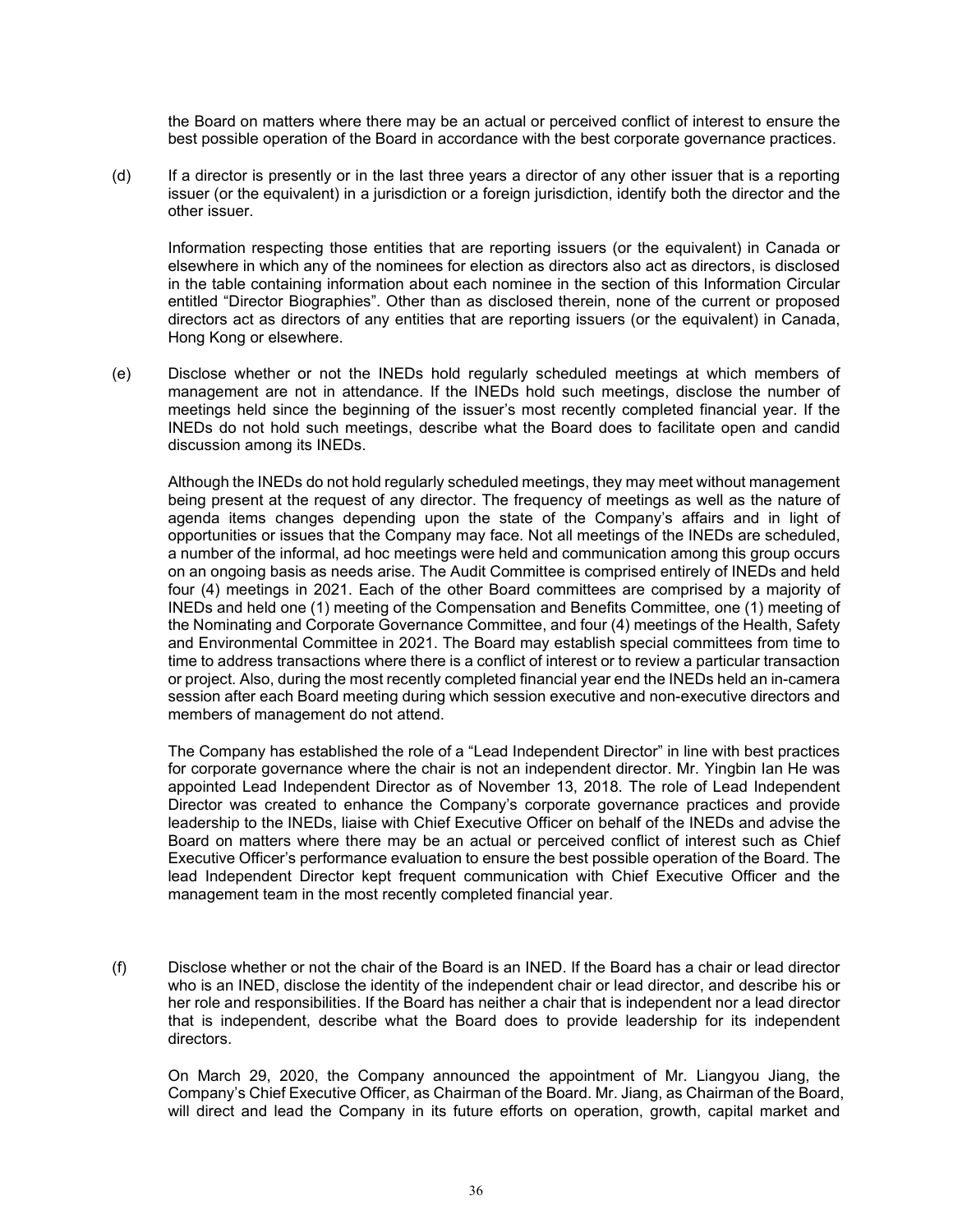corporate governance. In appointing Mr. Jiang as Chairman of the Board considered applicable corporate governance guidelines applicable to the Company in both Canada and Hong Kong (in particular under National Policy 58-201 – Corporate Governance Guidelines of the Canadian Securities Administrators and the Corporate Governance Code as set forth in Appendix 14 Rules Governing the Listing of Securities on The Stock Exchange of Hong Kong Limited). The Board concluded that it would be appropriate to have a joint Chief Executive Officer and Chairman as the Company previously established the role of a "Lead Independent Director" to ensure that the Board's agenda will enable it to successfully carry out its duties in line with best practices for corporate governance. Mr. Yingbin Ian He was appointed Lead Independent Director as of November 13, 2018. The role of Lead Independent Director was created to enhance the Company's corporate governance practices and provide leadership to the INEDs, liaise with the Chief Executive Officer on behalf of the INEDs and advise the Board on matters where there may be an actual or perceived conflict of interest to ensure the best possible operation of the Board in accordance with the best corporate governance practices.

(g) Disclose the attendance record of each director for all Board meetings held since the beginning of the issuer's most recently completed financial year.

The following table discloses the attendance record of each director at meetings of the Board for which that director was eligible to attend during the financial year ended December 31, 2021:

| <b>Name of Director</b>        | <b>Number of Board Meetings</b><br><b>Attended</b> | <b>Number of Board Meetings</b><br><b>Held</b> |
|--------------------------------|----------------------------------------------------|------------------------------------------------|
| <b>Executive Directors</b>     |                                                    |                                                |
| Liangyou Jiang                 | 4                                                  | 4                                              |
| <b>Shiliang Guan</b>           |                                                    |                                                |
| Weibin Zhang                   |                                                    |                                                |
| Na Tina                        |                                                    |                                                |
| <b>Non-Executive Directors</b> |                                                    |                                                |
| Junhu Tong                     | 4                                                  | 4                                              |
| <b>INEDs</b>                   |                                                    |                                                |
| Yingbin Ian He                 |                                                    |                                                |
| Wei Shao                       |                                                    |                                                |
| <b>Bielin Shi</b>              |                                                    |                                                |
| Ruixia Han                     |                                                    |                                                |

## **2. Board Mandate**

Disclose the text of the Board's written mandate. If the Board does not have a written mandate, describe how the Board delineates its role and responsibilities.

## **CHINA GOLD INTERNATIONAL RESOURCES CORP. LTD.**

## **BOARD MANDATE**

The Board shall have the oversight responsibility, authority and specific duties as described below.

Under the *Business Corporations Act* (British Columbia), the directors of the Company are required to manage the Company's business and affairs, and in doing so to act honestly and in good faith with a view to the best interests of the Company. In addition, each director must exercise the care, diligence and skill that a reasonably prudent person would exercise in comparable circumstances.

The Board is responsible for supervising the conduct of the Company's affairs and the management of its business. This includes setting long-term goals and objectives for the Company, formulating the plans and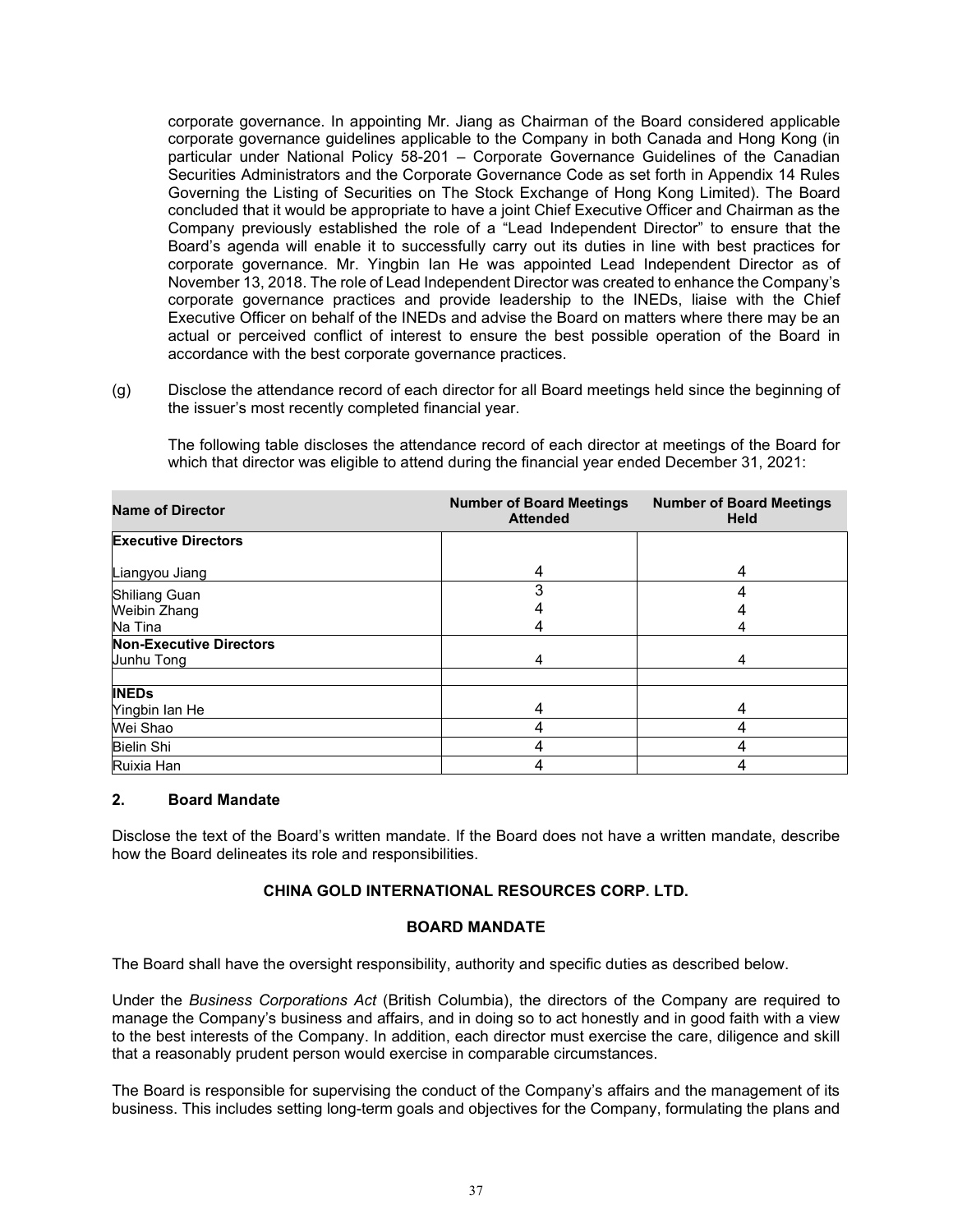strategies necessary to achieve those objectives and supervising senior management in their implementation. Although the Board delegates the responsibility for managing the day to day affairs of the Company to senior management personnel, the Board retains a supervisory role in respect of, and ultimate responsibility for, all matters relating to the Company and its business.

The Board needs to be satisfied that the Company's senior management will manage the affairs of the Company in the best interest of its stakeholders, and that the arrangements made for the management of the Company's business and affairs are consistent with the Board's duties described above. The Board is responsible for protecting the interests of the Company's stakeholders, including shareholders, debt holders, employees, local communities and the environment. The obligations of the Board must be performed continuously, and not merely from time to time, and in times of crisis or emergency the Board may have to assume a more direct role in managing the affairs of the Company.

In discharging this responsibility, the Board oversees and monitors significant corporate plans and strategic initiatives. The Board's strategic planning process includes annual and quarterly budget reviews and approvals, and discussions with management relating to strategic and budgetary issues. At least one meeting per year is to be devoted substantially to a review of strategic plans proposed by management.

The Board reviews the principal risks inherent in the Company's business, including financial risks, through periodic reports from management of such risks. This review takes place in conjunction with the Board's review of operations and risk issues at each Board meeting, at which time the Board assesses the systems established to manage those risks. Directly and through the Audit Committee, the Board also assesses the integrity of the internal financial control and management information systems.

In addition to those matters that must, by law, be approved by the Board, the Board is required to approve annual operating and capital budgets, any material dispositions, acquisitions and investments outside of the ordinary course of business or not provided for in the approved budgets, long-term strategy, organizational development plans and the appointment of senior executive officers. Management is authorized to act, without Board approval, on all ordinary course matters relating to the Company's business.

The Board also expects management to provide the directors on a timely basis with information concerning the business and affairs of the Company, including financial and operating information and information concerning industry developments as they occur, all with a view to enabling the Board to discharge its stewardship obligations effectively. The Board expects management to efficiently implement its strategic plans for the Company, to keep the Board fully apprised of its progress in doing so and to be fully accountable to the Board in respect to all matters for which it has been assigned responsibility.

The Board has instructed management to maintain procedures to monitor and promptly address shareholder concerns and has directed and will continue to direct management to apprise the Board of any major concerns expressed by Shareholders.

Each Committee of the Board is empowered to engage external advisors as it sees fit. Any individual director is entitled to engage an outsider advisor at the expense of the Company provided such director has obtained the approval of the Nominating and Corporate Governance Committee to do so.

The roles of Chairman, Chief Executive Officer and Lead Director (if any) will be as set forth in position statements as may be established by the Board from time to time.

This mandate will be reviewed periodically by the Board and supplemented as required from time to time.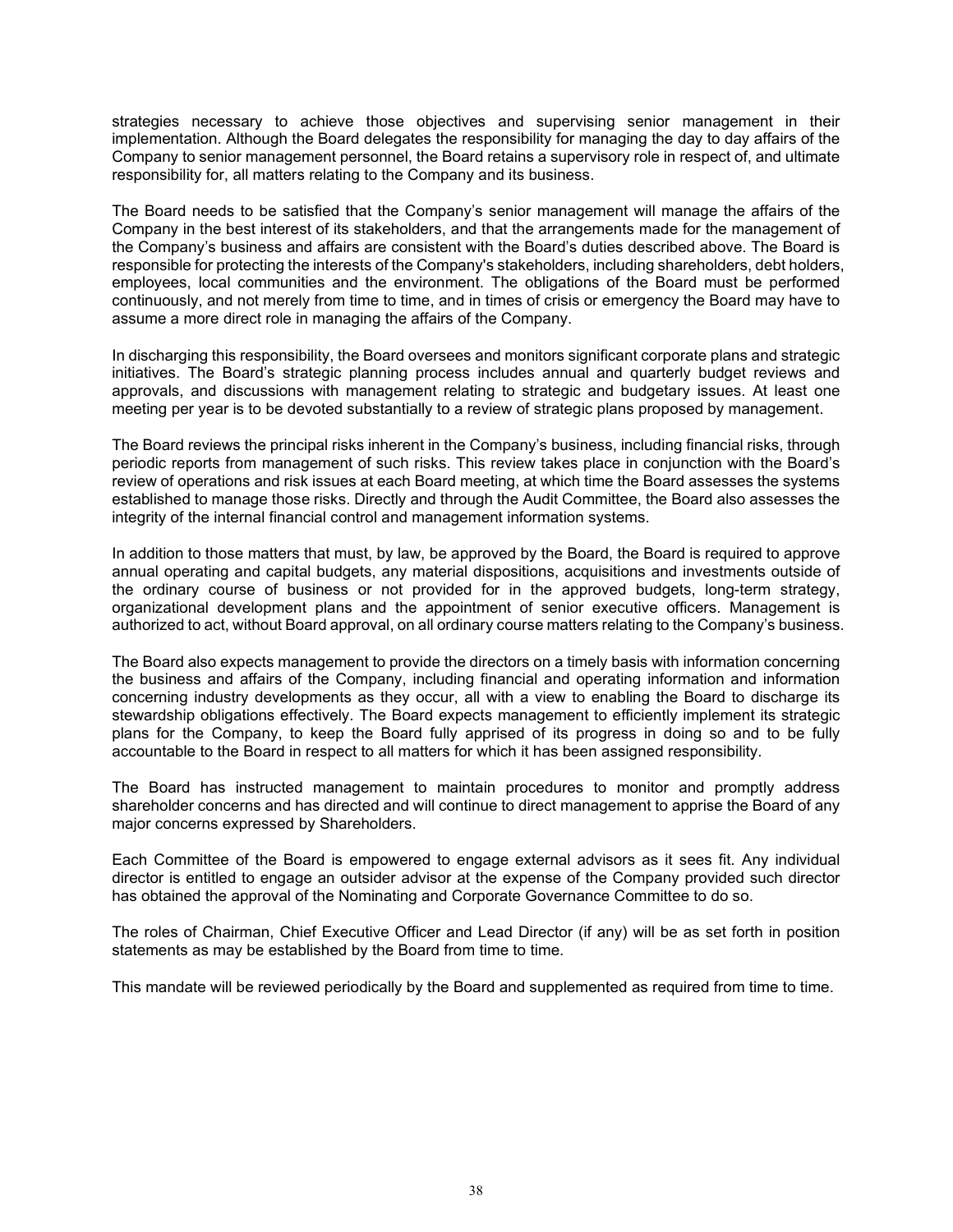## The Roles of the Board

The Board fulfills its mandate through direct oversight, setting policy, appointing committees and appointing management. Specific responsibilities include the following:

- 1. Approving the issuance of any securities of the Company.
- 2. Approving the incurrence of any debt by the Company outside the ordinary course of business.
- 3. Reviewing and approving the annual and quarterly capital and operating budgets.
- 4. Reviewing and approving major deviations from the capital and operating budgets.
- 5. Approving the annual financial statements and quarterly financial statements, including the Management Discussion & Analysis, information circulars, annual information forms, annual reports, offering memorandums and prospectuses.
- 6. Approving material investments, dispositions and joint ventures, and approving any other major initiatives outside the scope of approved budgets.
- 7. Reviewing and approving the Company's strategic plans, adopting a strategic planning process and monitoring the Company's performance.
- 8. Overseeing the Company's identification, evaluation and management of environmental, social and governance issues relating to the Company.
- 9. Reviewing and approving the Company's incentive compensation plans.
- 10. Determining the composition, structure, processes, and characteristics of the Board and the terms of reference of committees of the Board, and establishing a process for monitoring the Board and its directors on an ongoing basis.
- 11. Appointing a Nominating and Corporate Governance Committee, an Audit Committee, a Compensation and Benefits Committee and other Board Committees and delegating to any such committees powers of the Board as appropriate and legally permissible.
- 12. Nominating the candidates for the Board to the Shareholders, based on recommendations from the Nominating and Corporate Governance Committee.
- 13. Ensuring an appropriate orientation and education program for new directors is provided.
- 14. Determining whether individual directors meet the requirements for independence under applicable regulatory requirements.
- 15. Monitoring the ethical conduct of the Company and ensuring that it complies with applicable legal and regulatory requirements.
- 16. Ensuring that the directors that are independent of management have the opportunity to meet regularly.
- 17. Reviewing this mandate and other Board policies and terms of reference for Committees in place from time to time and propose modifications as applicable.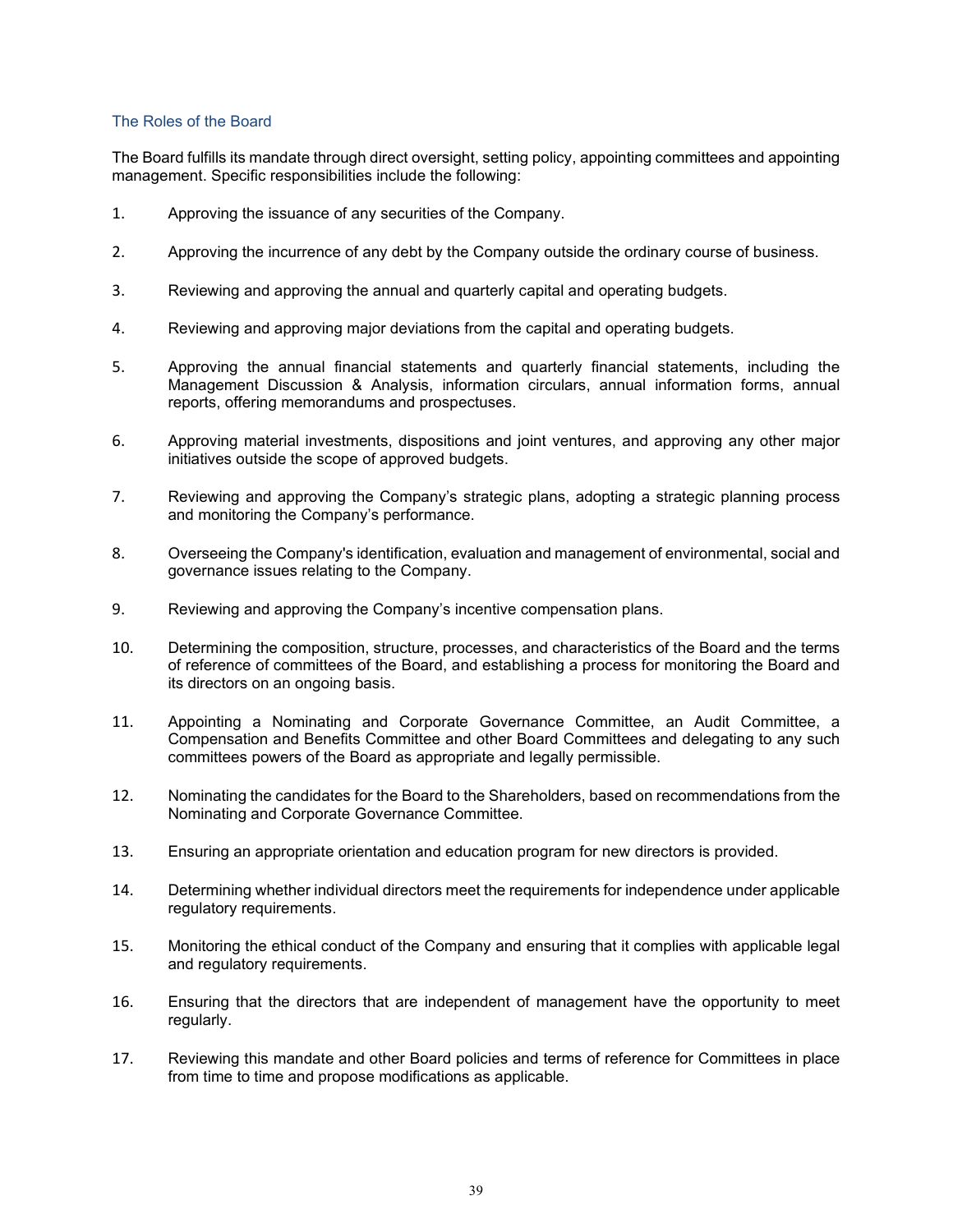- 18. Appointing and monitoring the performance of senior management, formulating succession plans for senior management and, with the advice of the Compensation and Benefits Committee, approving the compensation of senior management.
- 19. Ensuring policies and processes are in place for identifying principal business risks and opportunities for the Company, addressing the extent to which such risks are acceptable to the Company, and ensuring that appropriate systems are in place to manage risks.
- 20. Ensuring policies and processes are in place to ensure the integrity of the Company's internal control, financial reporting and management information systems.
- 21. Ensuring appropriate policies and processes are in place to ensure the Company's compliance with applicable laws and regulations, including timely disclosure of relevant corporate information and regulatory reporting.
- 22. Ensuring appropriate policies and processes are in place to enable the Board to properly review the Company's management of material environmental, social and governance issues, including compliance with applicable regulatory reporting requirements.
- 23. Exercising direct control during periods of crisis.
- 24. Serving as a source of advice to senior management, based on directors' particular backgrounds and experience.

## Organization of the Board

- Independence: The Company intends to monitor best practices recommendations and to fully comply with the corporate governance requirements relating to the composition and independence of board and committee members under applicable legislation and stock exchange rules by the date of the effectiveness of such legislation and rules or earlier and, through the Nominating and Corporate Governance Committee, to identify additional qualified board candidates where required to meet such requirements.
- Committees: The Company has an Audit Committee, a Nominating and Corporate Governance Committee, a Compensation and Benefits Committee and a Health, Safety and Environmental Committee. The Company will have such other committees of the Board as may be required from time to time.

## **Meetings**

The Board holds regular annual and quarterly meetings. Between the quarterly meetings, the Board meets on an ad hoc basis as required, generally by means of telephone conferencing facilities. As part of the annual and quarterly meetings, the INEDs also have the opportunity to meet separate from management. Management also communicates informally with members of the Board on a regular basis and solicits the advice of Board members falling within their specific knowledge and experience. Each director shall review all Board meeting materials in advance of each meeting and shall make all reasonable efforts for attendance at all Board and Board Committee meetings.

## **3. Position Descriptions**

(a) Disclose whether or not the Board has developed written position descriptions for the chair and the chair of each Board committee. If the Board has not developed written position descriptions for the chair and/or the chair of each Board committee, briefly describe how the Board delineates the role and responsibilities of each such position.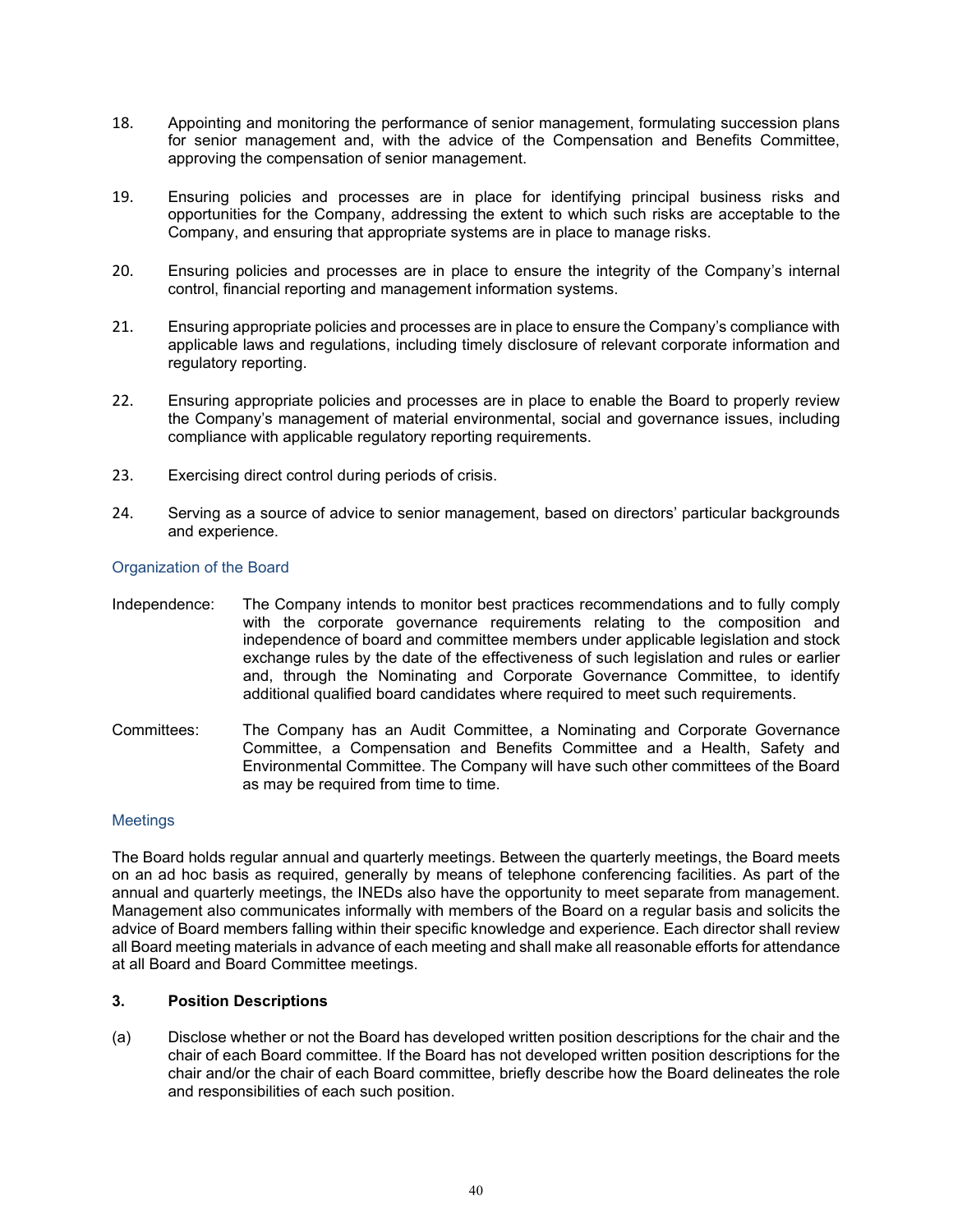The Board does not have written position descriptions for the Chair of the Board or of the committees. For each such position, the Chair assumes a leadership role over the relevant organization (Board or committee, as applicable) within the bounds of authority identified in the applicable Board mandate or committee charter, as applicable, including the setting of agenda items at meetings and chairing of those meetings.

(b) Disclose whether or not the Board and CEO have developed a written position description for the CEO. If the Board and CEO have not developed such a position description, briefly describe how the Board delineates the role and responsibilities of the CEO.

The Board has developed position descriptions for both the Chief Executive Officer and the Chief Financial Officer. Such position descriptions were reviewed by the Nominating and Corporate Governance Committee and approved by the Board and are subject to annual review by the Nominating and Corporate Governance Committee.

## **4. Orientation and Continuing Education**

(a) Briefly describe what measures the Board takes to orient new directors regarding (i) the role of the Board, its committees and its directors; and (ii) the nature of the operation of the Company's business.

The Board takes steps to ensure that prospective directors fully understand the role of the Board and its committees and the contribution individual directors are expected to make, including, in particular, the commitment of time and energy that the Company expects of its directors. New directors receive a detailed briefing with the Chair of the Board and of its committees and a comprehensive information package, including pertinent corporate documents and a director's manual containing information on the duties, responsibilities and liabilities of directors. New directors are also briefed by management as to the status of the Company's business. The Nominating and Corporate Governance Committee reviews the orientation program in connection with new appointments.

To facilitate ongoing education of the Directors, the Nominating and Corporate Governance Committee: (i) periodically canvasses the directors to determine their training and education needs and interests; (ii) arranges ongoing visitation by the directors to the Company's facilities and operations; (iii) arranges funding for the attendance of directors at seminars or conferences of interest and relevance to their position as a director of the Company and (iv) encourages and facilitates presentations by outside experts to the Board and its committees on matters of importance.

(b) Briefly describe what measures, if any, the Board takes to provide continuing education for its directors. If the Board does not provide continuing education, describe how the Board ensures that its directors maintain the skill and knowledge necessary to meet their obligations as directors.

To facilitate ongoing education of the Directors, the Nominating and Corporate Governance Committee: (i) periodically canvasses the directors to determine their training and education needs and interests; (ii) arranges ongoing visitation by the directors to the Company's facilities and operations; (iii) arranges funding for the attendance of directors at seminars or conferences of interest and relevance to their position as a director of the Company and (iv) encourages and facilitates presentations by outside experts to the Board and its committees on matters of importance.

Directors have the opportunity to take courses relevant to the Company and its business, particularly with respect to corporate governance and the mining industry.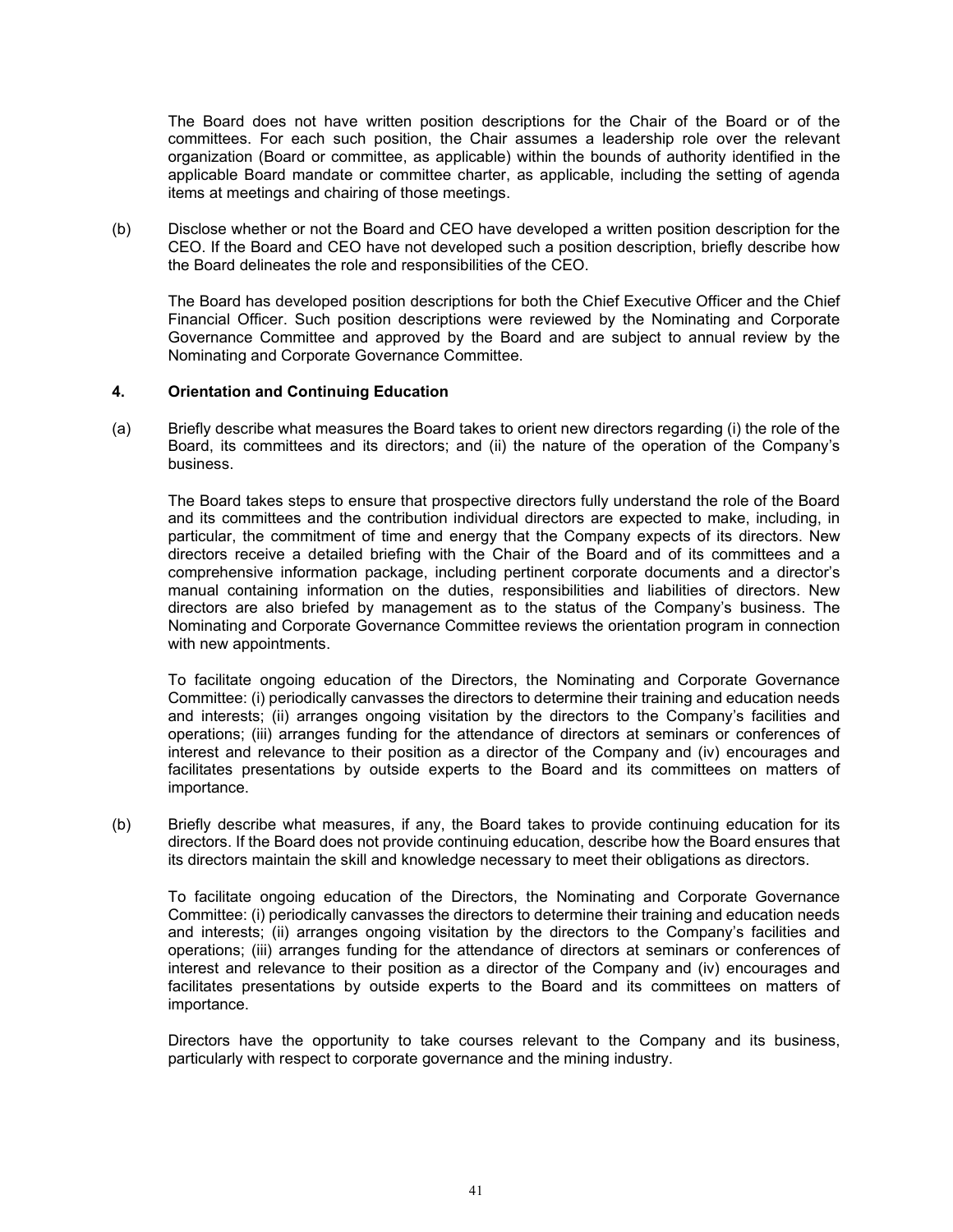## **5. Ethical Business Conduct**

- (a) Disclose whether or not the Board has adopted a written code for its directors, officers and employees. If the Board has adopted a written code:
	- (i) disclose how a person or company may obtain a copy of the code;
	- (ii) describe how the Board monitors compliance with its code, or if the Board does not monitor compliance, explain whether and how the Board satisfies itself regarding compliance with its code; and disclose how a person or company may obtain a copy of the code; and
	- (iii) provide a cross-reference to any material change report filed since the beginning of the issuer's most recently completed financial year that pertains to any conduct of a director or executive officer that constitutes a departure from the code.

The Company has adopted a Code of Business Conduct and Ethics applicable to its directors, officers and employees. The Audit Committee of the Board is responsible for monitoring compliance with the Code. The Code of Business Conduct and Ethics provides that the Company's employees, consultants, officers and directors will uphold its commitment to a culture of honesty, integrity and accountability and the Company requires the highest standards of professional and ethical conduct from its employees, consultants, officers and directors. No material change reports have been filed since the beginning of the Company's most recently completed financial year that pertain to any conduct of a director or executive officer that constitutes a departure from the Code.

A copy of the Company's Code of Business Conduct and Ethics is located on SEDAR at www.sedar.com, and on the HKEX news website at [www.hkexnews.hk](http://www.hkexnews.hk/) and is available on the Company's website at www.chinagoldintl.com. Shareholders may contact the Company to request a copy of the Code of Business Conduct and Ethics, without charge, by writing to the Company's Executive Vice President and Corporate Secretary, Jerry Xie at China Gold International Resources Corp. Ltd., One Bentall Centre, Suite 660, 505 Burrard Street, Box 27, Vancouver, British Columbia, V7X 1M4.

(b) Describe any steps the Board takes to ensure directors exercise independent judgment in considering transactions and agreements in respect of which a director or executive officer has a material interest.

The Nominating and Corporate Governance Committee monitors the disclosure of conflicts of interest to the Board and ensures that no director will vote nor participate in a discussion on a matter in respect of which such a director has a material interest. Committee Chairs perform the same function with respect to meetings of the committees of the Board. The Company has been committed to improving the governance structure as a listed company. The Company previously established the role of "Lead Independent Director". Mr. Yingbin Ian He was appointed as Lead Independent Director as of November 13, 2018. The role of Lead Independent Director was created to liaise with the Chief Executive Officer on behalf of the INEDs and advise the Board on matters where there may be an actual or perceived conflict of interest to ensure the best possible operation of the Board in accordance with the best corporate governance practices.

Describe any other steps the Board takes to encourage and promote a culture of ethical business conduct.

The Company has developed a vision and mission statement as well as various corporate policies including a Code of Business Conduct and Ethics and Corporate Disclosure, Confidentiality and Securities Trading Policy and a Whistleblower Policy, administered by an independent third party.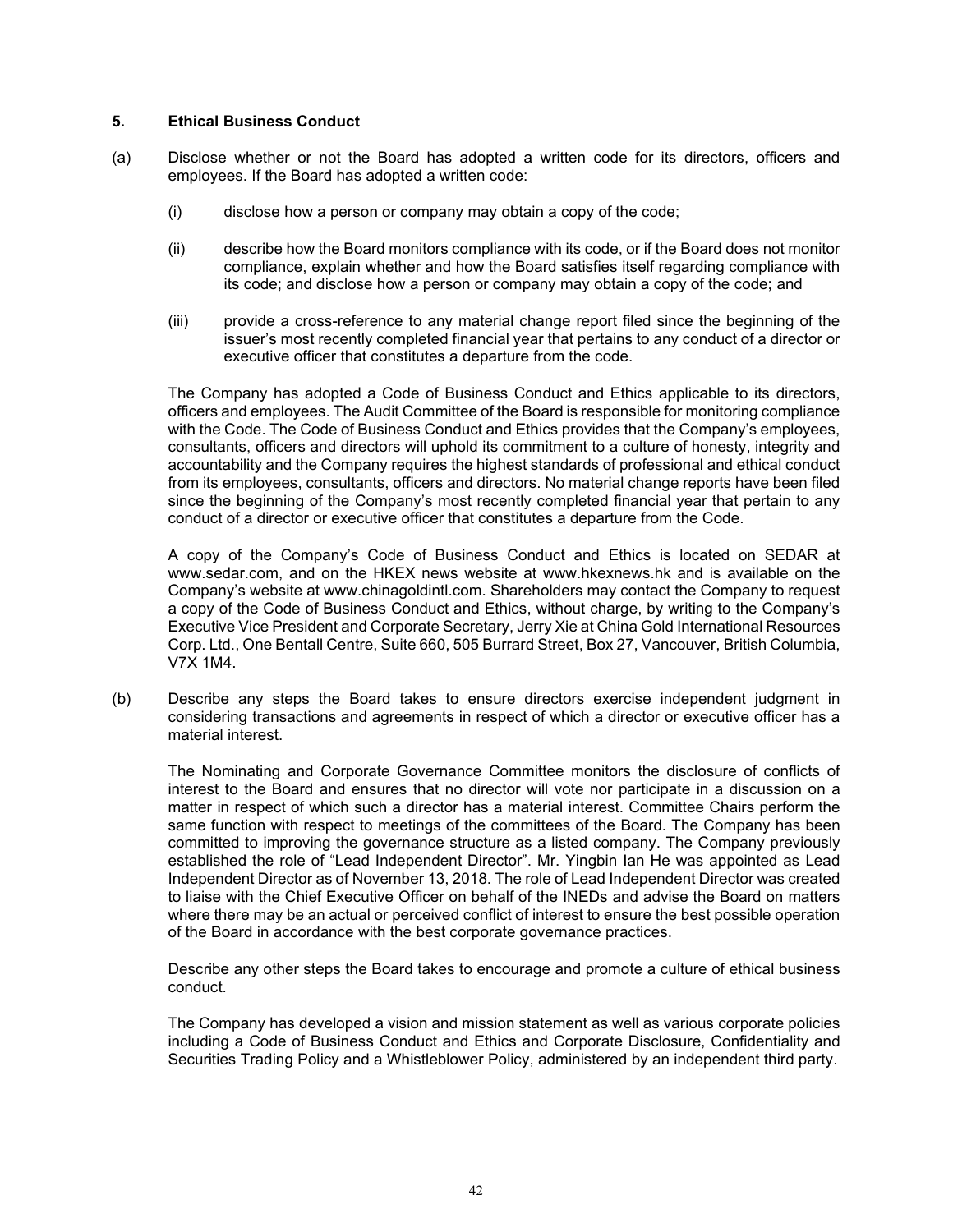## **6. Nomination of Directors**

(a) Describe the process by which the Board identifies new candidates for Board nomination.

The full Board determines what competencies, skills and personal qualities it should seek in new members in order to add value to the Company. Candidates for nomination to the Board are identified within the network and contacts of the Board and from various professional associations based on the competencies, skills and personal characteristics sought by the Company from time to time to advance its organizational goals as determined by the stage of development, size and complexity of the Company's business. The Nominating and Corporate Governance Committee is responsible for reporting to the Board on appropriate candidates. Candidates for nomination are evaluated by the Nominating and Corporate Governance Committee based on (i) the independence of each nominee; (ii) the experience and background of each nominee; (iii) having a balance of skills for the Board and its committees to meet their respective mandates; (iv) the past performance of directors being considered for re-election; (v) applicable regulatory requirements; and (vi) such other criteria as may be established by the Board or the Nominating and Corporate Governance Committee from time to time. The Nominating and Corporate Governance Committee is responsible for assessing director performance on an ongoing basis.

(b) Disclose whether or not the Board has a nominating committee composed entirely of INEDs. If the Board does not have a nominating committee composed entirely of INEDs, describe what steps the Board takes to encourage an objective nomination process.

If management's nominees set forth herein are elected or re-elected, as applicable at the Meeting, it is expected that the Nominating and Corporate Governance Committee will be comprised by a majority of the INEDs.

(c) If the Board has a nominating committee, describe the responsibilities, powers and operation of the nominating committee.

The responsibilities of the Nominating and Corporate Governance Committee include developing the Company's approach to corporate governance, making recommendations to the Board with respect to corporate governance developments and practices, reporting to the Board on appropriate candidates for nomination to the Board and its committees and overseeing the evaluation process of the Board and its committees.

## **7. Compensation**

(a) Describe the process by which the Board determines the compensation for the Company's directors and officers.

The Compensation and Benefits Committee currently is comprised by a majority of INEDs has the responsibility for recommending compensation for the Company's officers and directors to the Board. The Compensation and Benefits Committee reviews and makes recommendations to the Board regarding the adequacy and form of the compensation for non-management directors to ensure that such compensation realistically reflects the responsibilities and risks involved in being an effective director, without comprising the director's independence. Currently, the Company pays a cash retainer to its INEDs for acting in such capacity. Mr. Yingbin Ian He receives US\$4,500 per month for acting as the lead INED. Each of Mr. Wei Shao, Mr. Bielin Shi and Ms. Ruixia Han receive a director's fee of US\$3,825 per month consistent with the current remuneration of the Company's INEDs, which is determined with reference to the market rate and their time, effort and expertise to be devoted to the Company's affairs. No fees or commissions are paid to those directors that are not independent. The directors are reimbursed for actual expenses reasonably incurred in connection with the performance of their duties as directors.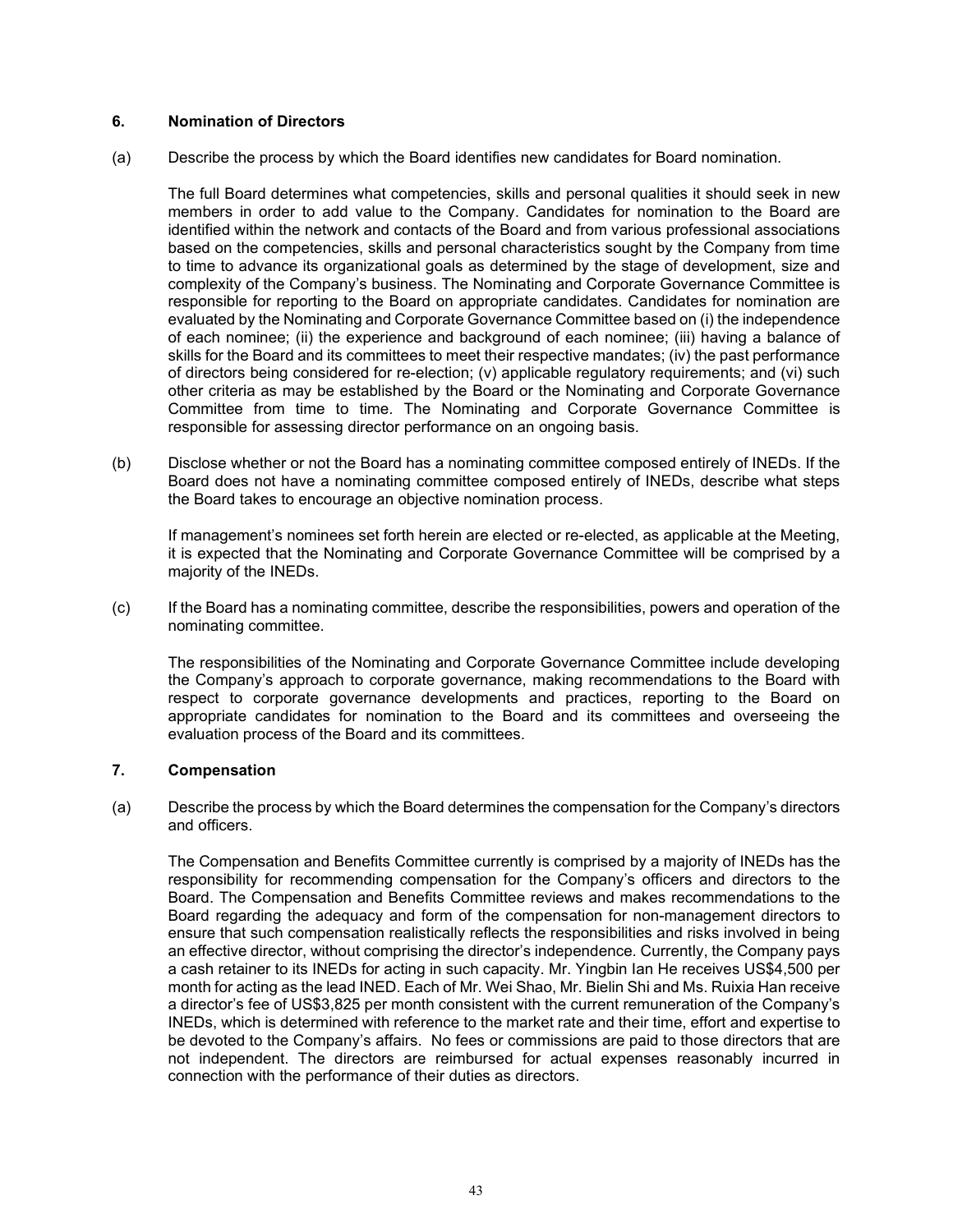(b) Disclose whether or not the Board has a compensation committee composed entirely of INEDs. If the Board does not have a compensation committee composed entirely of INEDs, describe what steps the Board takes to ensure an objective process for determining such compensation.

The Board acts through its Compensation and Benefits Committee to review the adequacy and form of compensation of the directors and senior management and to ensure that such compensation realistically reflects the responsibilities and risks of such positions. The members of the Compensation and Benefits Committee are comprised by a majority of INEDs.

(c) If the Board has a compensation committee, describe the responsibilities, powers and operation of the compensation committee.

The responsibilities of the Company's Compensation and Benefits Committee include: (i) developing a compensation philosophy and policy; (ii) evaluating the performance of the Company's senior executive officers; (iii) reviewing the compensation of the Company's senior executive officers and top paid employees; and (iv) monitoring the Company's equity incentive arrangements. The role of the Compensation and Benefits Committee is primarily to review the adequacy and form of compensation of senior management and the directors with such compensation realistically reflecting the responsibilities and risks of such positions, to administer the equity incentive plan of the Company if any, to determine the recipients of, and the nature and size of share compensation awards granted from time to time, to determine the remuneration of executive officers and to determine any bonuses to be awarded and recommend to the Board for approval.

## **8. Other Board Committees**

If the Board has standing committees other than the audit, compensation & benefits and nominating & corporate governance committees, identify the committees and describe their function.

Other than the Audit Committee, the Compensation and Benefits Committee, the Nominating and Corporate Governance Committee, the Board has a Health, Safety and Environmental Committee.

## Audit Committee

The Audit Committee is responsible for overseeing the Company's financial reporting obligations, systems and disclosure, including monitoring the integrity of the Company's financial statements, monitoring the independence and performance of the Company's external auditors and acting as a liaison between the Board and the Company's auditors. The activities of the Audit Committee typically include reviewing interim financial statements and annual financial statements, ensuring that internal controls over accounting and financial systems are maintained and that accurate financial information is disseminated to Shareholders, reviewing the results of internal and external audits and any change in accounting procedures or policies, and evaluating the performance of the Company's auditors. The Audit Committee communicates directly with the Company's external auditors in order to discuss audit and related matters whenever appropriate.

The members of the Audit Committee are Mr. Yingbin Ian He, Mr. Wei Shao, Mr. Bielin Shi and Ms. Ruixia Han. Mr. Yingbin Ian He serves as Chairman of the Audit Committee. If management's nominees set forth herein are elected or re-elected, as applicable at the Meeting, it is expected that the Audit Committee will be composed solely of INEDs.

Information concerning the Audit Committee of the Company, as required by National Instrument 52-110, is provided in the Company's Annual Information Form for the year ended December 31, 2021 located under the Company's profile on SEDAR at www.sedar.com and on the and on the HKEX news website at [www.hkexnews.hk.](http://www.hkexnews.hk/)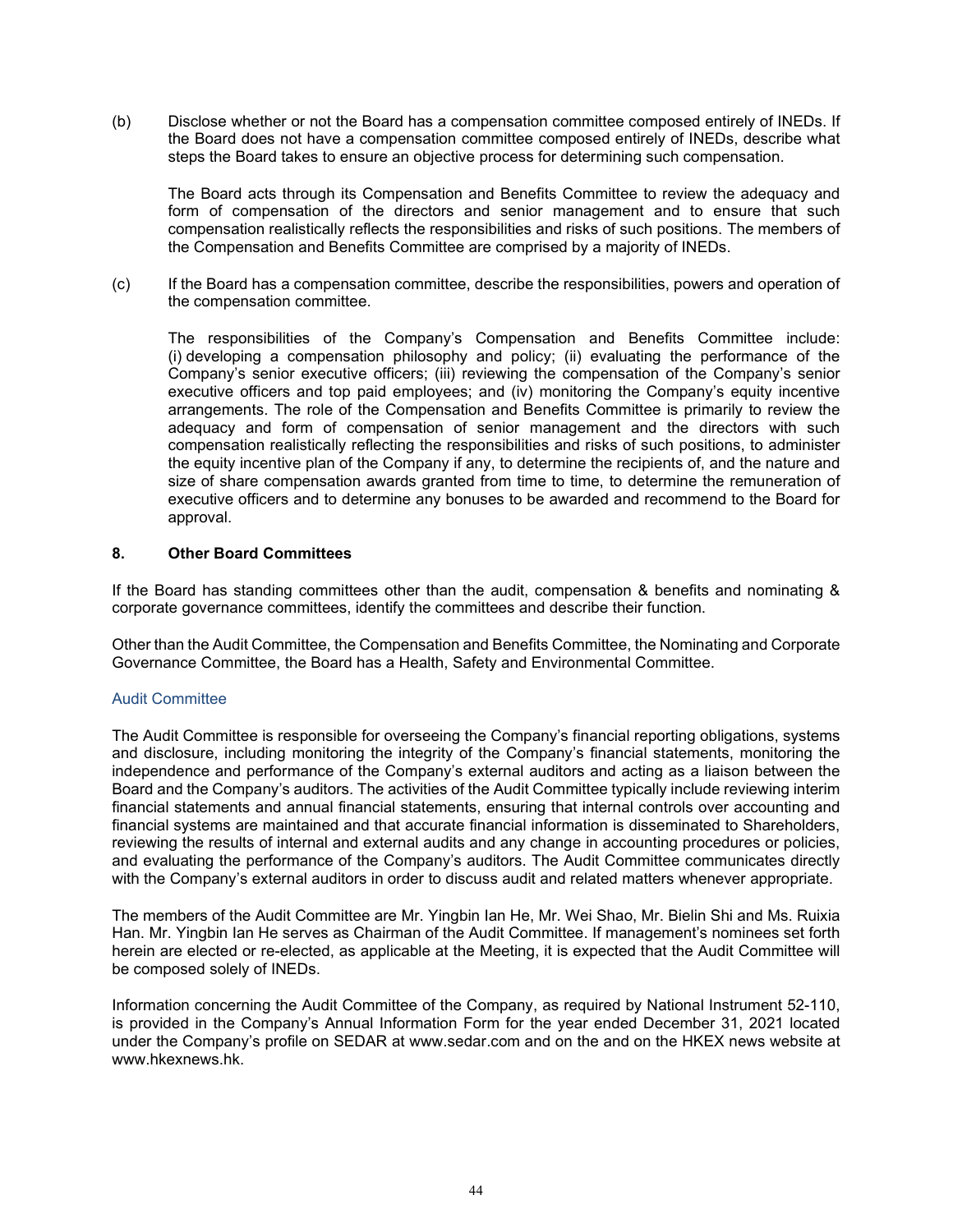#### Compensation and Benefits Committee

The Compensation and Benefits Committee is responsible for reviewing the adequacy and form of compensation of senior management, the directors and top paid employees with such compensation realistically reflecting the responsibilities and risks of such positions, for determining the recipients of, and the nature and size of share compensation awards granted from time to time, for determining the remuneration of executive officers and for determining any bonuses to be awarded.

The members of the Compensation and Benefits Committee are Ms. Ruixia Han, Mr. Yingbin Ian He, Mr. Wei Shao, Mr. Bielin Shi and Mr. Weibin Zhang. Ms. Ruixia Han serves as Chairwoman of the Compensation and Benefits Committee. If the management's nominees set forth herein are elected or re-elected, as applicable at the Meeting, it is expected that the Compensation and Benefits Committee will be comprised by a majority of INEDs. For more information on the Compensation and Benefits Committee see "*Compensation Discussion and Analysis*".

### Nominating and Corporate Governance Committee

The Nominating and Corporate Governance Committee is responsible for making recommendations to the Board with respect to developments in the area of corporate governance and the practices of the Board. The Nominating and Corporate Governance Committee has expressly assumed responsibility for developing the Company's approach to governance issues. The Nominating and Corporate Governance Committee is also responsible for reporting to the Board with respect to appropriate candidates for nomination to the Board, and for overseeing the execution of an assessment process appropriate for the Board and its committees to evaluate the performance and effectiveness of the Board.

When identifying candidates for election or appointment to the Board, the Nominating and Corporate Governance Committee is guided by the principles of its diversity policy adopted by the Company in 2014, setting out the diversity criteria representing genders, age, cultural communities and geographic areas. The Company recognizes and embraces the benefits of diversity of Board members. The Nominating and Corporate Governance Committee works hard to ensure that the Board has a balance of skills, experience and diversity of perspectives appropriate to the requirements of the Company's business. All Board appointments will continue to be made on a merit basis with due regard for the benefits of diversity of the Board members. Selection of candidates will be based on a range of diversity perspectives, including, but not limited to, (i) business experience; (ii) specialized skills and other experiences; (iii) race, ethnicity, international background, gender and age; (iv) applicable regulatory requirements; and (v) issues involving possible conflicts of interest. The ultimate decision will be made upon the merits and contribution that the selected candidates will bring to the Board.

No measurable objectives for achieving diversity were specifically set by the Nominating and Corporate Governance Committee at this time, other than the recruitment of the most suitable candidate for a position.

The Nominating and Corporate Governance Committee adopted a Majority Voting Policy for the election of the directors pursuant to the TSX requirements of listed companies. The policy states that should a director nominee not receive more than 50% of the votes cast in favour of his or her appointment, the director nominee is compelled to resign.

The members of the Nominating and Corporate Governance Committee are Mr. Wei Shao, Mr. Yingbin Ian He, Mr. Bielin Shi, Ms. Ruixia Han and Mr. Junhu Tong. Mr. Wei Shao serves as Chairman of the Nominating and Corporate Governance Committee. If the management's nominees set forth herein are elected or re-elected, as applicable at the Meeting, it is expected that the Nominating and Corporate Governance Committee will be comprised by a majority of INEDs.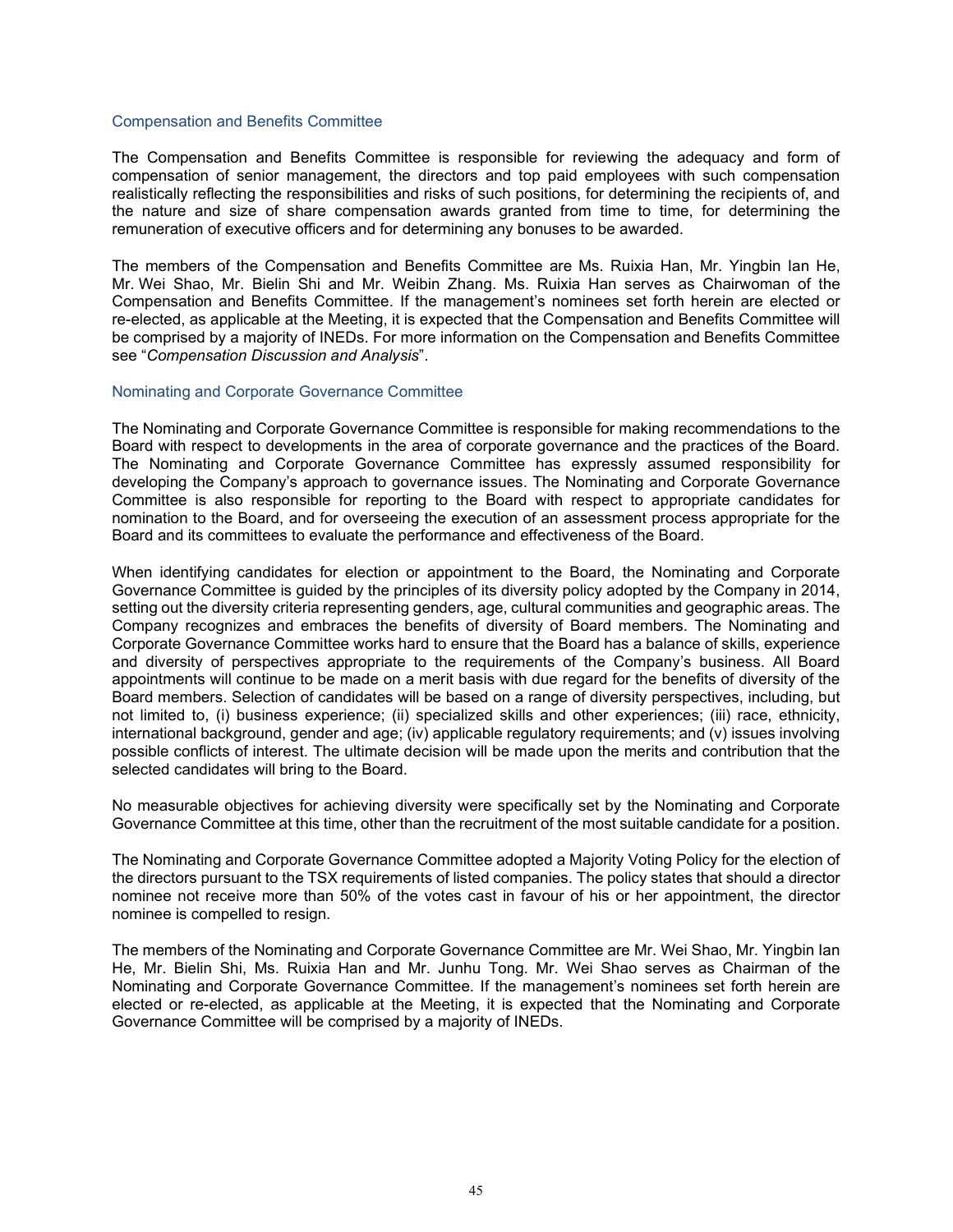## Health, Safety and Environmental Committee

The Health, Safety and Environmental Committee is responsible for assisting the Board in its oversight responsibilities relating to the development, implementation and evaluation by management of the Company's health, safety and environmental objectives and social responsibility programs and for monitoring compliance with applicable health, safety and environmental laws and regulations.

The members of the Health, Safety and Environmental Committee are Mr. Bielin Shi, Mr. Yingbin Ian He, Mr. Wei Shao, Ms. Ruixia Han and Mr. Shiliang Guan. Mr. Bielin Shi serves as Chairman of the Health, Safety and Environmental Committee. If the management's nominees set forth herein are elected or reelected, as applicable at the Meeting, it is expected that the Health, Safety and Environment Committee will be comprised by a majority of INEDs.

### Special Committee

The Company establishes special committees from time to time to assist the Board with potential acquisition transactions and related party transactions. All special committees are comprised solely of INEDs. Specific mandates for special committees are approved by the Board at the time of establishment.

### **9. Assessments**

Disclose whether or not the Board, its committees and individual directors are regularly assessed with respect to their effectiveness and contribution. If assessments are regularly conducted, describe the process used for the assessments. If assessments are not regularly conducted, describe how the Board satisfies itself that the Board, its committees, and its individual directors are performing effectively.

The Nominating and Corporate Governance Committee of the Board is responsible for overseeing the assessment process for the Board and its committees on an ongoing-basis. It has developed and is continuing to refine an assessment process for the Board and each of its committees.

In order to facilitate the ongoing assessment of the effectiveness of the Board and its committees, each director is required, at least annually, to assess the members of the Board and each committee of which he is member.

The Nominating and Corporate Governance Committee has initiated a process whereby it reviews and approves a Board effectiveness survey that is forwarded to the members of the Board on an annual basis. The survey covers a wide range of issues and allows for comments and suggestions.

## **10. Director Term Limits and Other Mechanisms of Board Renewal**

Directors can be re-elected to the Board annually. The Board has not adopted a term limit for directors or established a retirement age for directors. The Company believes that the imposition of director term limits implicitly discounts the value of experience and continuity on the Board and runs the risk of excluding effective Board members who have longstanding knowledge of the Company and its operations as a result of an arbitrary determination. The Board believes that it can achieve the right balance between continuity and encouraging turnover and independence without mandated term limits and relies on its annual director assessment procedures in this regard.

## **11. Policies Regarding the Representation of Women on the Board**

(a) Disclose whether the issuer has adopted a written policy relating to the identification and nomination of women directors. If the issuer has not adopted such a policy, disclose why it has not done so.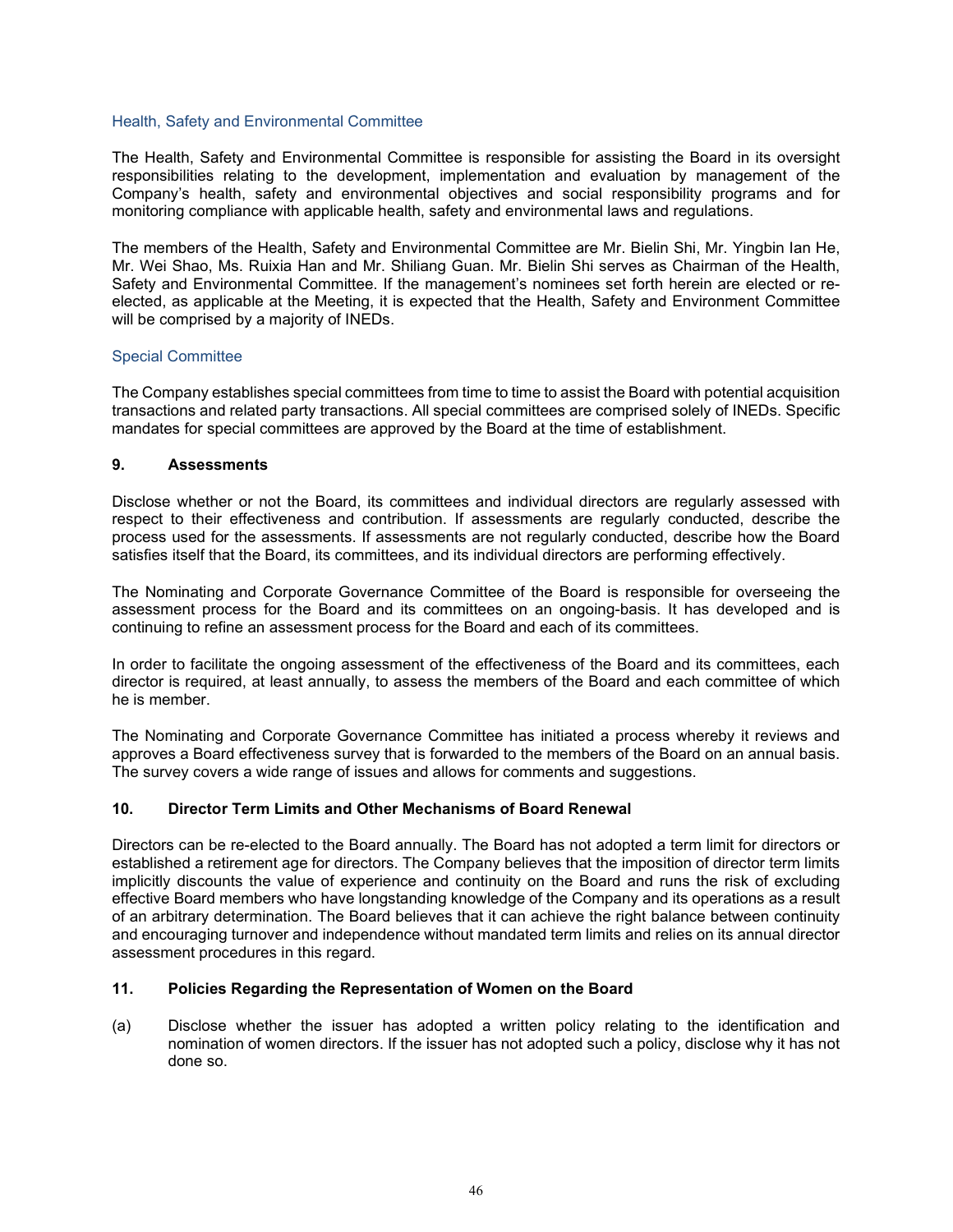The Company has adopted a diversity policy which includes consideration of women in the selection criteria of the new Board members

- (b) If an issuer has adopted a policy referred to in (a), disclose the following in respect of the policy:
	- (i) a short summary of its objectives and key provisions:

The objective of the diversity policy is to enhance diversity within the Company, including gender diversity on its Board and executive management.

In 2014, the Nominating and Corporate Governance Committee adopted a diversity policy setting out the approach to diversity of members of the Board. The Company recognizes and embraces the benefits of diversity of Board members. The Nominating and Corporate Governance Committee works hard to ensure that the Board has a balance of skills, experience and diversity of perspectives appropriate to the requirements of the Company's business. All Board appointments will continue to be made on a merit basis with due regard for the benefits of diversity of the Board members. Selection of candidates will be based on a range of diversity perspectives, including, but not limited to, (i) business experience; (ii) specialized skills and other experiences; (iii) race, ethnicity, international background, gender and age; (iv) applicable regulatory requirements; and (v) issues involving possible conflicts of interest. The ultimate decision will be made upon the merits and contribution that the selected candidates will bring to the Board;

- (ii) the measures taken to ensure that the policy has been effectively implemented;
- (iii) annual and cumulative progress by the issuer in achieving the objectives of the policy; and
- (iv) whether and, if so, how the Board or its nominating committee measures the effectiveness of the policy.

The Nominating and Corporate Governance Committee considers a number of factors including diversity perspectives and merits in its nomination process. Ms. Ruixia Han was appointed as a Director on June 25, 2019 and Ms. Na Tian was appointed as a Director in June 16, 2020. At this time, there are no measurable objectives for achieving diversity. As Board positions become available, Board appointments will continue to be based on merit, having due regard to the overall effectiveness of the Board and diversity will be one of the criteria considered in determining the optimum composition of the Board.

## **12. Consideration of the Representation of Women in the Director Identification and Selection Process**

Disclose whether and, if so, how the Board or nominating committee considers the level of representation of women on the Board in identifying and nominating candidates for election or re-election to the Board. If the issuer does not consider the level of representation of women on the Board in identifying and nominating candidates for election or re-election to the Board, disclose the issuer's reasons for not doing so.

In accordance with the Board Diversity Policy, Ms. Ruixia Han joined the Board on June 25, 2019. Ms. Han brings experience in financial investment, accounting, finance treasury and investor relationships. Ms. Na Tian joined the Board on June 16, 2020 and she contributes experience and expertise in legal, accounting and regulatory compliance matters.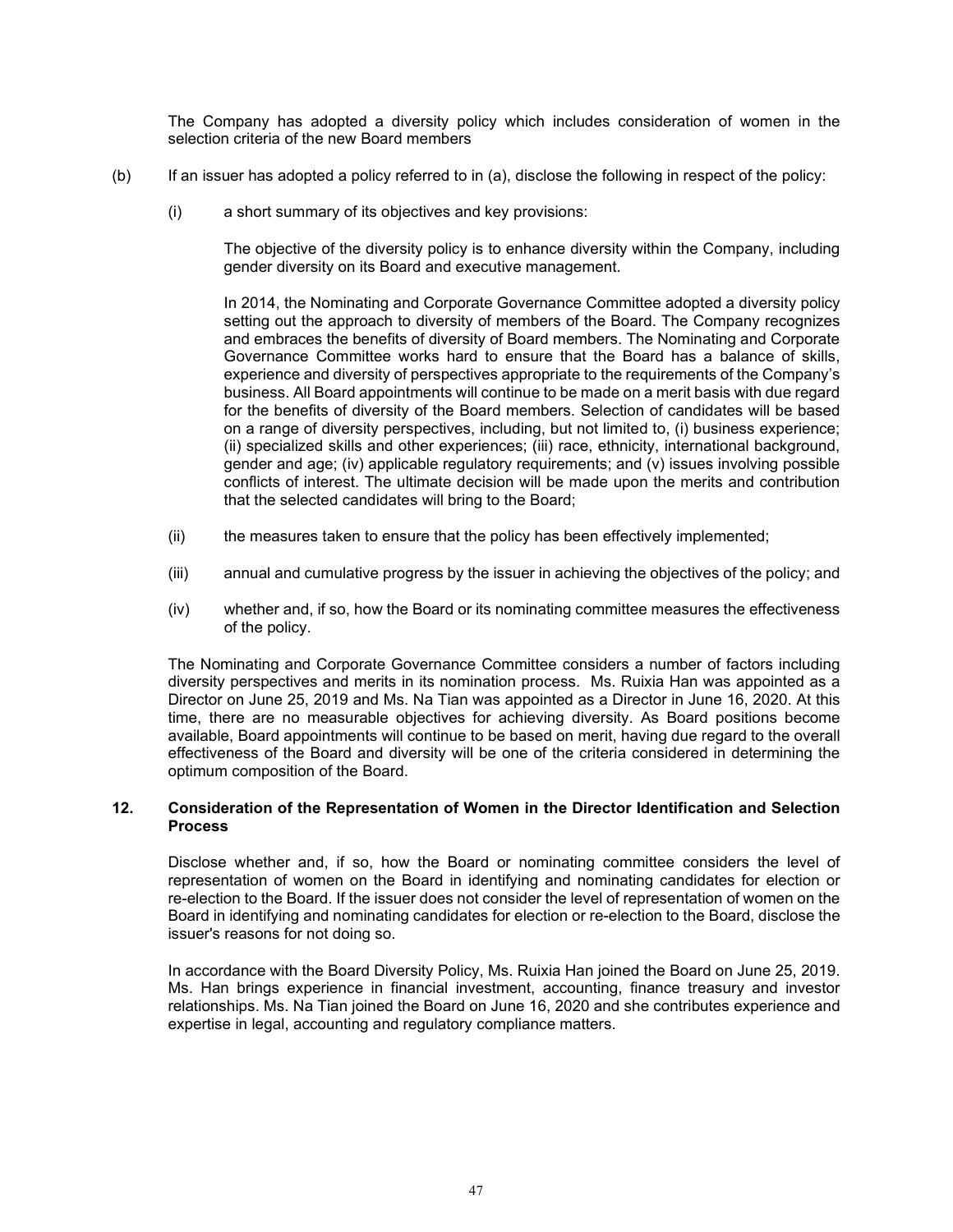## **13. Consideration Given to the Representation of Women in Executive Officer Appointments**

Disclose whether and, if so, how the issuer considers the level of representation of women in executive officer positions when making executive officer appointments. If the issuer does not consider the level of representation of women in executive officer positions when making executive officer appointments, disclose the issuer's reasons for not doing so.

In accordance with its Diversity Policy, the Company considers diversity, including gender diversity, in the selection criteria of new executive officer appointments.

## **14. Issuer's Targets Regarding the Representation of Women on the Board and in Executive Officer Positions**

(a) For purposes of this item, a "target" means a number or percentage, or a range of numbers or percentages, adopted by the issuer of women on the issuer's board or in executive officer positions of the issuer by a specific date.

In accordance with its Diversity Policy, the Company has not adopted a target or quota regarding women on its Board or executive management, as it considers gender diversity to be part of a broader diversity goal which includes age, gender, ethnicity, cultural background, disability or other personal factors. Diversity, including gender diversity, is one aspect of merit which includes an individual's skills, performance, values, leadership and other job-related criteria. While the Board is not setting any targets initially, it will monitor progress and could decide to do so in the future if progress is not being made in obtaining appropriate diversity.

(b) Disclose whether the issuer has adopted a target regarding women on the issuer's board. If the issuer has not adopted a target, disclose why it has not done so.

In accordance with its Diversity Policy, the Company has not adopted a target or quota regarding women on its Board or executive management, as it considers gender diversity to be part of a broader diversity goal which includes age, gender, ethnicity, cultural background, disability or other personal factors. Diversity, including gender diversity, is one aspect of merit which includes an individual's skills, performance, values, leadership and other job-related criteria. While the Board is not setting any targets initially, it will monitor progress and could decide to do so in the future if progress is not being made in obtaining appropriate diversity.

(c) Disclose whether the issuer has adopted a target regarding women in executive officer positions of the issuer. If the issuer has not adopted a target, disclose why it has not done so.

In accordance with its Diversity Policy, the Company has not adopted a target or quota regarding women on its Board or executive management, as it considers gender diversity to be part of a broader diversity goal which includes age, gender, ethnicity, cultural background, disability or other personal factors. Diversity, including gender diversity, is one aspect of merit which includes an individual's skills, performance, values, leadership and other job related criteria. While the Board is not setting any targets initially, it will monitor progress and could decide to do so in the future if progress is not being made in obtaining appropriate diversity.

- (d) If the issuer has adopted a target referred to in either (b) or (c), disclose:
	- (i) the target, and
	- (ii) the annual and cumulative progress of the issuer in achieving the target.

Not applicable.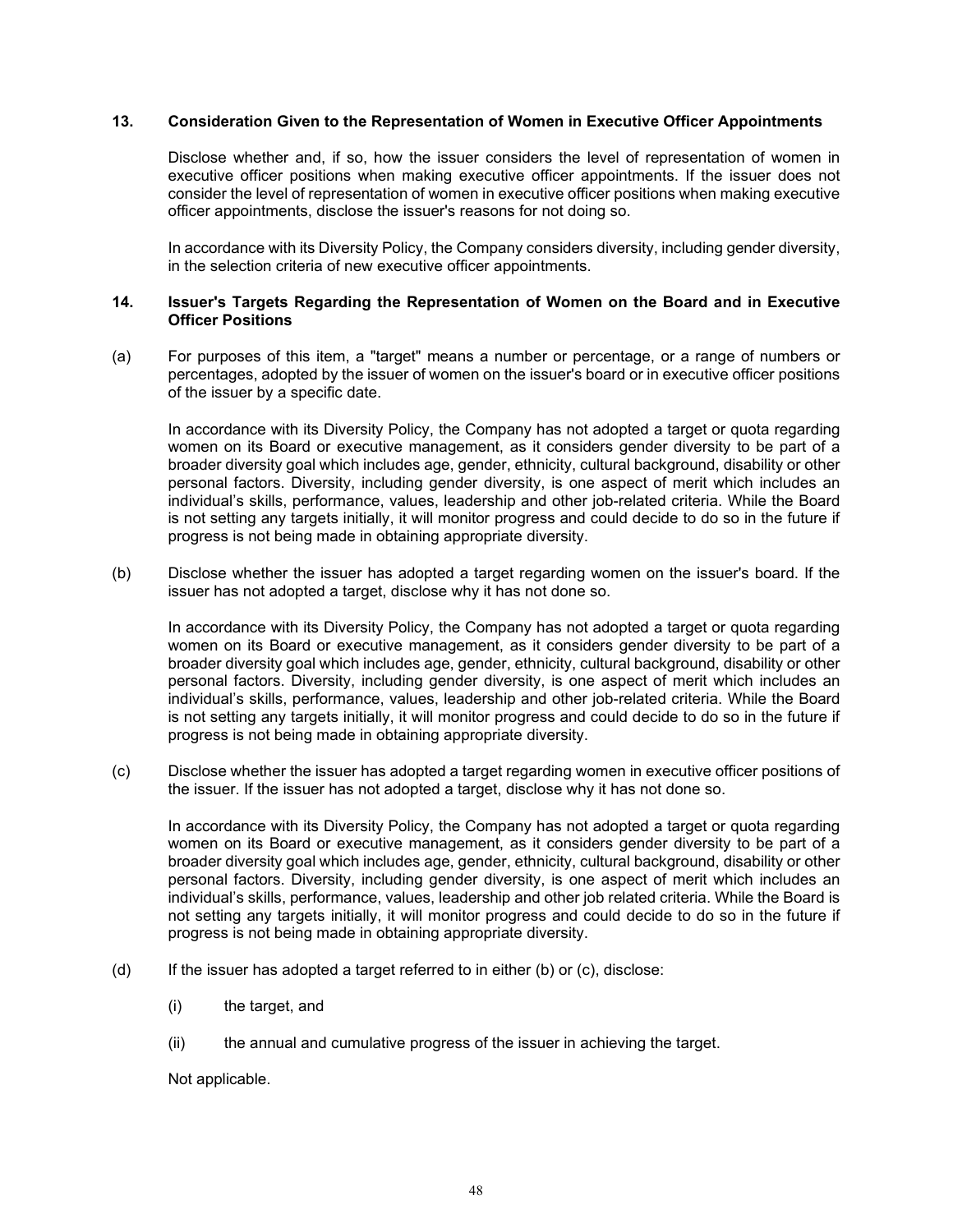### **15. Number of Women on the Board and in Executive Officer Positions**

(a) Disclose the number and proportion (in percentage terms) of directors on the issuer's board who are women.

The Board currently consists of seven (7) men and two (2) women, with female directors representing 22% of the total number of Directors.

(b) Disclose the number and proportion (in percentage terms) of executive officers of the issuer, including all major subsidiaries of the issuer, who are women.

IMP has one (1) woman on its board, representing 16.7% of the board and Skyland BVI Limited has three (3) women on its board, representing 60% of the board.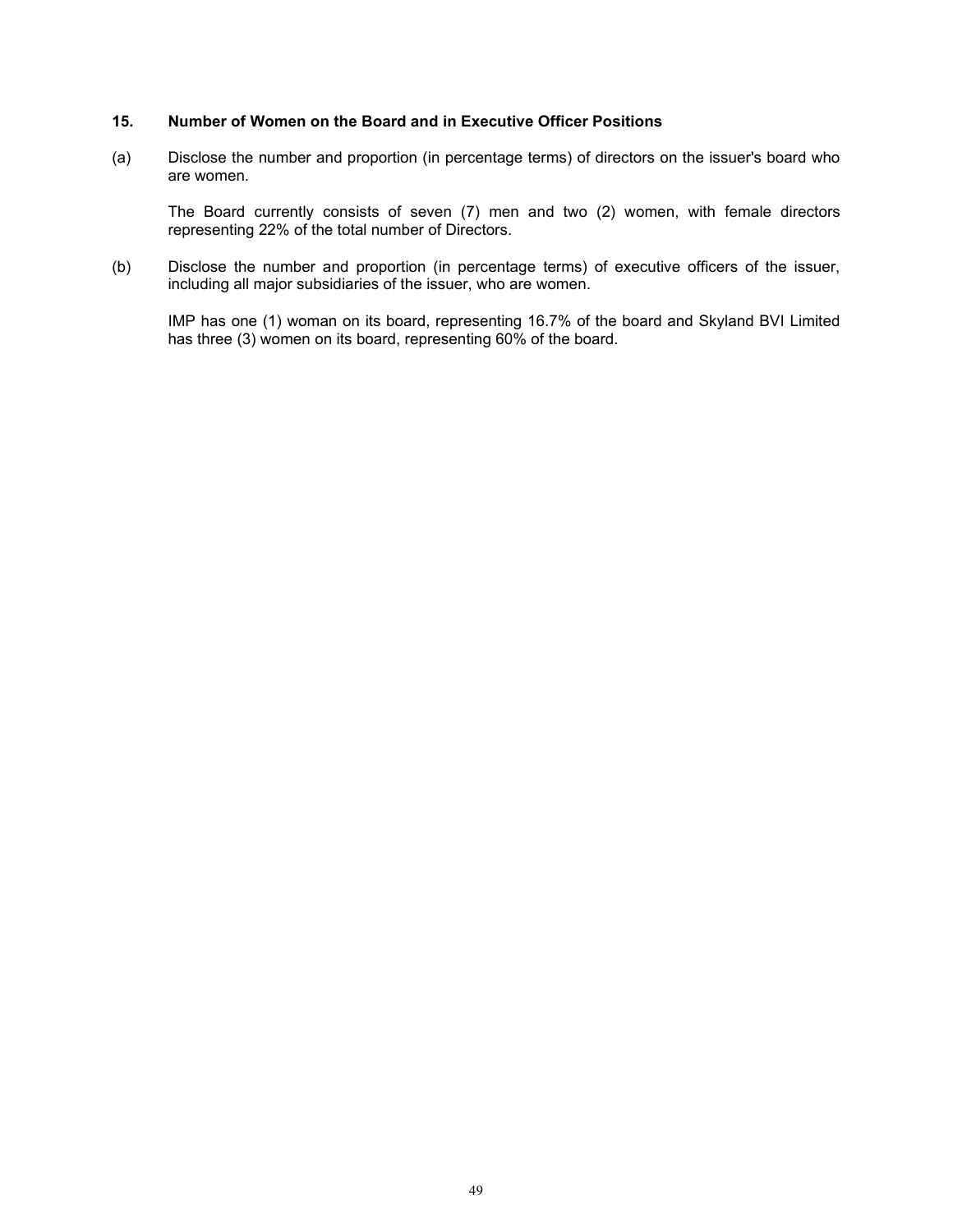## **SCHEDULE B SHARE REPURCHASE MANDATE**

<span id="page-50-0"></span>This Schedule serves as an explanatory statement, as required by the Hong Kong Listing Rules, to provide all the information reasonably necessary to enable Shareholders to make an informed decision on whether to vote for or against the ordinary resolution to approve the Share Repurchase Mandate.

## HONG KONG LISTING RULES RELATING TO THE REPURCHASE OF SHARES

The Hong Kong Listing Rules permit companies whose primary listing is on the Hong Kong Stock Exchange to repurchase their shares on the Hong Kong Stock Exchange, Toronto Stock Exchange or other stock exchange subject to certain restrictions. The Company is empowered by its Articles to repurchase its own shares.

## SHARE CAPITAL

As of the Latest Practicable Date, the issued and outstanding share capital of the Company comprised **396,413,753** fully paid up Shares. Subject to the passing of the proposed resolution for the approval of the Share Purchase Mandate and in accordance with the terms therein, and on the basis that no further Shares will be issued or repurchased prior to the Meeting, the Company will be allowed to repurchase up to a maximum of **39,641,375** Shares under the Share Repurchase Mandate, representing **10**% of the number of issued Shares of the Company as of the Latest Practicable Date.

## REASONS FOR THE REPURCHASES

The Board believes that the flexibility afforded to them by the Share Repurchase Mandate would be in the best interests of the Company and the Shareholders. Repurchases pursuant to such mandate may, depending on market conditions and funding arrangements at the time, lead to an enhancement of the net assets and/or the earnings per share and will only be made when the Board believes that such actions will benefit the Company and the Shareholders as a whole. Notwithstanding the foregoing, any repurchase of the Company's securities as contemplated in the Share Repurchase Mandate will still require compliance with Canadian securities laws and, the rules and regulations of the Toronto Stock Exchange and the Hong Kong Listing Rules.

## FUNDING OF REPURCHASES

In repurchasing Shares, the Company may only apply funds legally available for such purpose in accordance with its Articles and the *Business Corporations Act* (British Columbia). It is expected that the Company will fund any repurchase of Shares from its available internal resources.

Pursuant to the *Business Corporations Act* (British Columbia), a company may not redeem or repurchase any of its share capital if it is insolvent at the time of such redemption or repurchase or, if by virtue of such redemption or repurchase, would become insolvent.

## IMPACT ON THE WORKING CAPITAL OR GEARING POSITION

If the Share Repurchase Mandate is exercised in full at any time during the Relevant Period, there may be a material adverse effect on the working capital requirements of the Company or its gearing levels, as compared with the position disclosed in the Company's audited financial statements for the year ended December 31, 2021 (the most recent published audited financial statements). However, the Board does not propose to exercise such mandate to such extent as would, in the circumstances, have a material adverse effect on the working capital requirements or the gearing levels of the Company at the time of the relevant repurchases unless the Board determines that such repurchases are, taking into account of all relevant factors, in the best interests of the Company.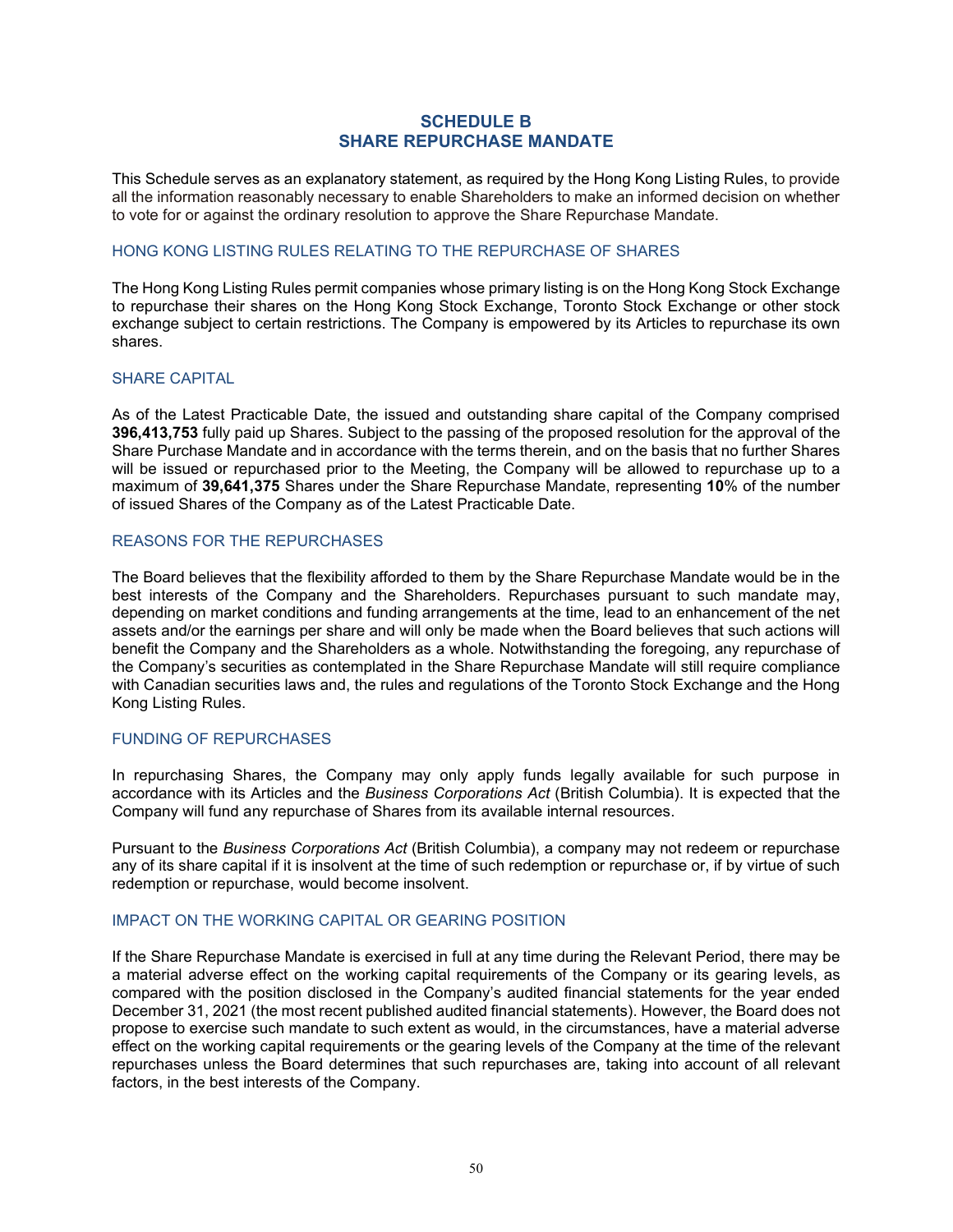## SHARE PRICES

The highest and lowest prices at which the Shares have been traded on the Hong Kong Stock Exchange during each of the following months preceding the issue of this Information Circular were as follows:

|                                            | <b>Per Share</b> |        |
|--------------------------------------------|------------------|--------|
|                                            | <b>Highest</b>   | Lowest |
|                                            | HK\$             | HK\$   |
| 2021                                       |                  |        |
| May                                        | 29.9             | 20.75  |
| June                                       | 26.85            | 20.02  |
| July                                       | 21.5             | 18.82  |
| August                                     | 26               | 18.94  |
| September                                  | 26.6             | 21.55  |
| October                                    | 25.6             | 20.6   |
| November                                   | 28.85            | 19.3   |
| December                                   | 21.8             | 19.2   |
|                                            |                  |        |
| 2022                                       | 23.15            | 19.5   |
| January                                    | 24.5             | 20.6   |
| February                                   | 30.8             | 21.6   |
| March                                      |                  |        |
| April                                      | 34.55            | 27.2   |
| May 27 (up to the Latest Practicable Date) | 29.45            | 23.3   |

## EFFECT OF THE CODE OF TAKEOVERS AND MERGERS OF HONG KONG ("**TAKEOVERS CODE**")

A Shareholder's proportionate interest in the voting rights of the Company will increase upon the Company's exercise of its powers to repurchase the Shares pursuant to the Share Repurchase Mandate, and such increase will be treated as an acquisition for the purposes of Rule 32 of the Takeovers Code. As a result, a Shareholder or a group of Shareholders acting in concert, depending on the level of increase in his/her or their shareholding interest, could obtain or consolidate control of the Company and become obliged to make a mandatory offer in accordance with Rule 26 of the Takeovers Code.

As of the Latest Practicable Date, CNG, through its wholly owned subsidiary, CNGGHK, held **158,588,330** Shares, representing **40.01**% of the issued Shares of the Company. On the basis that no further Shares are issued or repurchased prior to the Meeting and in the event that the Board exercises in full the power to repurchase Shares pursuant to the Share Repurchase Mandate, the shareholding interest held by CNG (through CNGGHK) would be increased to approximately **44.45**% of the issued share capital of the Company. Such increase would give rise to an obligation to make a mandatory offer under Rule 26 of the Takeovers Code. In such an event, the Board will take all steps necessary to comply with the Hong Kong Listing Rules and Takeovers Code.

In addition, assuming that there is no issue of Shares between the Latest Practicable Date and the date of repurchase, an exercise of the Share Repurchase Mandate whether in whole or in part will not result in less than 25% of the issued share capital of the Company being held by the public, being the prescribed minimum percentage of shares required under the Hong Kong Listing Rules. The Board has no intention to exercise the Share Repurchase Mandate to the extent that it may result in a public shareholding of less than the prescribed minimum percentage under the Hong Kong Listing Rules.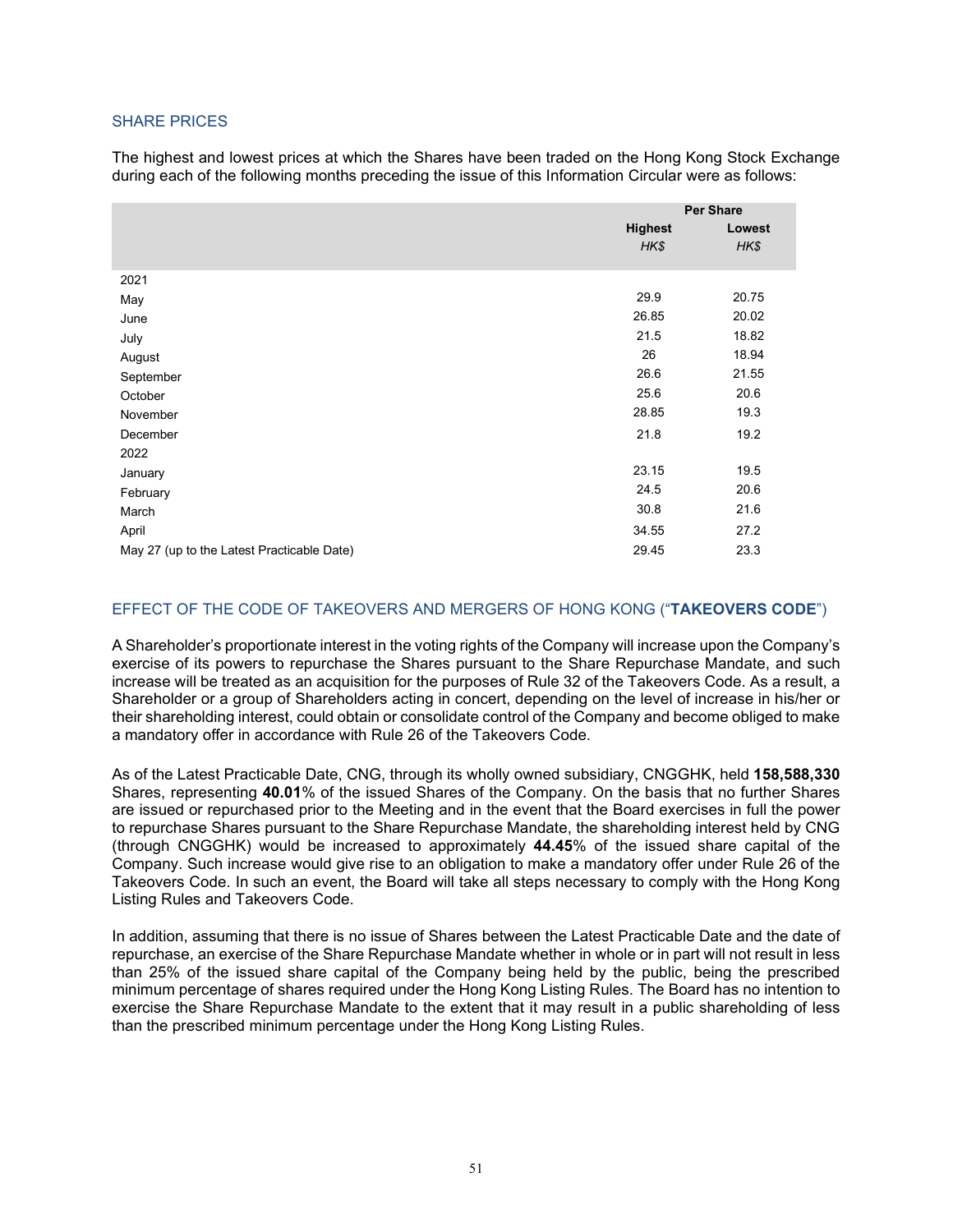## DIRECTORS, THEIR CLOSE ASSOCIATES AND CONNECTED PERSONS

None of the Directors nor, to the best of their knowledge having made all reasonable enquiries, any of their respective close associates (as defined in the Hong Kong Listing Rules), has any present intention to sell Shares to the Company in the event that the Share Repurchase Mandate is approved by the Shareholders.

The Company has not been notified by any core connected person (as defined in the Hong Kong Listing Rules) of the Company that he has a present intention to sell Shares to the Company or has undertaken not to sell Shares held by him to the Company in the event that the Share Repurchase Mandate is approved by the Shareholders.

## UNDERTAKING OF DIRECTORS

The Directors have undertaken to the Hong Kong Stock Exchange that they will exercise the power of the Company to make repurchases pursuant to the Share Repurchase Mandate in accordance with the Hong Kong Listing Rules, Canadian laws and the Articles of the Company.

## SHARE PURCHASE MADE BY THE COMPANY

The Company has not purchased any of its Shares whether on the Hong Kong Stock Exchange or otherwise in the six months preceding the Latest Practicable Date.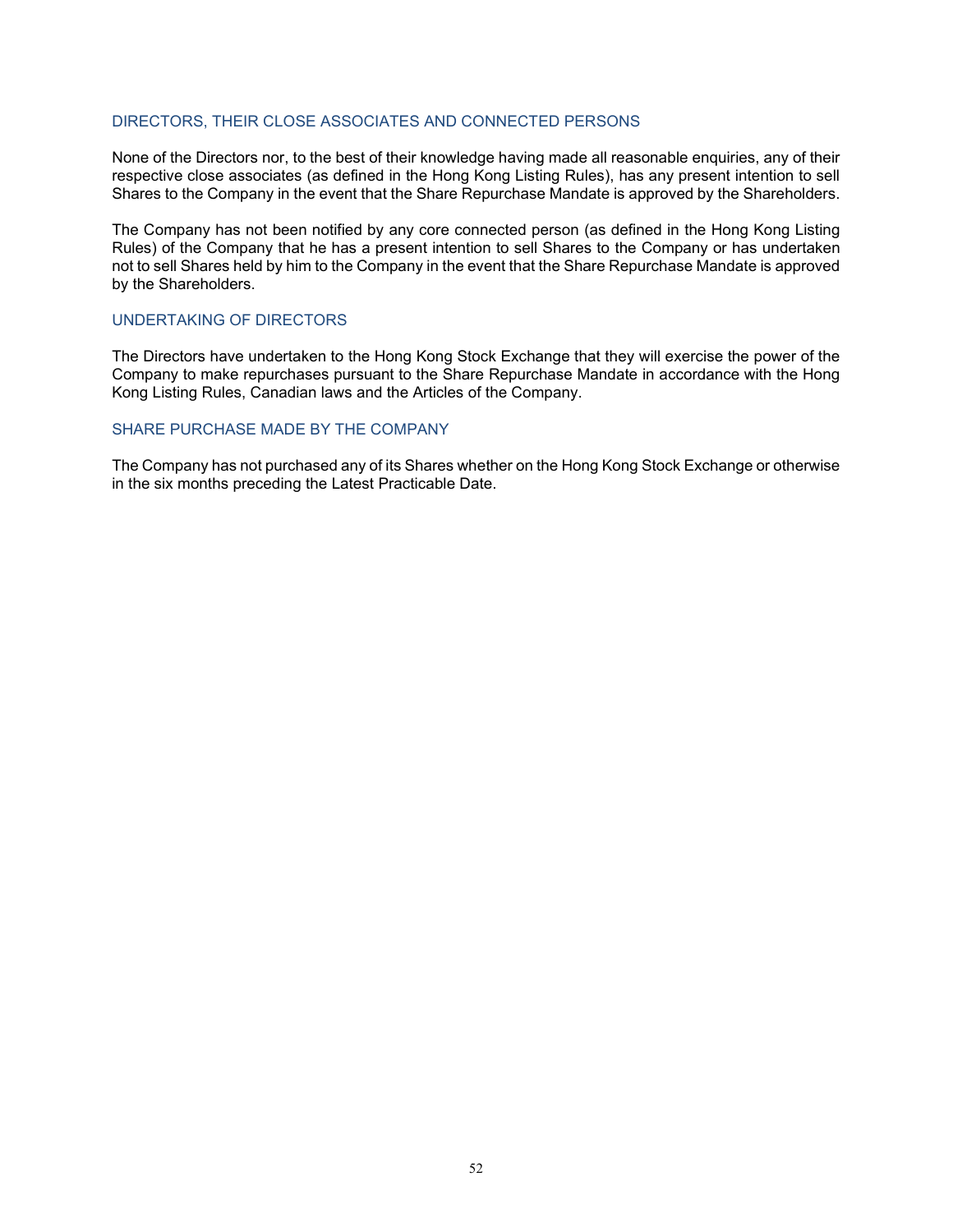## **SCHEDULE C DEFINITIONS**

<span id="page-53-0"></span>In this information circular, unless the context otherwise requires, the following expressions have the following meanings:

| "AGM" or the "Meeting"                | The annual general meeting and special meeting of the Company to be<br>held on June 29, 2022 at 10:00 am in Vancouver, British Columbia, Canada<br>(June 30, 2022 Hong Kong time), to consider and, if appropriate, to approve<br>the matters set out in this Information Circular, or any adjournment thereof; |
|---------------------------------------|-----------------------------------------------------------------------------------------------------------------------------------------------------------------------------------------------------------------------------------------------------------------------------------------------------------------|
| "TSX"                                 | <b>TSX Trust Company;</b>                                                                                                                                                                                                                                                                                       |
| "Board"                               | the board of Directors of the Company;                                                                                                                                                                                                                                                                          |
| "Cdn"                                 | Canadian dollars, the lawful currency of Canada;                                                                                                                                                                                                                                                                |
| "China National Gold" or<br>"CNG"     | China National Gold Group Co., Ltd. (formerly known as China National<br>Gold Group Corporation), the ultimate controlling Shareholder of the<br>Company currently holding approximately 40.01% of the issued share<br>capital of the Company through CNGGHK, its wholly-owned subsidiary;                      |
| "CNGGHK" or "China Gold<br>Hong Kong" | China National Gold Group Hong Kong Limited;                                                                                                                                                                                                                                                                    |
| "Company"                             | China Gold International Resources Corp. Ltd., a limited liability company<br>incorporated under the laws of British Columbia, Canada with its Shares<br>listed on both the Hong Kong Stock Exchange and the Toronto Stock<br>Exchange;                                                                         |
| "Computershare"                       | Computershare Hong Kong Investor Services Limited;                                                                                                                                                                                                                                                              |
| "connected person(s)"                 | has the same meaning ascribed thereto under the Hong Kong Listing<br>Rules;                                                                                                                                                                                                                                     |
| "CSH Mine"                            | Chang Shan Hao mine, a gold mine located in Wulate Zhong Qi in Inner<br>Mongolia, in which the Company holds a 96.5% interest through Pacific<br>PGM (Barbados) Inc., its wholly-owned subsidiary incorporated in<br>Barbados;                                                                                  |
| "Directors", each a "Director"        | the directors of the Company;                                                                                                                                                                                                                                                                                   |
| "Group"                               | the Company and its subsidiaries (as defined under the Hong Kong Listing<br>Rules);                                                                                                                                                                                                                             |
| "HK\$"                                | Hong Kong dollars, the lawful currency of Hong Kong;                                                                                                                                                                                                                                                            |
| "Hong Kong"                           | Hong Kong Special Administrative Region of the PRC;                                                                                                                                                                                                                                                             |
| "Hong Kong Listing Rules"             | the Rules Governing the Listing of Securities on the Hong Kong Stock<br>Exchange;                                                                                                                                                                                                                               |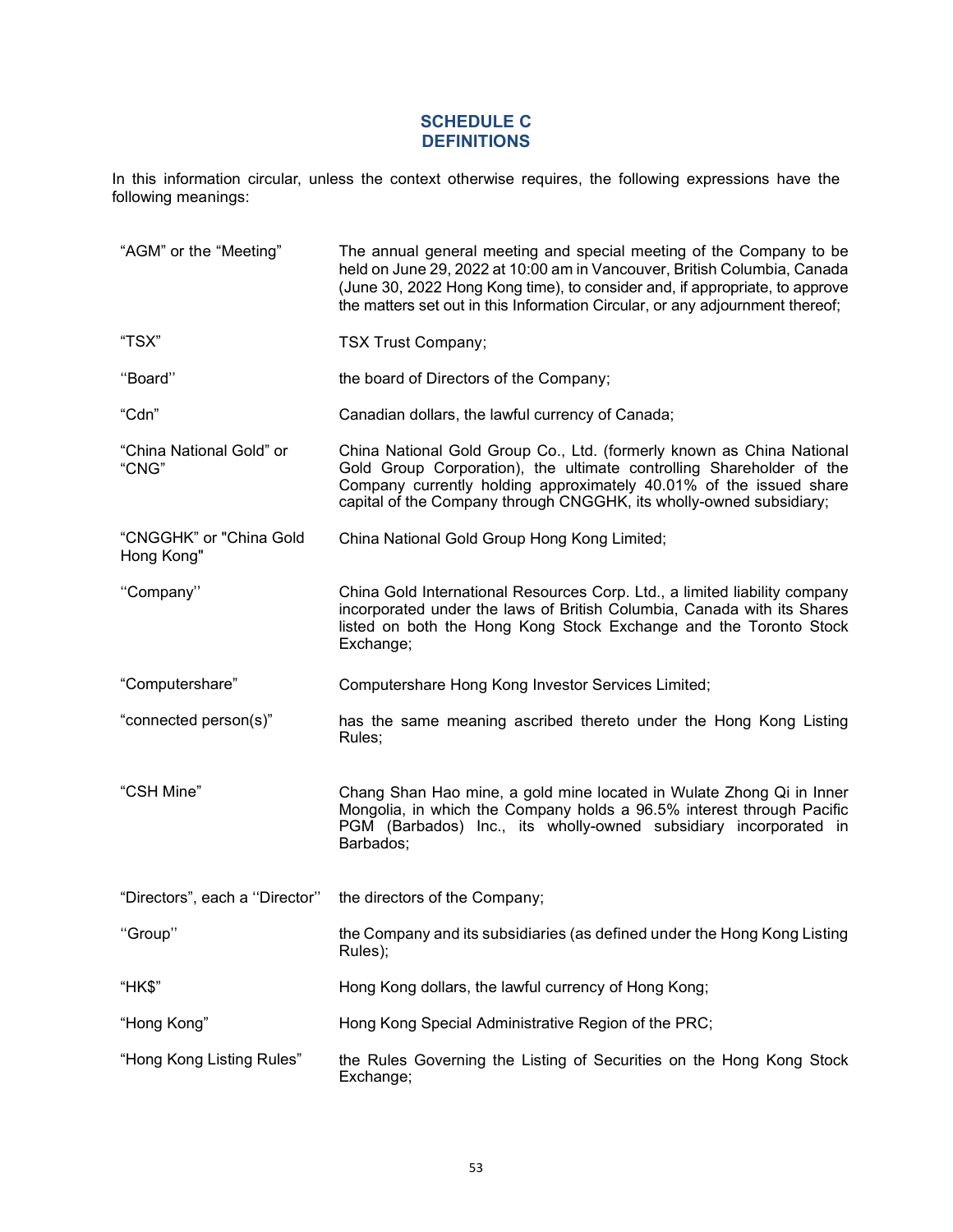| "Hong Kong Stock<br>Exchange" or "HKEX" | The Stock Exchange of Hong Kong Limited;                                                                                                                                                                                                                                                                             |
|-----------------------------------------|----------------------------------------------------------------------------------------------------------------------------------------------------------------------------------------------------------------------------------------------------------------------------------------------------------------------|
| "Independent Board<br>Committee"        | an independent committee of the Board comprising all of the INEDs;                                                                                                                                                                                                                                                   |
| "Independent Shareholders"              | the Shareholders (other than China National Gold and any of its associates)<br>who do not have a material interest in the Continuing Connected<br>Transaction, and are not required to abstain from voting at the Meeting to<br>approve the Continuing Connected Transaction;                                        |
| "INEDs" or each "INED"                  | the independent non-executive Directors;                                                                                                                                                                                                                                                                             |
| "Information Circular"                  | the information circular of the Company dated June 7, 2022                                                                                                                                                                                                                                                           |
| "Inner Mongolia"                        | Inner Mongolia Autonomous Region of the PRC;                                                                                                                                                                                                                                                                         |
| "Inner Mongolia Pacific"                | Inner Mongolia Pacific Mining Co. Limited, a cooperative joint venture<br>company incorporated in the PRC, which owns and operates the CSH Mine<br>and in which the Company holds a 96.5% interest through Pacific PGM<br>(Barbados) Inc., its wholly-owned subsidiary incorporated in Barbados;                     |
| "Jiama Mine"                            | Jiama Copper-Gold Polymetallic Mine located in Tibet, PRC. Jiama Mine<br>hosts a large-scale copper-gold polymetallic deposit consisting of copper,<br>gold, molybdenum, silver, lead and zinc. It is owned and operated by the<br>Group through the Company's indirect wholly-owned subsidiary Tibet<br>Huatailong; |
| "Latest Practicable Date"               | May 27, 2022, being the latest practicable date before printing of this<br>Information Circular for ascertaining information contained herein;                                                                                                                                                                       |
| "Majority Voting Policy"                | Majority Voting Policy originally approved by the Board March 12, 2015 and<br>reviewed annually by the Nominating and Corporate Governance<br>Committee;                                                                                                                                                             |
| "MI 61-101"                             | Multilateral Instrument 61-101 - Protection of Minority Security Holders in<br><b>Special Transactions;</b>                                                                                                                                                                                                          |
| "PRC"                                   | The People's Republic of China;                                                                                                                                                                                                                                                                                      |
| "Recognized Stock<br>Exchange"          | Any stock exchange recognized by the Securities and Futures Commission<br>of Hong Kong and the Hong Kong Stock Exchange;                                                                                                                                                                                             |
| "Record Date"                           | May 25, 2022 Vancouver time (being May 26, 2022 Hong Kong time), being<br>the record date fixed for the determination of the Shareholders who are<br>entitled to receive the notice of, and to attend and vote at, the Meeting or<br>adjournment thereof;                                                            |
| "SFO"                                   | Securities and Futures Ordinance (Cap. 571 of Laws of Hong Kong);                                                                                                                                                                                                                                                    |
| "Share(s)"                              | share(s) of the Company;                                                                                                                                                                                                                                                                                             |
| "Shareholder(s)"                        | holder(s) of Share(s);                                                                                                                                                                                                                                                                                               |